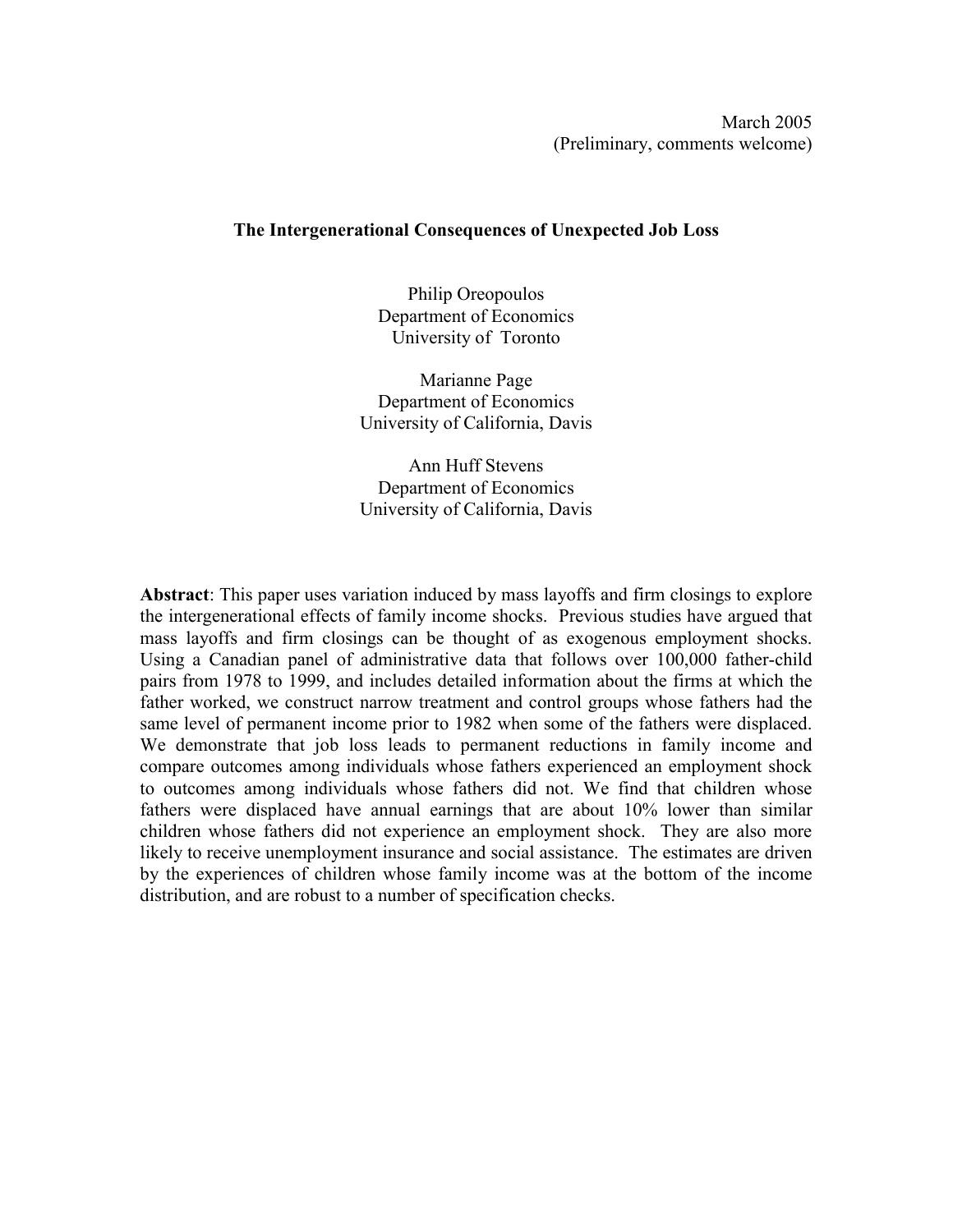It is well known that children from affluent families tend to have higher incomes as adults than children who grow up in poor families (Solon, 1992; Zimmerman, 1992). This pattern has convinced many social scientists and policymakers that family income plays an important role in determining children's life chances. Greg Duncan and Jeanne Brooks-Gunn (1997), for example, suggest that raising the incomes of poor families "…will enhance the cognitive development of children and may improve their chances of success in the labor market during adulthood." Policy discussions often invoke the legacy of growing up in a poor family as evidence of the potential effectiveness of income transfer programs such as Aid to Families with Dependent Children. Yet, the process that generates the intergenerational income correlation is not well understood: one possibility is that it reflects differences in parents' ability to make monetary investments in their children, but another is that it reflects differences in innate characteristics that parents pass onto their children.

 Certainly, the magnitude of the intergenerational correlation is hard to ignore. Solon's (1999) survey of the intergenerational mobility literature suggests that the correlation between fathers' and sons' earnings is about 0.4. At issue is the extent to which this correlation reflects the importance of monetary vs. non-monetary family background characteristics. High income parents are likely to have other attributes such as high ability or motivation that independently have a positive affect on their children's outcomes. Cross-sectional comparisons of individuals who grew up in families with different income levels are thus likely to overstate the degree to which family resources matter.

 This paper identifies the effect of mass layoffs and firm closings on the next generation's outcomes. Jacobsen, Lalonde and Sullivan (1993) (henceforth, JLS) and Stevens (1997) have documented that workers displaced by such events experience substantive long-lasting reductions in earnings, and they argue that mass layoffs and firm closings can be thought of as exogenous employment shocks. Our estimation strategy constructs narrow "treatment" and "control" groups of individuals whose fathers had the same levels of permanent income prior to 1982 when some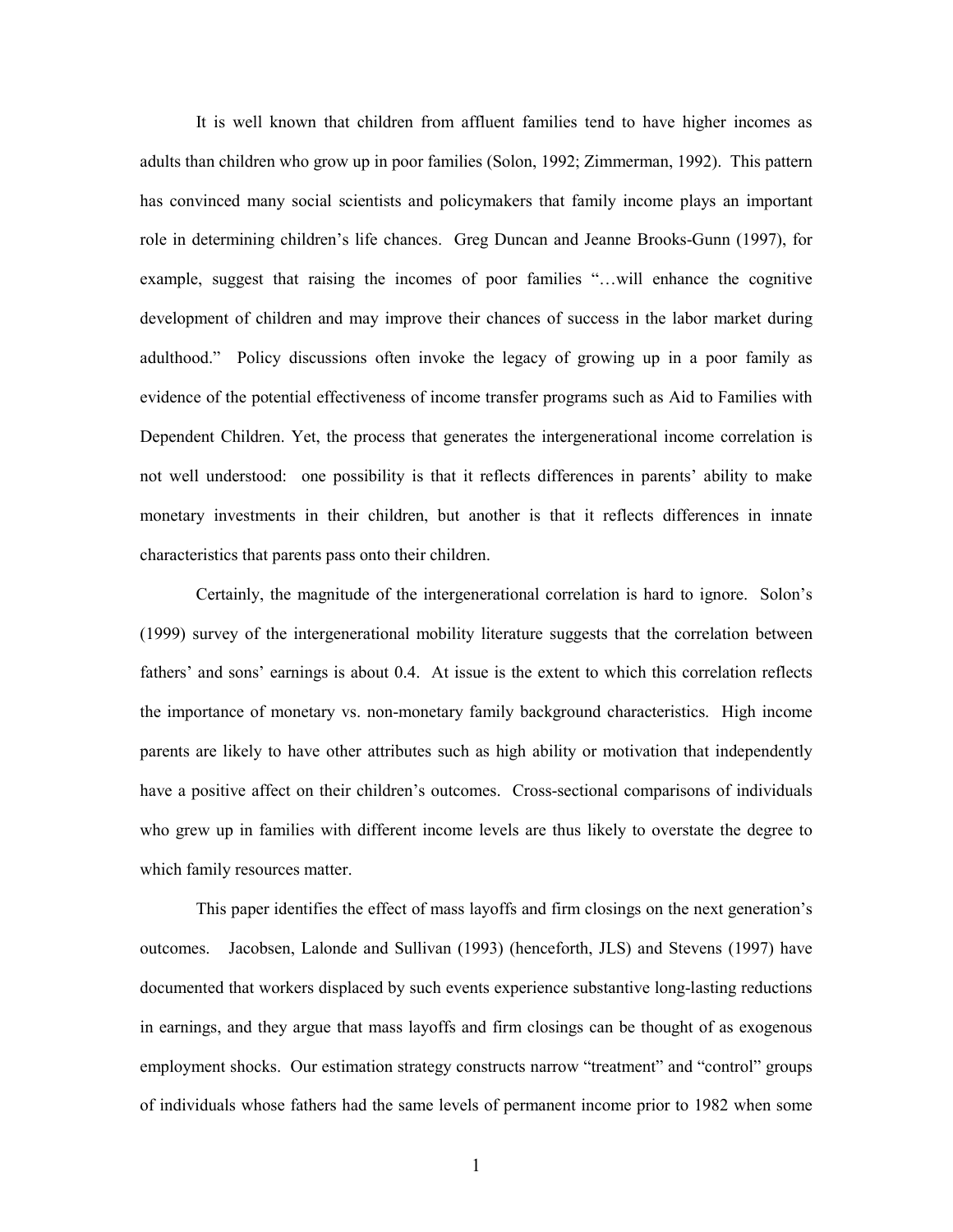of the fathers were displaced. We demonstrate that displacement leads to permanent reductions in family income and compare outcomes among individuals whose fathers experienced an employment shock to outcomes among individuals whose fathers did not.

 We find that children whose fathers were displaced have annual earnings that are about 10% lower than similar children whose fathers did not experience an employment shock, even after accounting for fathers' pre-displacement earnings, initial region of work, industry and firm size. They are also more likely to receive unemployment insurance and social assistance. These estimates are driven almost exclusively by the experiences of individuals whose family income during childhood was in the bottom quartile of the income distribution. We estimate smaller effects on individuals who were older than 16 at the time of the father's displacement, and no effects at all on individuals who were older than 19. The results suggest that the long term consequences of unexpected job loss extend beyond the effect on one's own income to the eventual labor market outcomes of one's children.

### **I. Background**

 Understanding which factors contribute to the intergenerational transmission of income is crucial to the development of successful public policies. In the United States there are a number of programs designed to help low-income children, including Temporary Assistance to Needy Families, Medicaid, Head Start, Food Stamps, and public education. Some of these involve income transfers whereas others are direct-intervention programs. Mayer (1997) notes that throughout the history of the United States social policy has swung back and forth between the belief that material deprivation is the primary reason that poor children have poor outcomes, and the belief that parental characteristics that contribute to low incomes are mostly responsible for poor children's failure. Informed social policy depends critically on understanding which of these beliefs is correct. If, for example, money is a key determinant of children's outcomes then the effects of policies on family income should be a central consideration when evaluating their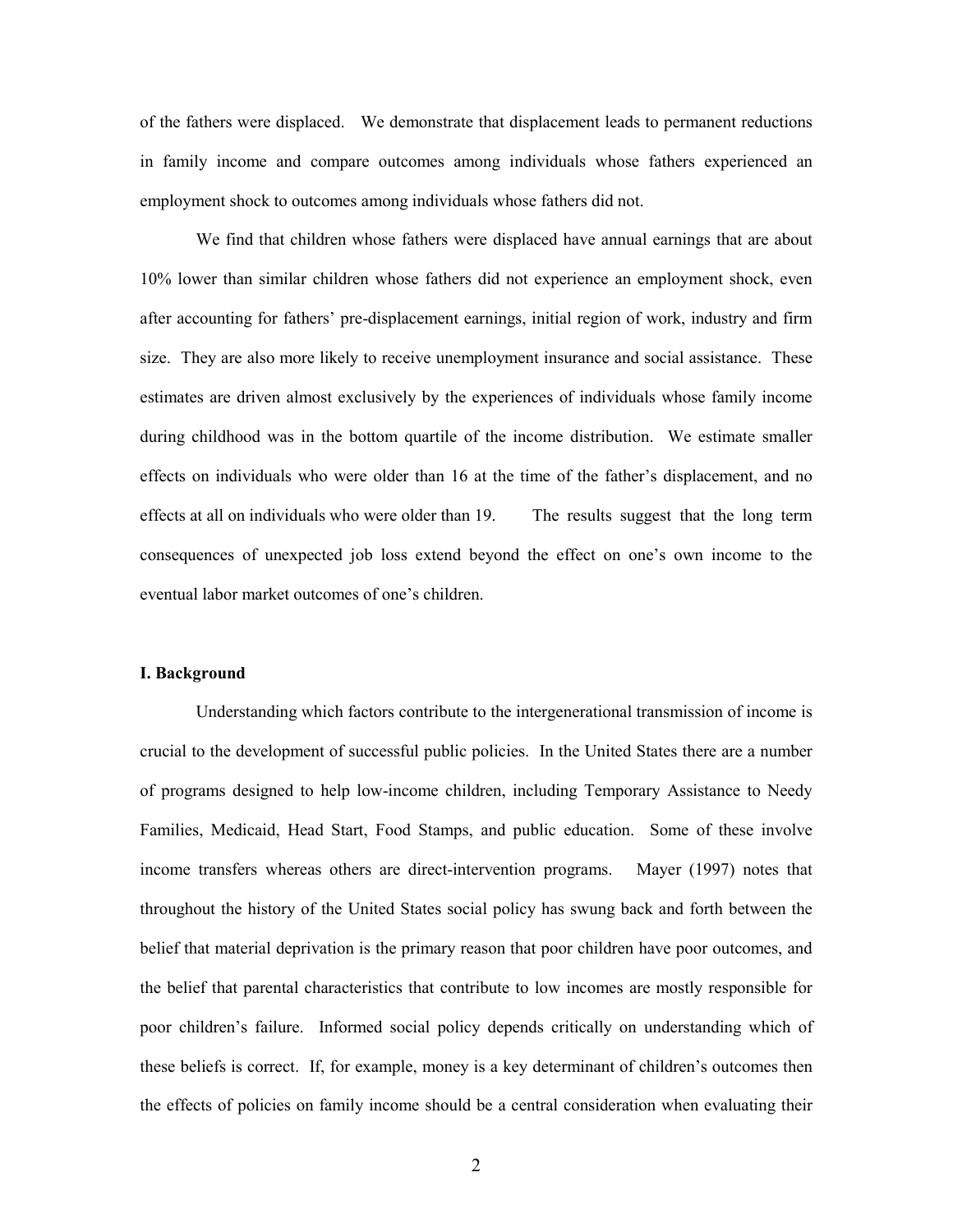costs and benefits. On the other hand, if children's outcomes are mostly determined by innate parental characteristics that are correlated with income then social policy should be less concerned with income redistribution and focus more on addressing deficits in the other characteristics.

 A number of cross-sectional studies show that positive income correlations remain even after controlling for a variety of parental characteristics (e.g. Corcoran et. al, 1992; Duncan and Hill, 1987), but these correlations are likely to overstate the degree to which parental income matters if some parental attributes that are positively correlated with income and children's outcomes cannot be observed. It is difficult to find compelling variation in income that is unrelated to parental characteristics that might affect child development (Duncan and Brooks-Gunn, 1997; Haveman and Wolfe, 1995). Shea (2000), for example, uses cross-sectional variation in fathers' earnings due to union status, industry wage differentials and involuntary job loss to identify the effects of parental income, but other researchers (cite) have argued that wage differences associated with these job characteristics reflect workers' innate attributes. Dahl and Lochner (2004) also create an instrument for income that includes family background characteristics (as well as changes in income induced by the Earned Income Tax Credit).<sup>1</sup> Mayer (1997) controls for unobserved parental characteristics by adding to her regression a measure of parental income taken *after* the child's outcome is observed. She argues that future income is exogenous with respect to a previously measured outcome, so that it can serve as a proxy for the unmeasured components of family background. The success of this strategy requires that parental investment when the child is still at home is not influenced by the anticipation of future income, however. Blau (1999), Duncan, et. al. (1998) and Levy and Duncan (1999) all compare outcomes across siblings with different age-specific family income levels, but this approach can only

 $\overline{a}$ 

 $<sup>1</sup>$  Dahl and Lochner do not show what happens to their results when family background characteristics are</sup> dropped from the instrument. Changes in EITC benefits during the 1990's may generate a useful instrument for family income, but part of the EITC effect is likely driven by changes in labor force participation (e.g. Eissa and Liebman, 1996; Eussa and Hoynes, 2004) which may have an independent effect on children's outcomes.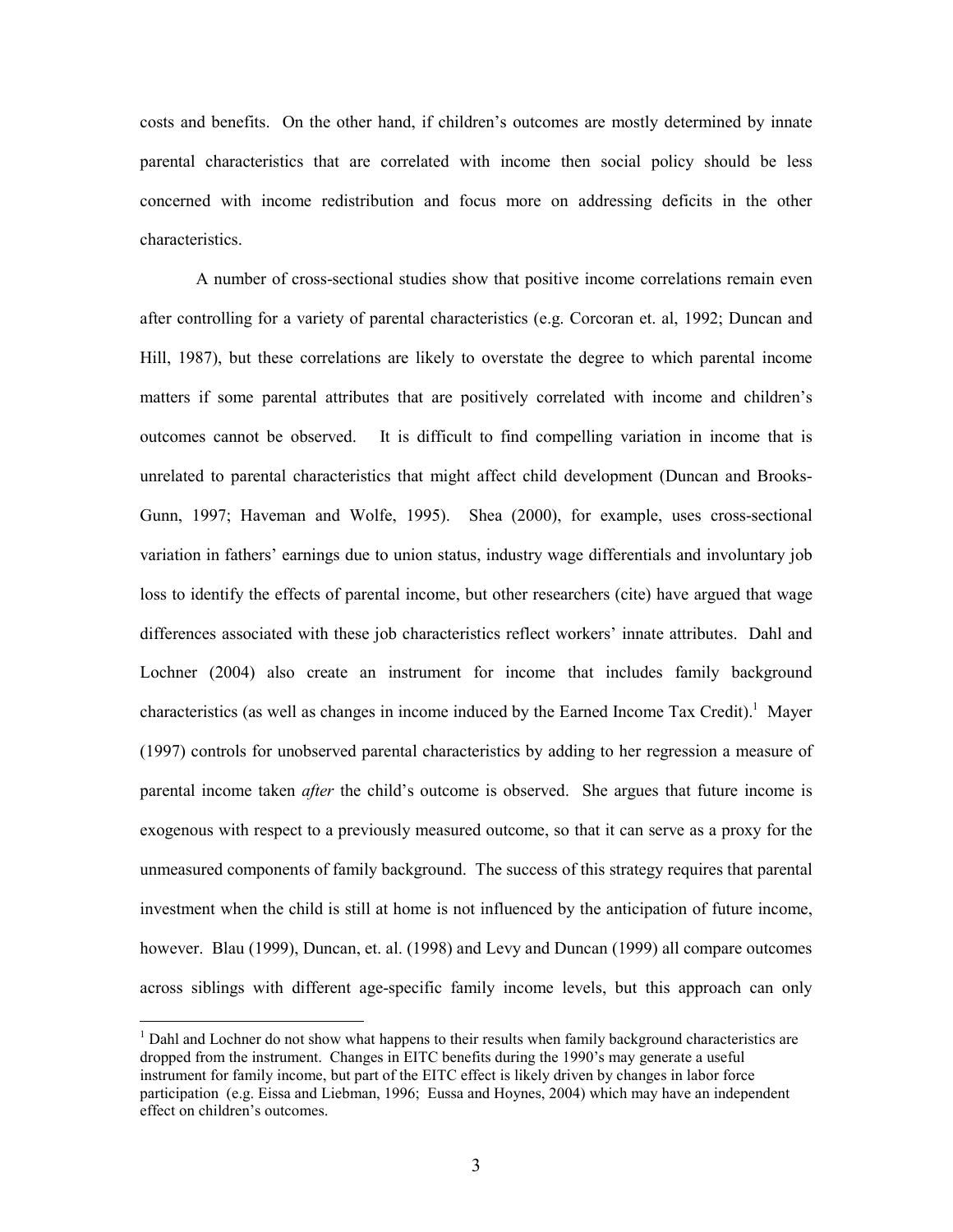identify the effect of transitory changes in family income and it has been well documented that permanent income has a much stronger relationship with children's long-term outcomes (Solon, 1999).<sup>2</sup>

 Given that many of the usual instruments for parental income are likely to be positively correlated with other parental attributes, it is surprising that much of the research to date has found no evidence that an exogenous increase in family resources would result in improved outcomes. For example, the expected correlation between Shea's instruments and omitted parental characteristics should bias his estimates upward, but his insignificant point estimates frequently imply that money makes children worse off. These findings raise questions about whether resource allocation decisions within families operate to unravel the intended effects of many government transfer programs.

 Another explanation for this pattern is that most existing studies have been based on longitudinal datasets such as the Panel Study of Income Dynamics and the National Longitudinal Study of Youth, which are relatively small. It has turned out to be difficult to precisely identify parental income effects with so little data. The confidence interval around Shea's typical estimate of the effect of father's income on children's wages, for example, includes effects ranging from -50% to +30%. Solon's (1999) comparison of sibling and intergenerational earnings correlations suggests that no more than 40% of the similarity in brothers' outcomes is likely due to factors related to their parents' income. While this leaves open the possibility that family income plays an important role in children's development it also suggests that when the data are limited to only a few thousand observations the effect may not be strong enough to estimate precisely.

 $\overline{a}$ 

 $2^2$  A very different approach is taken by Acemoglu and Pischke (2001) who use long-run trends in earnings levels at different points in the U.S. earnings distribution (and in different geographic regions) to generate exogenous income variation. They find that demographic groups with more sharply rising incomes also experienced larger increases in their children's educational attainment. One puzzle with these results is that, in their preferred specification, the return to education has no significant effect on college enrollment decisions. This may reflect the fact that their framework makes it difficult to control for both the current return to education and the change in parental income, since both are driven by the same national trends in returns to skill. The rise in return to skill should affect children's education directly, and so their strategy may not provide a valid instrument for changes in parental income.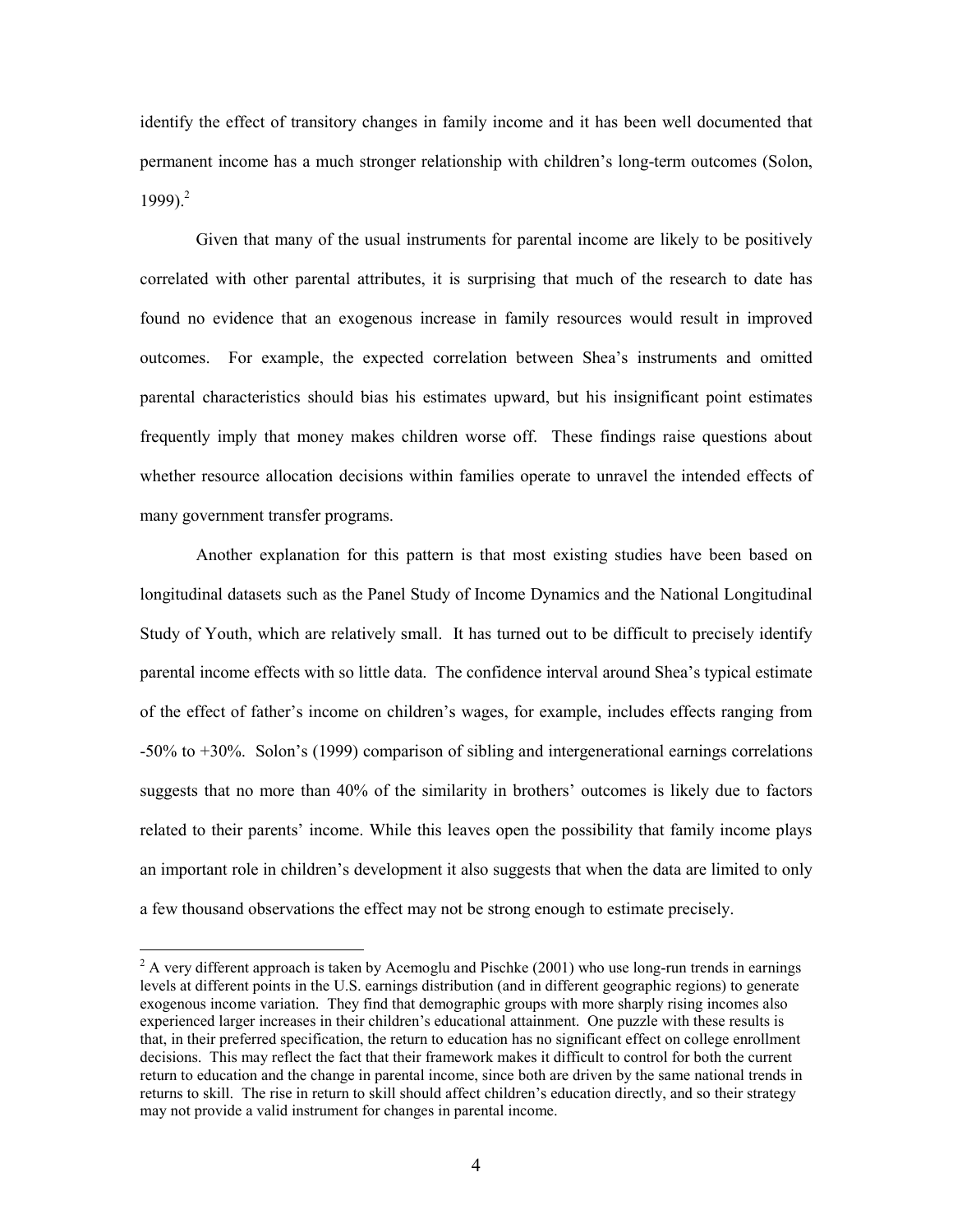This paper makes several contributions to the growing literature on intergenerational income mobility. First, by exploiting variation that is induced by mass-layoffs and firm closings, we can separate the effect of a long-lasting income shock from the effect of innate parental attributes. While cross-sectional differences in fathers' labor market characteristics are likely to reflect individual attributes, our longitudinal data allow us to construct narrow groups of "treatment" and "control" children whose families look identical before 1982, when some of the fathers lost their jobs. We base our analysis on a sample of children whose fathers worked continuously for the same firm between 1978 and 1981, and control for average family income, regional location, industry, and firm size during those four years. Thus, we are able to compare outcomes across children whose families would likely have had the same level of permanent income if the treatment fathers had not been displaced. A second advantage of our study is that it makes use of a longitudinal dataset that contains earnings and income observations on over 100,000 father-son pairs. The sheer magnitude of this dataset substantially increases the precision with which intergenerational relationships can be estimated.

## **II. Empirical Strategy**

We conduct our analysis in two stages. In the first stage, we use methods developed in the displacement literature to demonstrate that displacement has a substantive and long-lasting effect on a family's resources. The purpose of this part of the analysis is to make a convincing case that displacement produces an exogenous shock to family income. In the second stage, we use this information to identify the intergenerational effect of a family income shock.

### **II.A. Estimating the Effect of Displacement on a Family's Resources**

 We begin by following the empirical strategy introduced by JLS, and demonstrate that displacement has a large, persistent effect on a family's monetary resources. We start by regressing annual measures of family income, father's income and father's earnings on a full set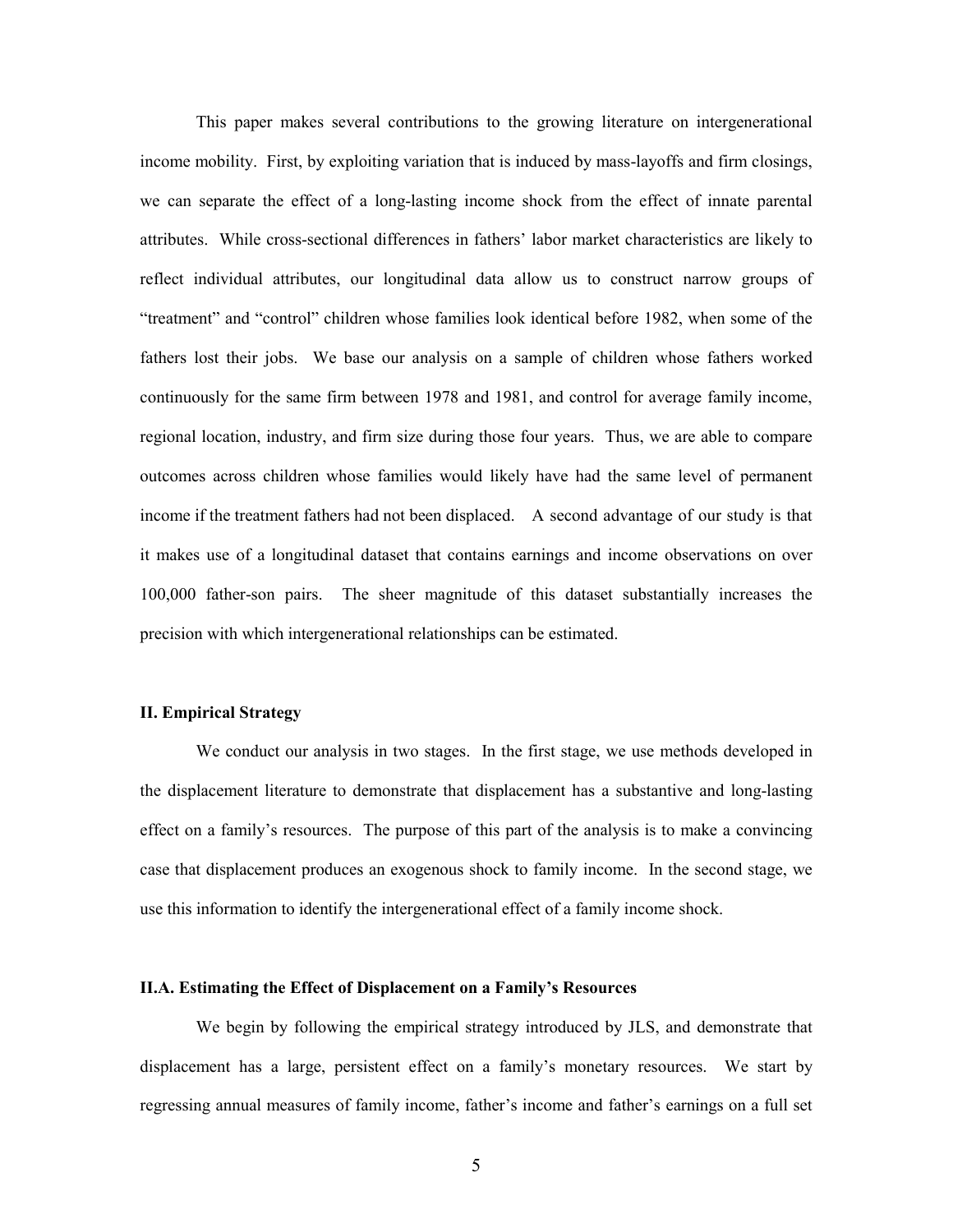of father's age fixed effects and a set of province by year dummy variables.<sup>3</sup> The residual from this regression provides an annual estimate of family resources that is purged of life-cycle effects, province specific business-cycle effects and province-specific trends in earnings. We then regress this residual on a set of dummy variables indicating whether the father left his firm due to a mass layoff or firm closing in a current, future or previous year. Specifically, given longitudinal data on fathers' labor market experiences, the effect of displacement on a family's resources is modeled in the following way:

$$
\ln I_{\text{ipt}} = D_{\text{ipt}} \delta + \alpha_i + u_{\text{ipt}} \tag{1}
$$

where ln  $I_{\text{ipt}}$  is the log of the residual of family *i*'s resources in province *p* and year *t*, and  $D_{\text{ipt}}$  is a vector of dummy variables indicating that a displacement has taken (or will take) place in a future, current, or previous year. The error term has two components, a child-specific fixed effect,  $\alpha_i$ , and a random component,  $u_{\text{int}}$ . Since the model includes fixed effects, individual characteristics that do not vary over time, such as race and education, are not included.

The vector of displacement indicators  $(D_{ipl})$  contains three types of variables: dummy variables that equal one in the years prior to the displacement, a dummy variable equal to one in the year that the father loses his job, and a series of dummy variables indicating that a displacement took place in a previous year. The first set of indicator variables captures the possibility that the father's wages may begin to deteriorate prior to the actual displacement. This might happen if wages are cut when the firm hits difficult times: failure to include these dummies would lead to a biased estimate of the effect of the displacement. Our model, therefore, includes a dummy variable for each of the four years we observe the father before the job loss occurs. The dummy variable indicating the year of the displacement captures its immediate effect on family resources, whereas the coefficients on the set of variables indicating that a displacement occurred in a previous year will reflect the persistence of the displacement effect

 $\overline{a}$ 

 $3$  The province fixed effect is determined in the initial year the father is observed (1978).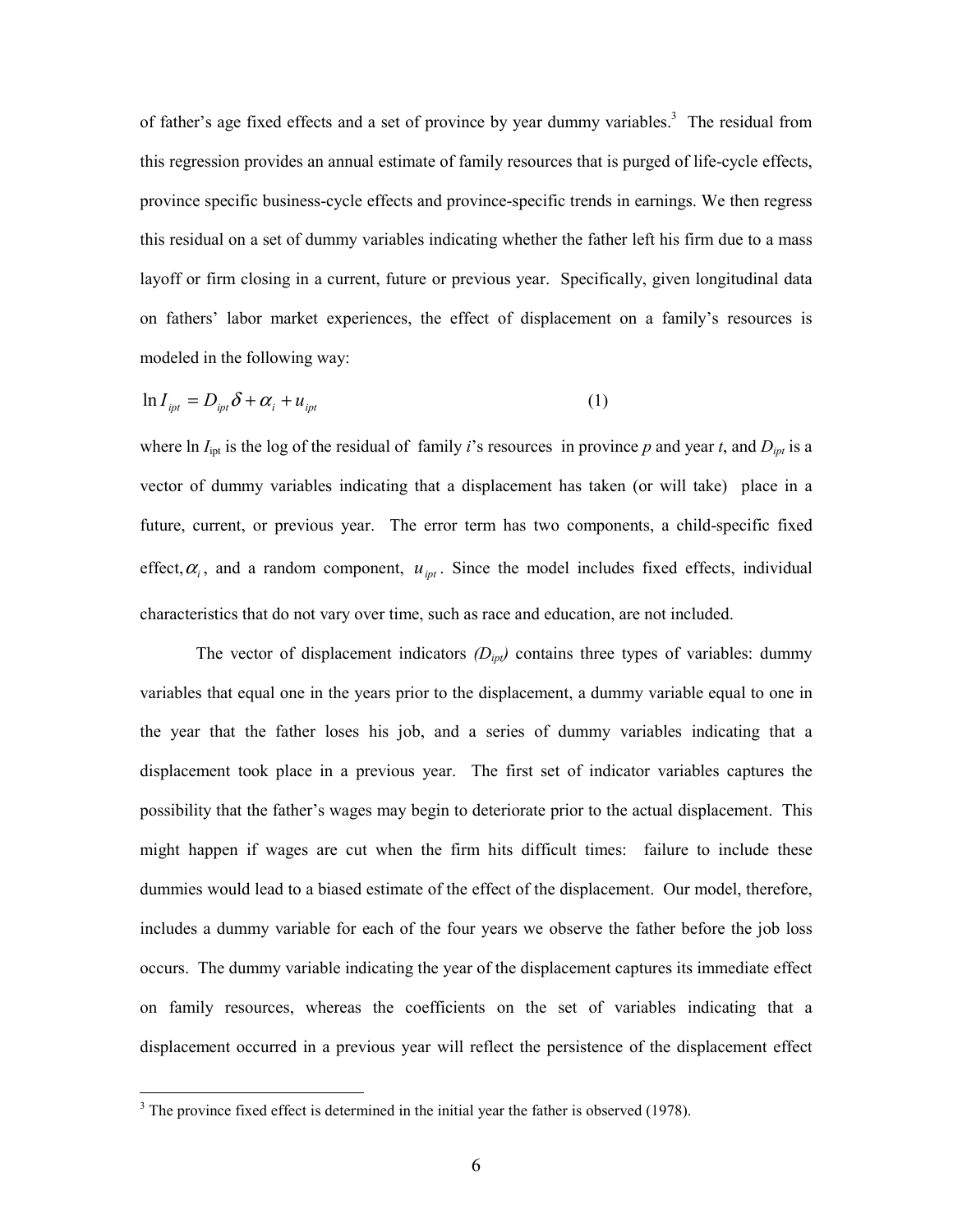over time. We follow the post-displacement period for eight years, including a dummy variable indicating that eight or more years have elapsed since the displacement took place. An eight year reduction in family resources comprises a significant fraction of the time a child is growing up, though most of the children in our sample will no longer be living at home at the end of the eight year period.

The error term in the above equation contains a time-invariant family-specific effect,  $\alpha_i$ , which measures average resources net of displacement. By including this fixed effect, we are able to separate variation in resources that is likely to be correlated with unobserved parental characteristics from variation due to a random shock. At the same time, the series of displacement dummies allows us to trace out the economic consequences in each year following the job loss and to estimate both the short-term and long-term effects, which may differ.

 As will be discussed in Section III.B. the results from this exercise show that displacement substantively reduces family resources for many years. In order to facilitate our subsequent analyses, we will also estimate the effect of displacement using a version of equation (1) that replaces the individual fixed effect with the average of family income between 1978 and 1980 (which is at least two years before any displacements occur) and replaces the vector of displacement dummies with a single indictor for whether or not a displacement has occurred in the last five years or will occur in the next two years.

$$
\ln I_{\text{ipt}} = \text{Shock}_{\text{ipt}} \delta + \phi A \text{vglnc}_{78-80} + u_{\text{ipt}} \tag{2}
$$

where *AvgInc* is the family's (or father's) average income or earnings between 1978 and 1980, and *Shock* is a dummy variable equal to 1 if a displacement occurs during the displacement window described above. The coefficient on the *Shock* dummy indicates the average effect of displacement on family income over the years we study. The estimates produced by equations 1- 2 will inform us about the magnitude and persistence of the economic losses that result from displacement.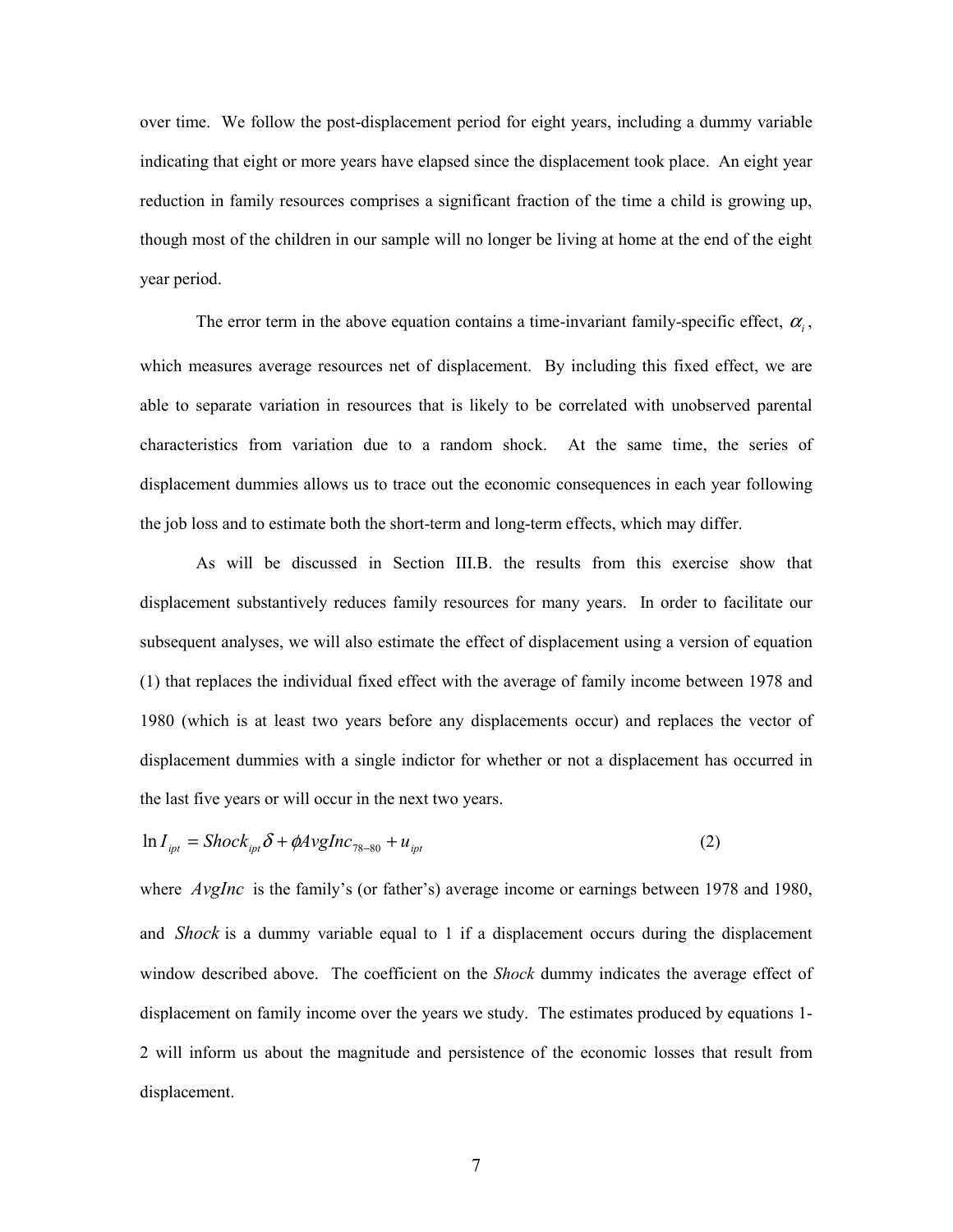## **II.B. Estimating the Effect of Displacement on Children's Outcomes**

 After documenting that job loss leads to a large, persistent decline in resources, we next use information about whether a child's father lost his job to identify the effect of an income shock on children's long-term economic outcomes. In this part of our analysis, we regress a measure of the child's economic well-being on average family income between 1978 and 1980 and the *Shock* dummy.

$$
O_i = a + bAvgInc_{78-80} + cShock_i + \varepsilon_i
$$
\n(3)

where  $O_i$  represents an economic outcome for child *i*. Thus we compare outcomes across children whose parents experienced a job loss to outcomes for those whose parents did not, controlling for family income in the pre-displacement years. We also include a number of additional control variables that will be discussed in the next section. They key to this identification strategy is the assumption that after controlling for average income before 1981, the families that experienced a displacement were ex ante no different from those who did not.

## **III. Data**

 Our analysis is based on data from the Intergenerational Income Database (IID), which is maintained by the Family and Labour Studies Division of Statistics Canada. The IID links tax information on children born between 1963 and 1970 to data on their parents, for all years between 1978 and 1999. The links were made possible using the T1 Family File (T1FF) of the Small Area and Administrative Data Division of Statistics Canada.

 The T1FF is a data set of individual tax records that has been processed in a way that matches members of each tax filer's family. The primary way in which children are matched to their parents is through their name and address. In order to be identified as living in the same family, the child must file from the same address as the parent at least once during a five year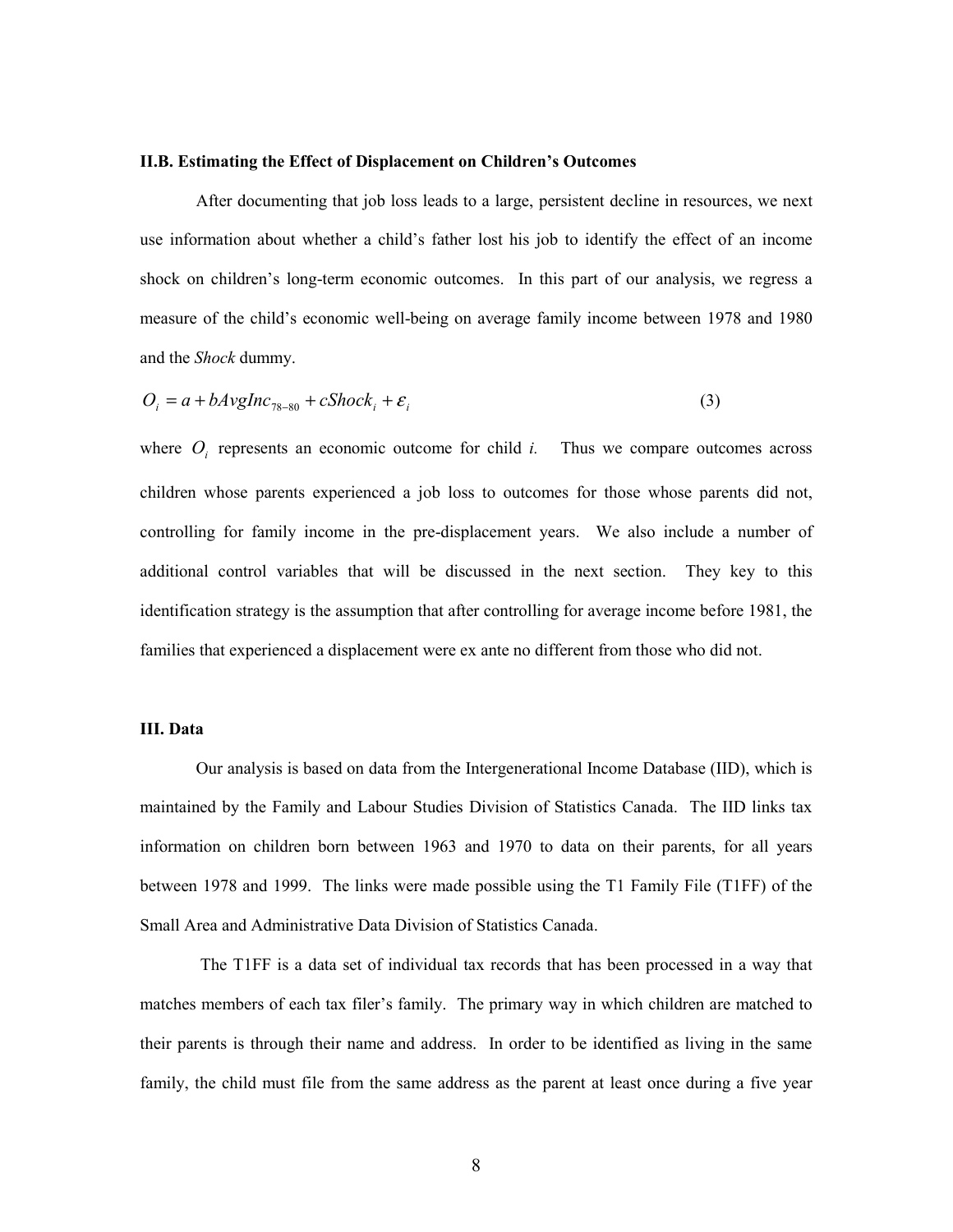period beginning when the child is 16-19 years of age. Evidence presented in Oreopolous (2003) suggests that this matching process picks up most adolescents in Canada. Over 80 percent of 20 year olds live with a parent, for example, and 73 percent of them receive non-transfer income. Younger children are more likely to be living at home, but less likely to file a tax return.<sup>4</sup> All Canadians must file a tax return if they pay income tax in that year, and if they claim unemployment insurance benefits, a nonrefundable tuition tax credit or the monthly deduction for enrollment in a full-time education program. Since a child need only file once over a five year period in order to be included in the sample, the vast majority of children make it into the IID. Oreopoulos reports that the database includes 72 percent of youth who were 16-19 in 1982, 1984 or 1986 (the years in which the matches took place).

 The IID provides detailed administrative data on the incomes of children and their matched parents from 1978 to 1999. It also includes information on their age, gender, marital status, family composition, and residential address as well as an identification number for the firm at which the individual is employed. This ID number is used to match fathers in the IID to information about their firms from Statistics Canada's Longitudinal Employment Analysis Program database (LEAP). LEAP is a company-level database that includes all employers in Canada, both corporate and unincorporated. The database tracks the employment and payroll characteristics of individual firms from their year of entry to their year of exit.<sup>5</sup> Employers in Canada are required to register a payroll deduction account and issue a T4 slip to each employee that summarizes earnings received in a given fiscal year. The LEAP database includes every business that issues a T4 taxation slip.

Only those already in the IID are matched to the LEAP firm identification number. Firm size is calculated as the number of fathers in the same firm in a given year. An internal match to

 $\overline{a}$ 

<sup>&</sup>lt;sup>4</sup> Note that a child may live away from home but still file from a parent's address, and thus be included in the IID. Children who are away at college fall into this category.

<sup>&</sup>lt;sup>5</sup> Self-employed persons who do not draw a salary are not included on the LEAP database. In addition, businesses comprised solely of individuals or partnerships who do not draw a salary are also excluded from the LEAP.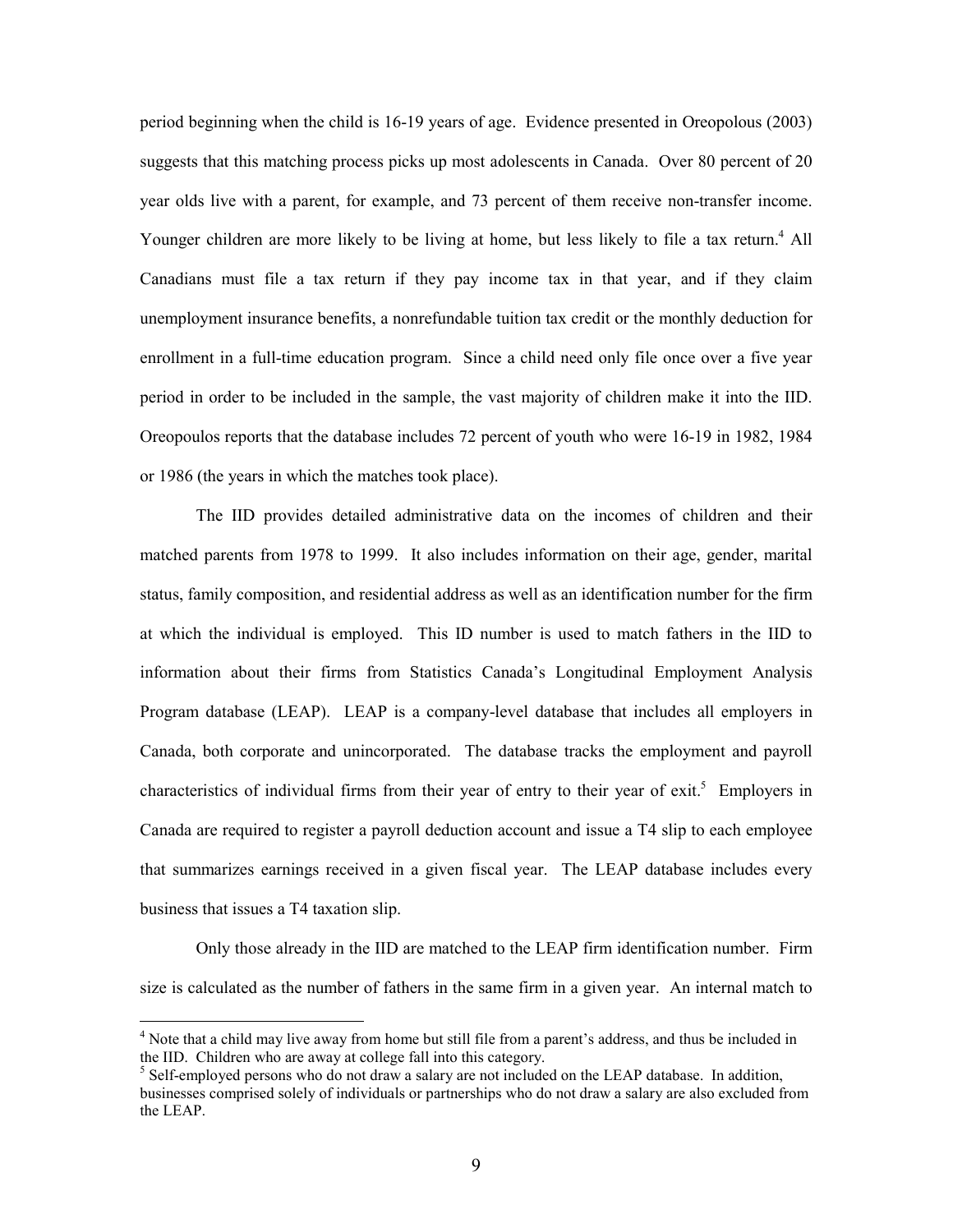the full LEAP database at Statistics Canada indicates the average ratio between total firm size and total father firm size for firms identified in the IID is 9.9. Thus, on average, the IID contains approximately a one-in-ten (non-random) sample of all employees in firms matched in both the IID and the LEAP database. Our sample also includes a 3 digit industry code for each firm and province location of firm's head office**.** 

The longitudinal nature of the matched IID allows firm entry and exit to be identified on an annual basis. A firm closure is assigned in a given year if there are no IID fathers working at the firm in any following year (through  $1999$ ).<sup>6</sup> In order to distinguish true closures from company reorganizations that lead to new identification codes, however, we do not count a firm as being closed if 35% or more of its workers move to the same "new" firm.<sup>7</sup> We follow JLS in defining a mass layoff as a reduction in firm size (measured by the number of employees in the IID) of more than  $35\%$ .<sup>8</sup>

Out main sample is limited to individuals who were between the ages of 12 and 14 in 1982. Information on older children is available in the IID, but we do not include these children because they are likely to have left home shortly after the displacement occurred. Information on younger children is not available. Children whose fathers are missing tax data are eliminated because without the tax data we cannot observe fathers' earnings, place of employment or labor market status. This restriction reduces the sample of fathers by about 11 percent. We also restrict the sample to children whose fathers were between the ages of 30 and 50 in 1978. This ensures that we are focusing on fathers whose incomes would have been relatively stable: earnings of young workers tend to be more volatile than those of workers who are over 30, and Stevens

 $\overline{a}$ 

<sup>&</sup>lt;sup>6</sup> This may lead to some misclassifications. For example, if a firm disappears in 1983, we will identify the closing year as 1982. In some cases, the firm may have closed early enough in 1983 that it did not file T-4 slips.

<sup>&</sup>lt;sup>7</sup> We examined the sensitivity of the results around this threshold using alternative values of 15 and 50 percent. Coefficient estimates for the main tables were similar. The standard errors were somewhat larger for the 15 percent threshold.

<sup>&</sup>lt;sup>8</sup> We examined the sensitivity of our results to this threshold. For example, we tried defining a mass layoff as a decline in firm size of more than 50 percent in firms with less than 20 fathers and a decline of more than 15 percent in firms that had more than 250 employees. The results were similar. As shown in the descriptive statistics tables, displacement effects are mostly being identified by firm closures.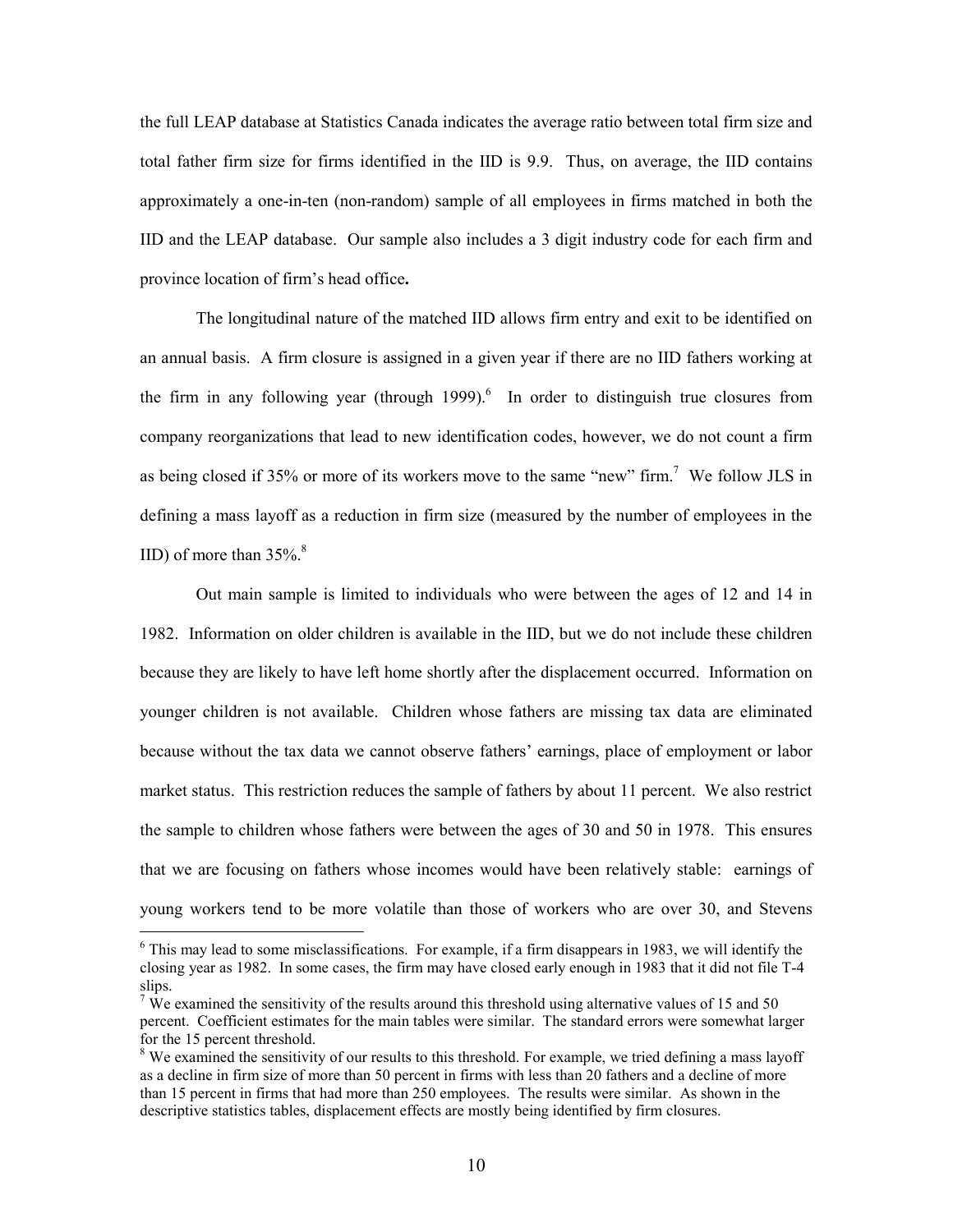(1997) shows that the long-term effects of displacement are largest for workers with more years of tenure.

We also restrict our main sample to fathers who are initially working at firms that employed between 5 and 500 men (in the IID). We require that the firm employ at least 5 fathers in order to reduce the possibility of mislabeling as displaced, men who voluntarily left small firms. An upper bound of 500 is chosen because closures at larger firms are extremely rare, and we were concerned that including such firms would introduce heterogeneity across the treatments and controls. Wage premiums are associated with large firms. Finally, we eliminate children whose fathers earned more than \$1,000,000 in a single year, in order to be sure that our estimates are not driven by outliers.

The treatment group consists of 12 to 14 year olds whose fathers experienced a displacement in 1982. Our primary control group is consists of individuals whose fathers stayed with the firm through 1982, but who may have left after that. Fifty-six percent of fathers in this control group remained at the same firm until at least 1988.

 Our analysis focuses on the effects of displacements that occurred in 1982. Choosing this date allows us to base our sample on the children of fathers who had at least four years of tenure at the firm, while maximizing the number of years the children would be likely to be living at home after the displacement occurs. Another advantage of focusing on displacements that occurred in 1982 is that it was the beginning of a substantial and prolonged recession in Canada.

 The IID includes information on three socioeconomic outcomes: earnings, receipt of unemployment benefits, and receipt of social assistance. We use information that is available between 1995 and 1999 to create three dependent variables: the log of a five-year earnings average, an indicator for whether the individual received unemployment insurance during the five year period, and an indicator for whether the individual received social assistance during the five year period. Since earnings generally increase with age, we adjust our earnings measure by regressing it on a set of age dummies and use the residual as our dependent variable.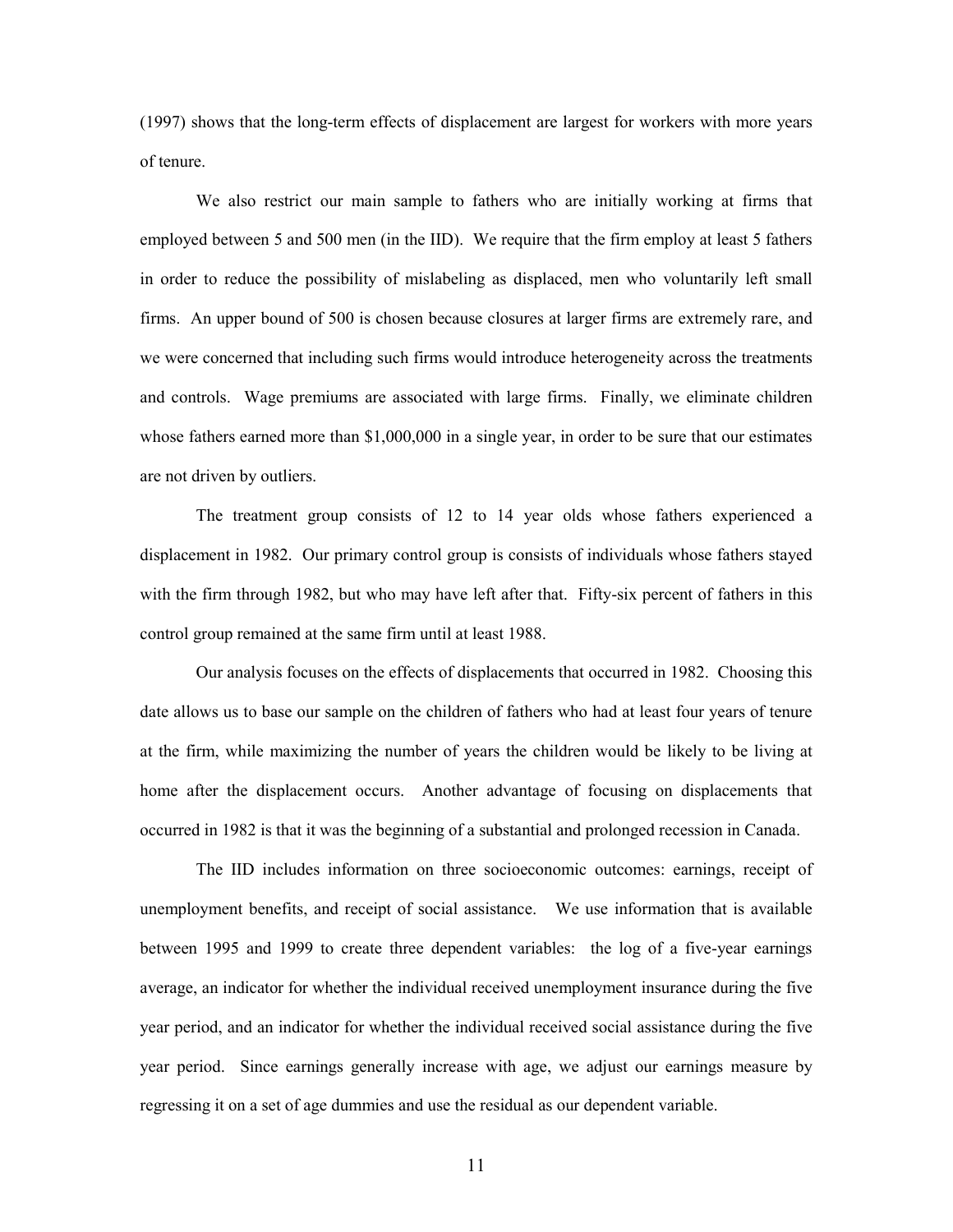#### **IV. Results**

 $\overline{a}$ 

### **IV.A. Summary Statistics**

 Sample summary statistics are shown in Table 1. As described above, most of our analysis focuses on children whose fathers were employed at firms with between 10 and 500 employees. Our sample contains approximately 40,000 fathers, 2200 of whom experienced a mass layoff or firm closure in 1982. These men worked at approximately 7900 different firms, 464 of which either closed or engaged in a mass layoff during  $1982$ . Control fathers remained with the same firm between 1978 and 1982.

 Table 1 shows separate statistics for our treatment and control groups. Fathers' average age, income and earnings are initially very similar across the two groups, but by 1988, six years after treatment fathers have lost their jobs, the labor market characteristics of the two groups are quite different. Average earnings of displaced fathers are roughly \$45,000, while the average earnings of the control fathers are roughly \$53,000. Not surprisingly, the displaced fathers are also much more likely to be receiving unemployment insurance.<sup>10</sup> Table 1 thus provides some initial evidence that firm closings and layoffs generate substantial shocks to a family's economic status. At the same time, these shocks do not appear to affect other family background characteristics:

Table 1 also shows that treatment and control children have different labor market outcomes. For example, average earnings between 1995 and 1998 are about \$26,000 among those whose fathers experienced a job loss and \$28,000 for those whose fathers did not. Similarly, treatment children have higher rates of UI and SA receipt than the controls.

 $9$  The control group in the main sample may include fathers displaced after 1982. The fraction of displaced workers in the control, however, is likely to be small. We also considered an alternative control group that remained in the same firm between 1978 and 1988 and produced similar results with this group than with the control group we use here. The control group in our main sample is free to leave old and enter new firms, whether such a move occurs for positive or negative reasons.

<sup>&</sup>lt;sup>10</sup> Information on social assistance receipt is not available prior to 1992.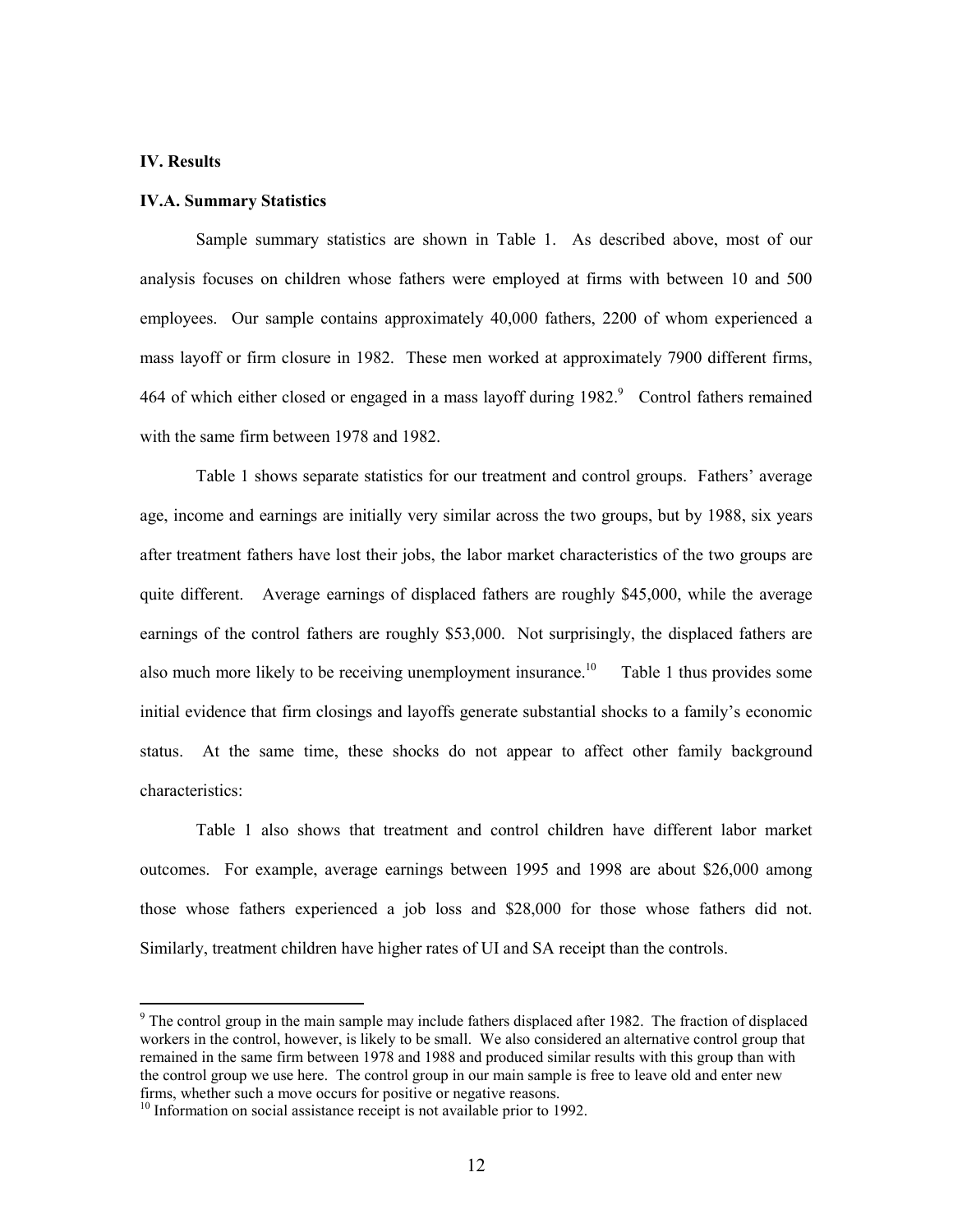The last column of Table 1 provides these descriptive statistics for all individuals in the IID who were 12-14 years old in 1982. As expected, the average size of the firm at which the fathers of these children work is smaller, while the maximum firm size is larger. Average family income is comparable, though slightly higher.

#### **IV.B. The Monetary Costs of Displacement**

In this section we document that displacement leads to a substantive long-term reduction in family resources. We begin by graphing the average earnings trajectories of treatment and control fathers. Our earnings measure is the residual from a regression of earnings on age and province/year fixed effects, which allows us to abstract from life-cycle trends and provincespecific business cycles. Figure 1A makes clear that prior to 1982 the two groups experienced virtually identical earnings trajectories, lending weight to our hope that the treatment and control children come from similar backgrounds. At the same time we see that displacement produces a large and persistent shock to earnings. Both of these findings are necessary to our identification strategy. Figure 1B tells a similar story. Here we plot kernel density estimates of the earnings distributions for the two groups. The distributions are very similar prior to 1982, but after 1982 the distribution among displaced fathers is shifted substantially to the left.

We see a similar pattern when we look at receipt of UI receipt (Figure 1C).  $^{11}$  As expected, displaced fathers experience a spike in benefit receipt in 1982, and by 1983, almost 40 percent of displaced father's are receiving UI benefits. UI use falls thereafter, but gradually, and never to the average levels of the non-displaced group. We also note that UI receipt rises in 1982 and 1983 among the control fathers. Some of these fathers may have been displaced from firms that did not meet our definition of a mass layoff or closure, or they may have claimed UI without being laid off.

 $\overline{a}$ 

 $11$  UI receipt is zero between 1978-1981, when the father was working at the same firm.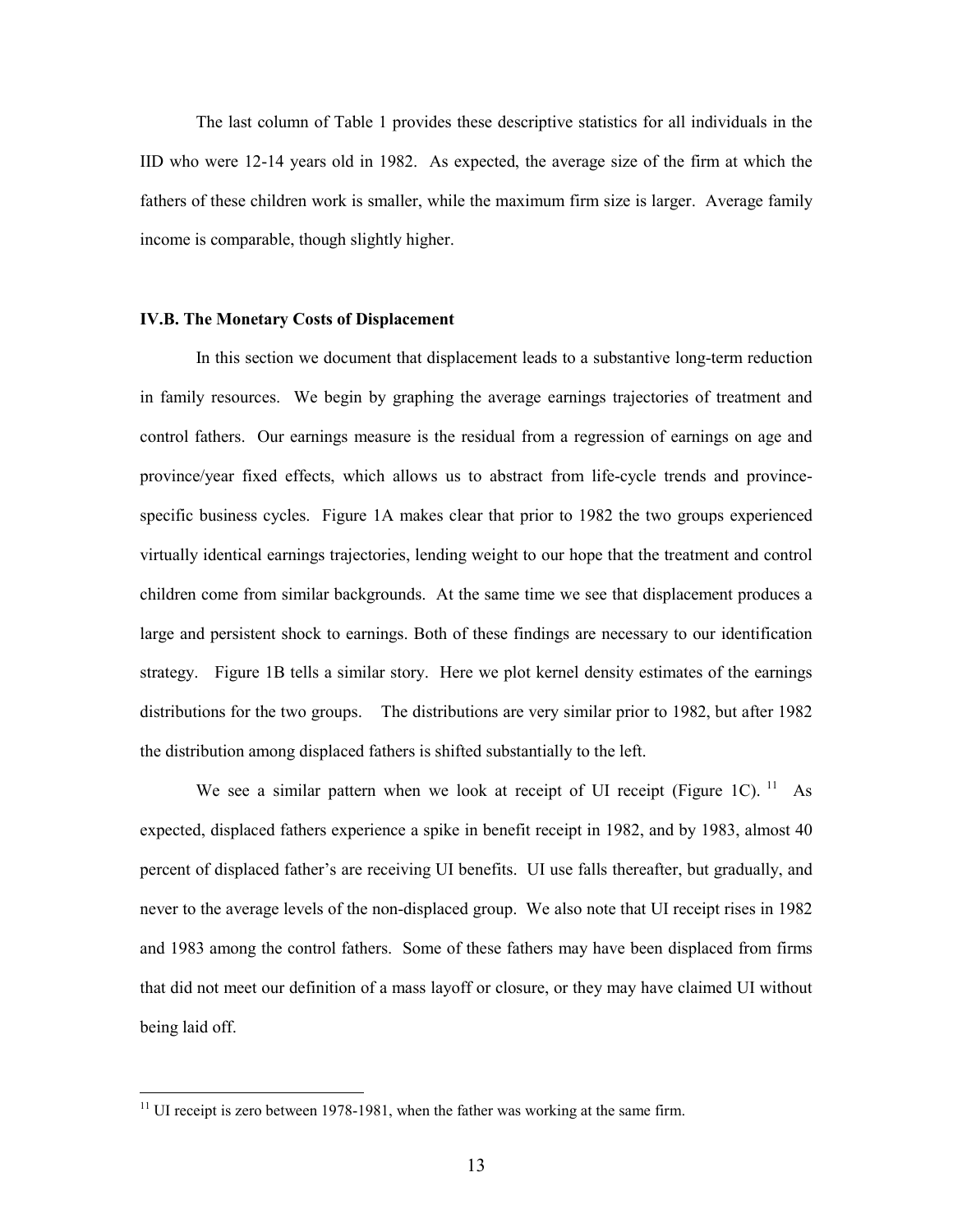Figure 2 shows why it is important to confine our sample to children whose fathers worked at medium-sized firms. In this figure, we see that when we extend the sample to include fathers who worked at firms with more than 500 employees, pre-1982 earnings among the treatment and control groups no longer coincide. This may reflect the fact that very few large firms experience closings or layoffs: since these events are so rare among large firms, there may be more heterogeneity between workers who do and do not get laid off. Identification is based on the assumption that displacement is not correlated with cross-sectional differences in family background characteristics, so including children whose fathers worked at bigger and smaller firms could be problematic.

 Table 2 presents the results from our regressions of fathers' annual earnings and income on the displacement dummies. Columns 1 through 3 show estimates based on equation (1) using father's earnings, father's income, and parental income as the dependent variables. Like previous studies, we find that family resources experience significant declines when a job loss occurs. For example, in the year following a job loss, father's earnings fall by 29%, father's income falls by 17%, and parental income falls by 14%.<sup>12 13</sup> Family resources recover somewhat over time, but even 8 years later earnings are approximately 16% lower than they would have been if the displacement had not occurred. Similarly, the two income measures are reduced by 13 and 11 percent. These estimates are all statistically significant, and indicate that displacement produces substantive and persistent economic losses. They compare favorably to the estimates produced by JLS.

The first 3 rows of Table 2 also show what happens to family resources in the years prior to the displacement. As foreshadowed in Figure 1, there is no evidence that earnings or income begin to deteriorate prior to the job loss. The coefficient estimates are small and precisely

 $\overline{a}$ 

<sup>&</sup>lt;sup>12</sup> The percentage effect on earnings is computed as  $e^{\delta} - 1$ .

 $<sup>13</sup>$  A firm closure or mass layoff can occur anytime during the year. The fathers in our sample may,</sup> therefore, lose their job anytime between early January and late December. As a result, spells of unemployment and earnings losses may be larger in the year following the displacement than in the displacement year itself.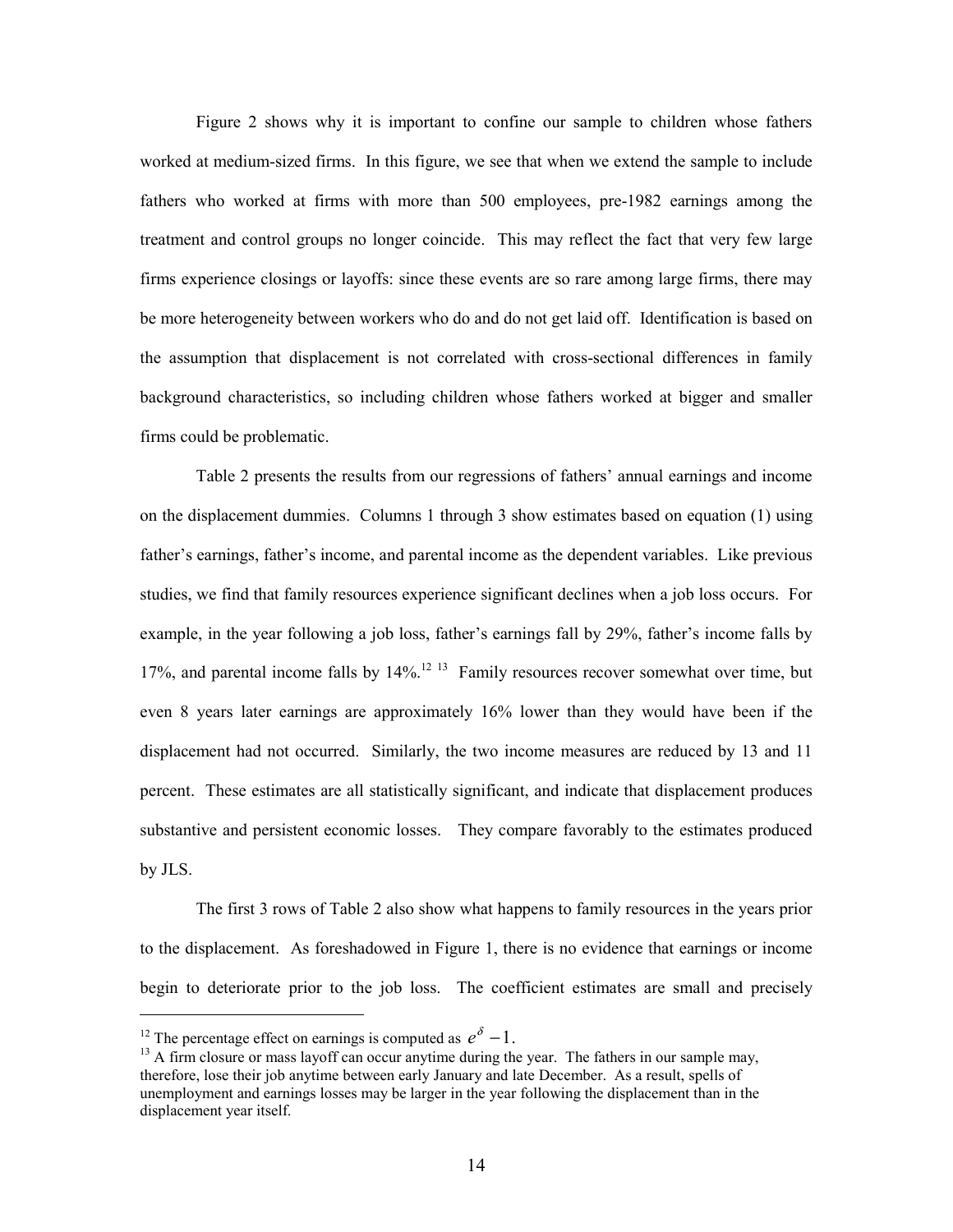estimated. This suggests that pre-displacement income can be included in our subsequent analysis as a control for permanent income.

 The last three columns of Table 2 provide the estimates produced by estimation of equation (2). This paired-down version of equation (1) summarizes the monetary effect of displacement in a single coefficient, which is convenient for the second stage of the analysis.<sup>14</sup>

## **IV.C. Intergenerational Effects of Displacement**

 $\overline{a}$ 

 Having established that displacement substantially reduces family resources, we now investigate whether it produces intergenerational effects. Table 3 displays the results from this "second stage" of our analysis. Dependent variables include the log of average earnings between 1995 and 1999, a dummy variable indicating whether the child filed for unemployment benefits between 1995 and 1999, and a dummy variable indicating whether she filed for social assistance between 1995 and 1999.

 Column 1 shows the results produced by an OLS regression of the log of child's earnings on the log of father's income between 1978 and 1981**.** Sample variation in this variable is likely to reflect variation in other family background characteristics though Figure 1 suggests that characteristics correlated with family income are unlikely to differ much between the treatment and control children. The estimated coefficient of 0.37 is consistent with the intergenerational correlations literature, which generally finds that the correlation between American fathers' and sons' earnings is about 0.4.

 In the next column we include only a dummy variable indicating whether the father lost his job due to a mass layoff or plant closing. This variable has a powerful effect on the child's

<sup>&</sup>lt;sup>14</sup> The estimates presented in Table 2 could be biased if displaced workers have unobserved characteristics that not only lower their earnings levels, but also their rate of earnings growth. In order to address this concern, we have also re-estimated equation (1) including father-specific time trends (equation 2). The results are very similar. Since the inclusion of person-specific trends does not appear to alter our estimates, we exclude these trends from the rest of our analyses.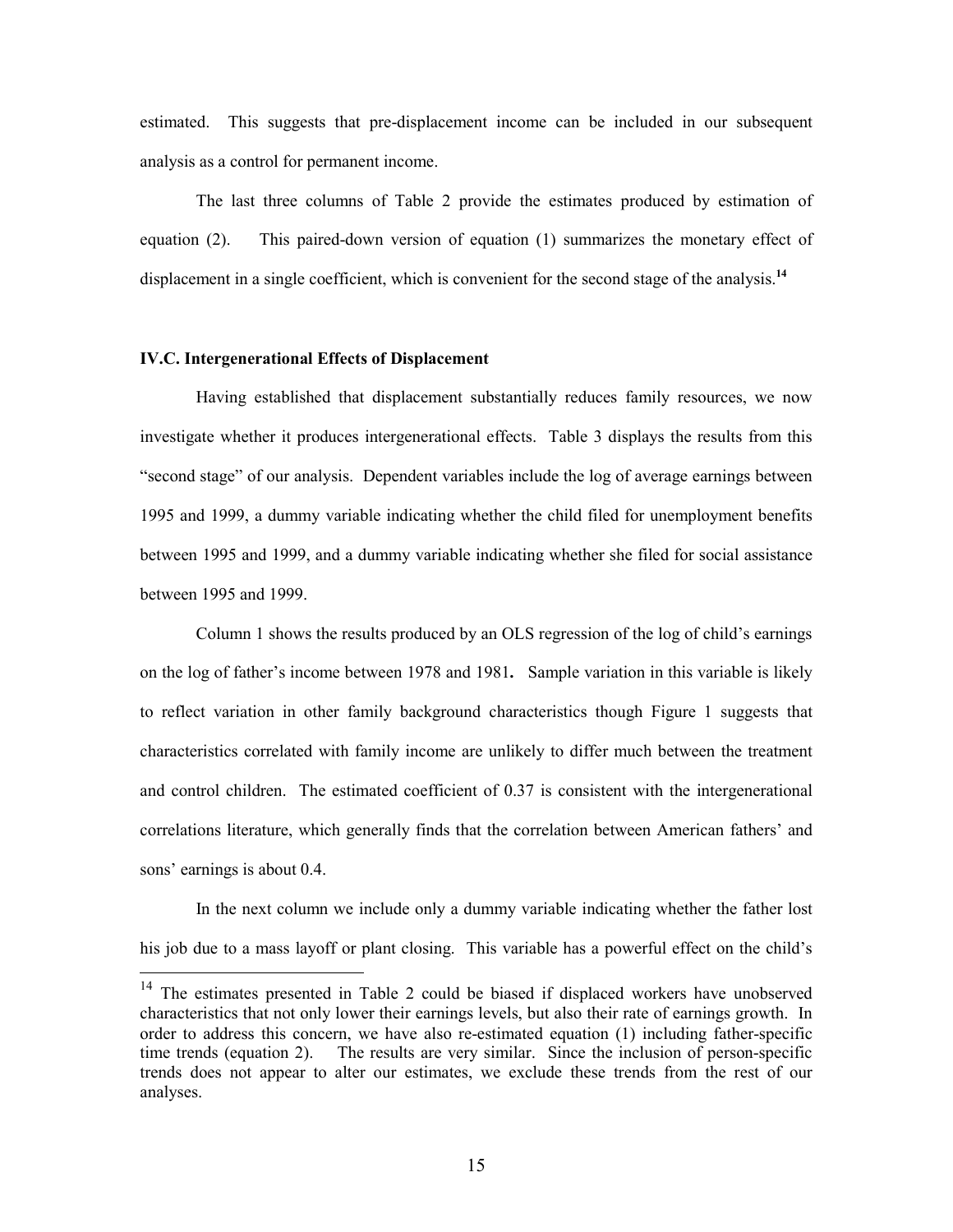earnings, which are 11% lower than the earnings of those whose fathers were not displaced. Remarkably, this estimate barely changes even when we control for father's pre-1981 income (column 3). Furthermore, the point estimate on the log of pre-1981 income is robust to the inclusion of the displacement dummy. Taken together, these results suggest that our treatment and control groups are well-matched.

 Column 4 adds firm-level controls to our model, including a quartic in father's firm size, and 10 industry fixed effects. .If the inclusion of these controls alters the estimated displacement coefficient then we should be concerned about the possible influence of family background characteristics. We also include 38 dummies indicating region of residence, since mass layoffs and firm closings that occur in company towns may have long lasting effects on local labor market conditions (Flint, Michigan comes to mind). If individuals tend to stay in the same location where they grew up then the displacement coefficient may partly reflect the fact that mass layoffs and firm closings depress wages in the local economy. Evidence presented in Page and Solon (2003) suggests that individuals have a strong tendency to live near where they were raised. The estimated displacement coefficient is not changed by the addition of these controls, however.

 The remainder of Table 3 shows what happens when we replace the dependent variable with indicators for whether the child received unemployment benefits or social assistance. These specifications also suggest that children whose parents experienced a job loss have worse economic outcomes than those whose parents did not. We find that children whose fathers were displaced are two percentage points more likely to receive unemployment benefits (though this is not statistically significant), and 3 percentage points more likely to receive social assistance as adults than those whose fathers remained at the same firm through 1982. The mean level of social assistance receipt in the second generation is 0.06, so this estimated effect is very large.

 If we assume that all of the displacement effect works through the decline in family resources then we can use the estimates in Table 3 to approximate the implied effect of a dollar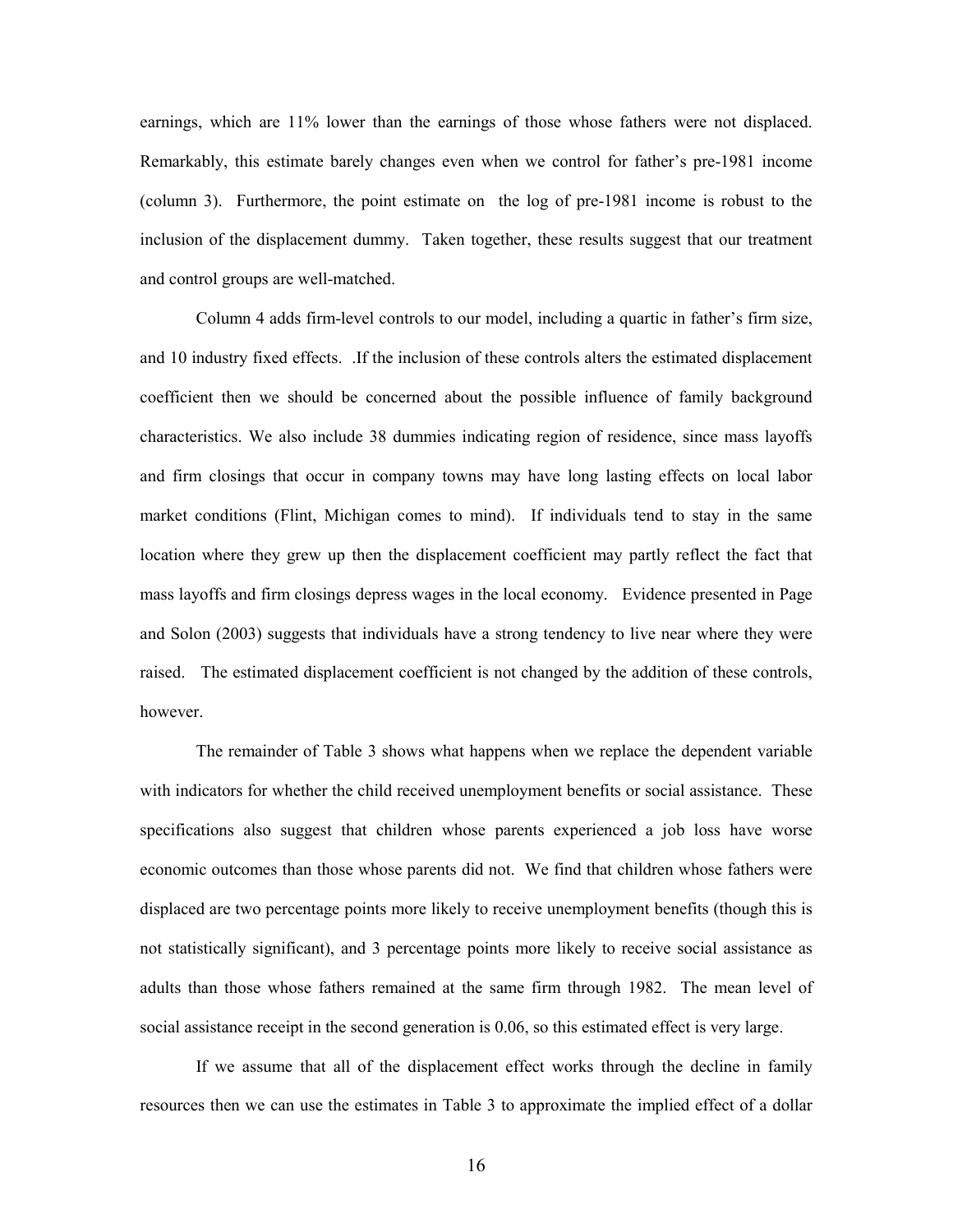reduction in family income on a child's subsequent earnings**.** Table 2 suggests that the average effect of father's displacement on his own log earnings is approximately .15. The corresponding reduction in the second generation's earnings is .10. This suggests that a one dollar reduction in father's permanent earnings leads to a subsequent reduction in his son's earnings of 66 cents. This is a very large effect, although the standard error estimate is also very large, so the confidence interval around this estimate contains both much larger and much smaller estimates.

 Nevertheless, it is worth considering what might be driving such a large estimate. One possibility is that displacement has an effect on the family that goes beyond the effect of the monetary loss itself. Job loss is likely to lead to higher levels of parental stress, for example, which may be transmitted to children. Lower income levels or subsequent re-employment could also be associated with residential moves, which are thought to have a negative impact on children (McLanahan and Sandefur, 1994). We investigate these possibilities in Table 4. While we cannot directly observe parental stress, se can look at whether displacement affects the probability of divorce and at how it affects residential mobility. We can also examine whether the inclusion of these variables affects the estimated effect of displacement on children's outcomes.

 Column 1 provides no evidence that fathers who lost their jobs are more likely to be divorced than fathers who did not lose their jobs. We do see effects on residential mobility, however. Compared to children whose fathers are able to keep their jobs, displaced children are about 3 percentage points more likely to move. The last two columns of the table show what happens to the displacement coefficient when these variables are added to regressions in which the child's outcome is the dependent variable.

 An alternative way of investigating this issue is to add the log of average earnings between 1982 and 1988 to our basic specification:

$$
O_i = \beta_1 + \beta_2 A v g Inc_{78-80} + \beta_3 A v g Inc_{82-88} + \beta_4 Shock_i + \varepsilon_i.
$$
 (4)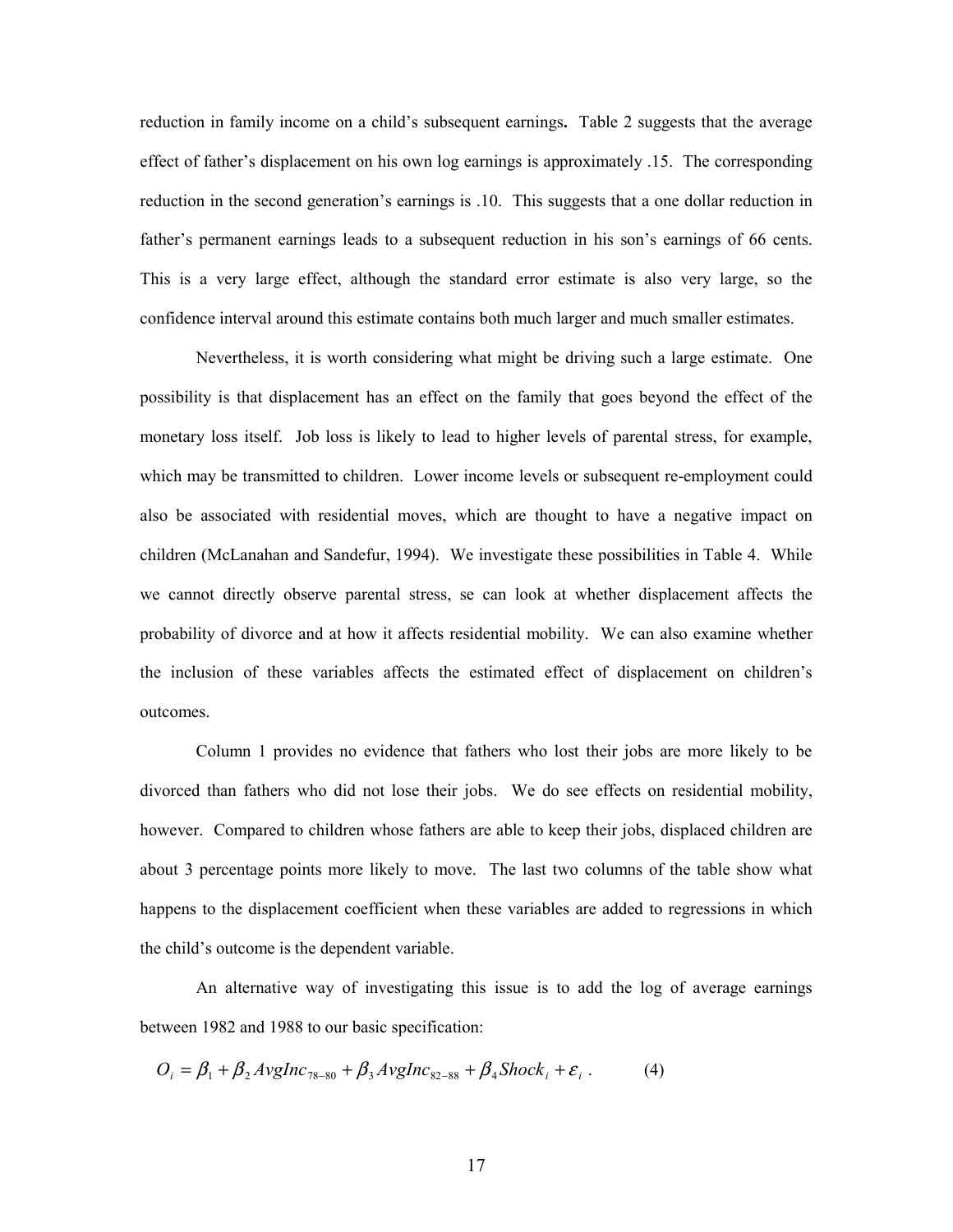The estimates of  $\beta_3$  and  $\beta_4$  allow us to separate the displacement effect into an income component and a part that is unrelated to income. The results of this exercise, which are displayed in Table 5, suggest that the displacement effect is driven almost entirely by changes in income. The inclusion of post-displacement income leads to a dramatic fall in the estimated displacement coefficient, which is no longer statistically different from zero. At the same time, the estimated effect of post-displacement income on child's earnings is substantive. One needs to be careful in interpreting this coefficient because differences in father's 1983-1988 income, controlling for displacement, may be driven by variation in unobserved characteristics. The estimates do not suggest that the displacement estimates presented in Table 3 is driven by nonmonetary effects, however.

 Next, we consider how the displacement effects vary across the income distribution. Since both the financial constraints and associated stress that accompany a job loss are likely to be larger for low income families, we expect that the intergenerational displacement effects will be largest for individuals who grew up in less affluent families.<sup>15</sup> An advantage of basing our analysis on such a large dataset is that we can investigate this issue directly. In Table 6 we present displacement estimates separately by the family's (initial) income quartile. The displacement effects appear to be concentrated entirely among those families for whom father's earnings are in the lowest quartile. Among children in this group subsequent earnings are 11% lower than they would have been if the father had not been displaced, and the probability of social assistance receipt is 2 percentage points higher. In contrast, there is no evidence that there is any intergenerational effect among families that had higher incomes. This finding may provide some insight as to why previous studies have failed to find the presence of income effects: small sample sizes make it difficult to estimate nonlinear effects, yet most of the action appears to be at the bottom of the income distribution.

 $\overline{a}$ 

<sup>&</sup>lt;sup>15</sup> For example, Coelli (2004) finds that low income teenagers whose parents experience a job loss are less likely to attend college.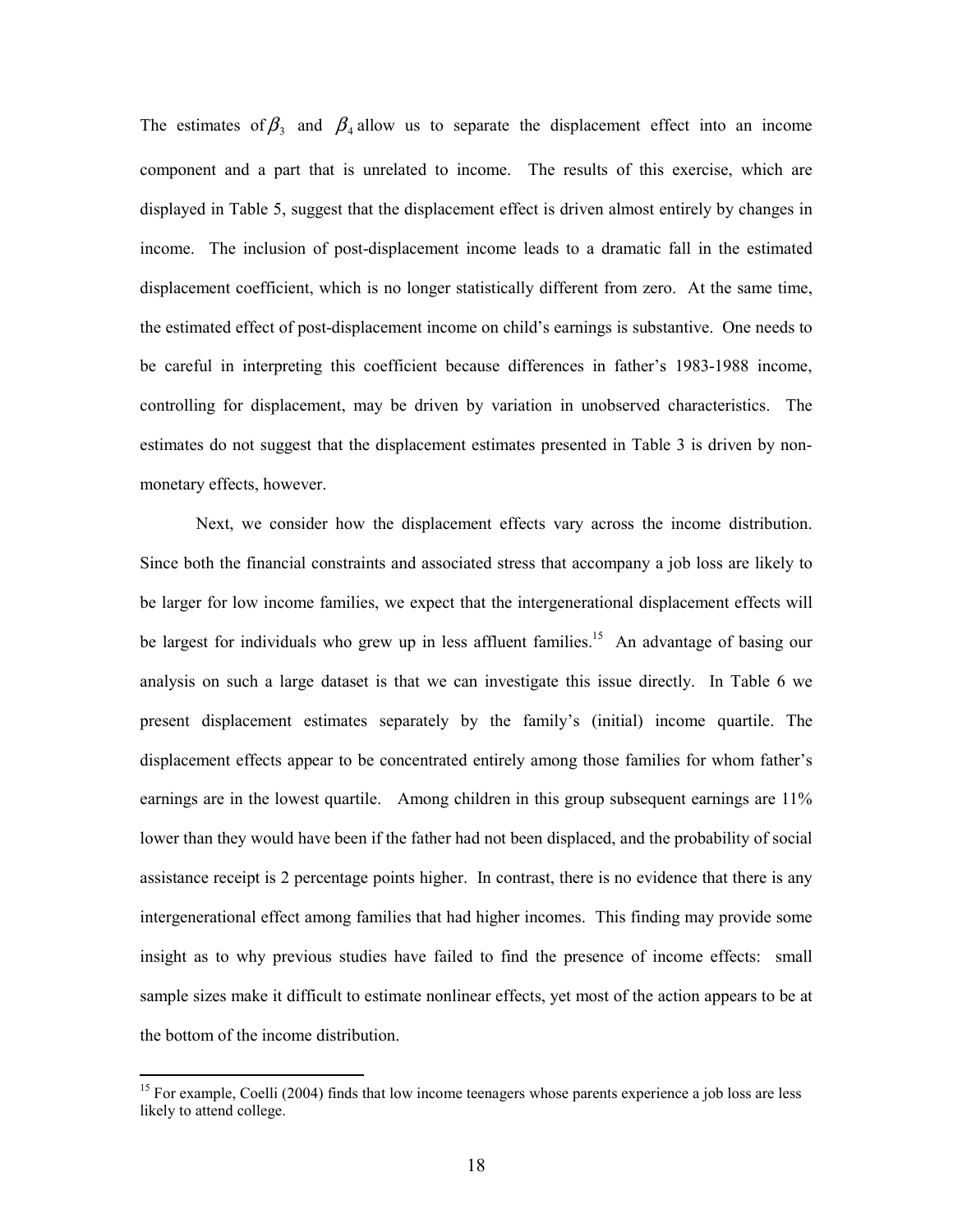#### **IV.D. Robustness Checks**

In the remainder of the paper we discuss several exercises that are designed to examine the sensitivity of our results to model specification and variable definitions. First, we investigate whether job losses that occur after children have left home have the same intergenerational effects as those that occur when the children are younger. A father's displacement should have a smaller psychological and financial effect on individuals who are no longer living in the household, so estimates of the same magnitude may be a sign that the displacement coefficient is picking up the effects of unobserved family background characteristics.

 There are two ways in which we investigate this possibility: by extending our basic sample to include older children, and by aging our sample of children to 1989 and estimating the intergenerational effects of parental displacements that occur in that year. By 1989 our sample of children is between the ages of 19 and 21 and should be less sensitive to a parental job loss. Table 7 shows what happens when we add older children to our original sample and re-estimate equation (3) by age group. As in Table 3, individuals who were between the ages of 12 and 14 at the time of the job loss have lower adult earnings than they would have had if the displacement had not occurred. In contrast, there is no evidence that parental job loss leads to any long lasting effects among older children. The standard error estimates are often quite large, but the pattern of the point estimates is consistent with our expectation that intergenerational effects are mostly experienced by children who continue living in the household for several years after the shock.

 In Table 8 we see the estimated effects of parental displacements that occurred in 1989. Labor market outcomes are measured for the same cohorts of children whom we followed in Table 3, but by 1989 these children were 19-21 years old and mostly living apart from their parents. As in Table 3, children's earnings and benefit receipt are measured between 1995 and 1999. Unlike Table 3, however, we see no evidence that parental job loss affects the next generation's outcomes: the estimated coefficient on the displacement variable is -0.033, which is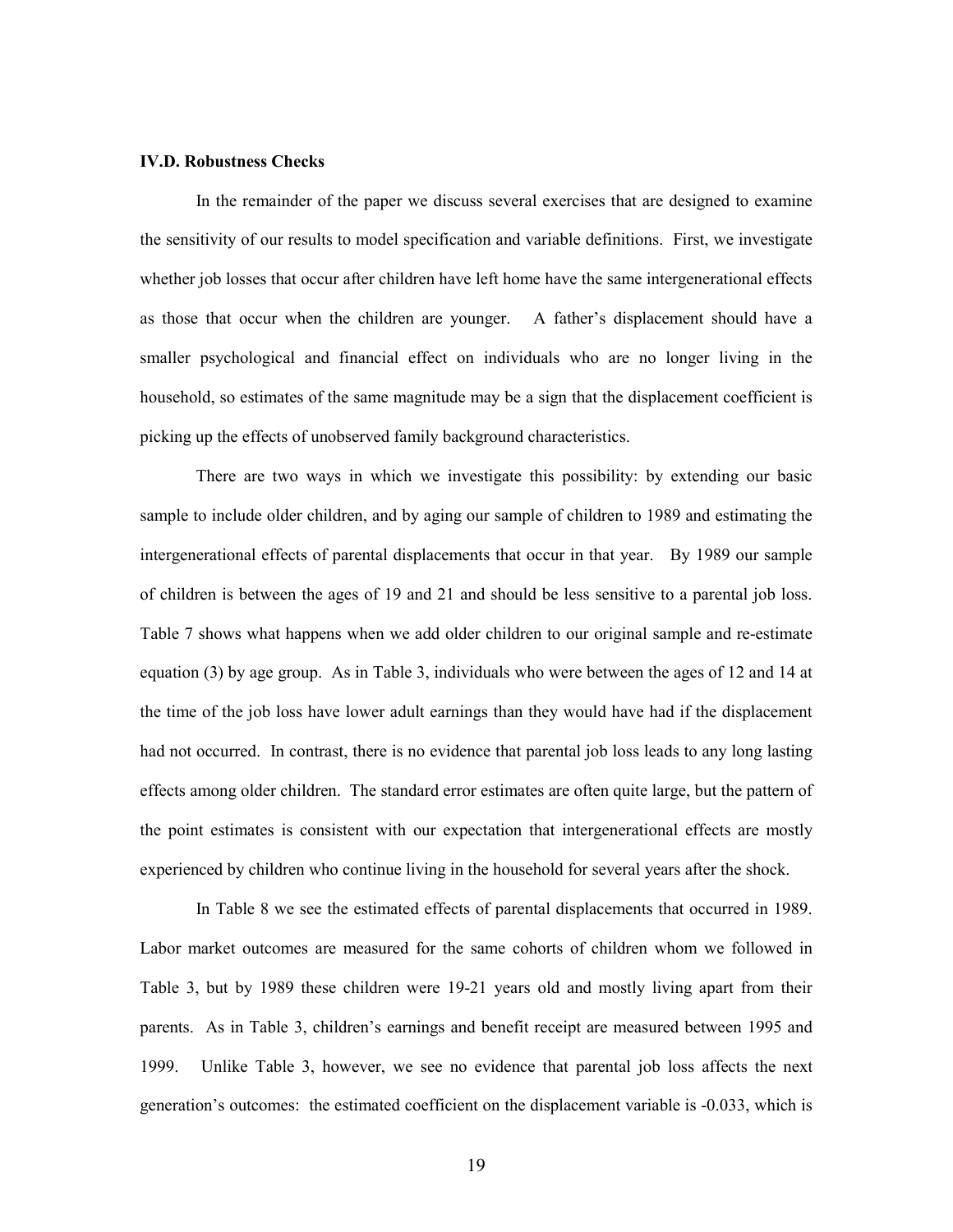much lower than the estimated displacement effect at younger ages, and it is not statistically different from zero. Similarly, the estimated effect on children's social assistance receipt is not statistically significant. This finding is particularly noteworthy because father's earnings losses following a 1989 displacement are even larger than those following a job loss in 1982: fathers who were displaced in 1989 experience short term earnings declines that are nearly double those experienced by fathers who lost their jobs in 1982.

 Next, we examine the sensitivity of our results to the way in which we have defined our control group. In the main analysis, control fathers may leave their place of employment any time after 1982, but this means that some of them probably end up experiencing displacements in later years. Another possibility is to restrict the control group to children whose fathers remained with the same firm throughout the observation period. In Table 9 we show the results from an analysis in which control fathers who left their firm before 1988 are dropped from the sample. We find that placing these more stringent requirements on the control produces slightly larger estimates.

We have also repeated the analysis separately for boys and girls. While the results are not shown, they are very similar to those for the full sample, though the point estimates for girls are much less precisely estimated. The noisiness of the girls' estimates is undoubtedly driven by the fact that many women in their 20's and 30's choose not to work, or to work fewer hours while they are raising children, and not because they have poor labor market options. Women with no earnings between 1995 and 1999 are not observed.

#### **V. Conclusions**

 This paper provides new evidence on mechanisms that are behind the transmission of economic status across generations. While the existence of large intergenerational income correlations has lead many researchers to conclude that family income is an important determinant of children's eventual economic success, the evidence in support of this hypothesis is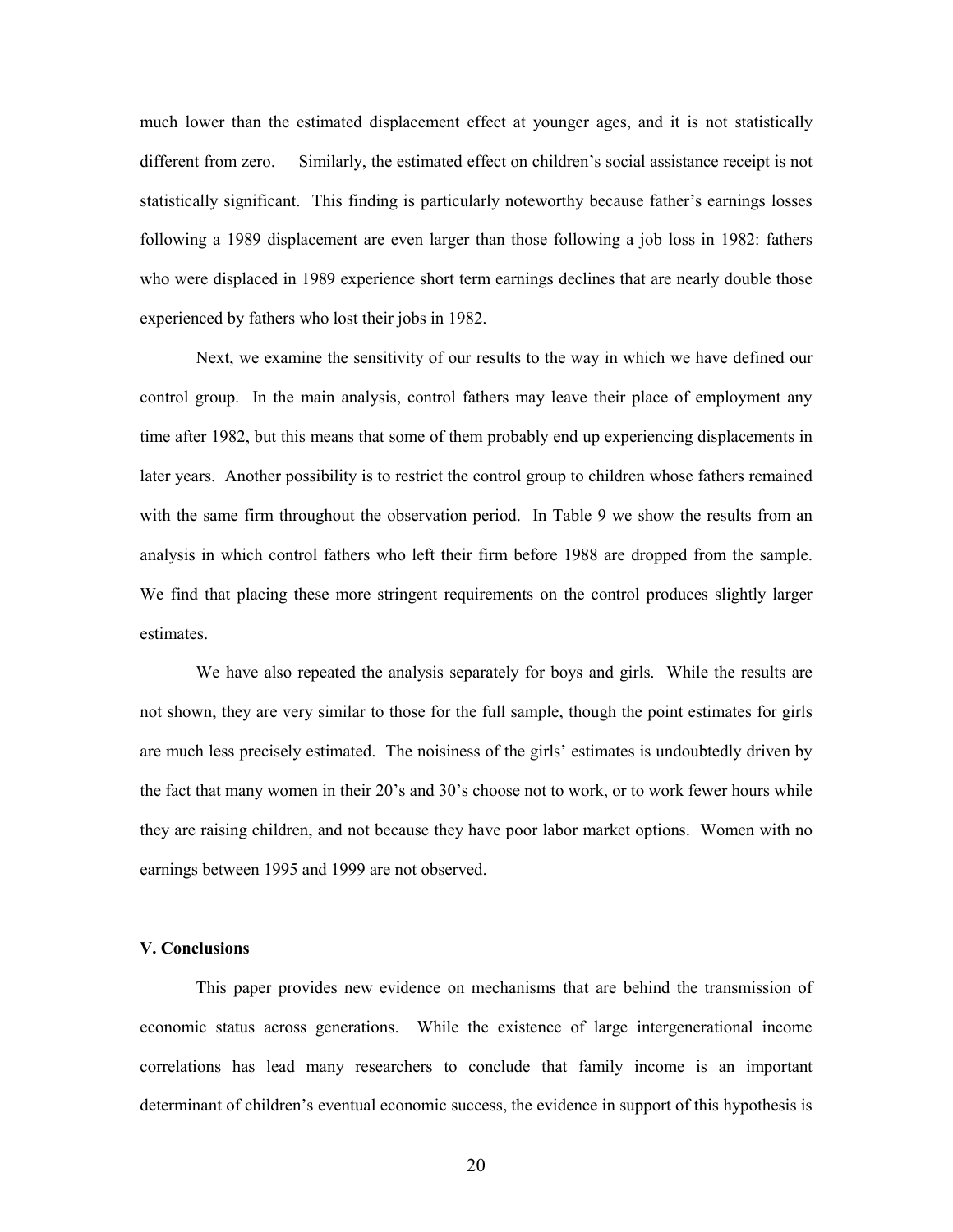surprisingly limited. Previous research has been hampered by small sample sizes and the difficult task of controlling for unobserved parental attributes. Because we exploit longitudinal variation that is induced by mass-layoffs and firm closings we are able to separate the effect of a longlasting income shock from the effect of innate parental attributes. Our access to a dataset that contains over 100,000 father/son pairs aids our ability to identify this effect.

We find that the adult earnings of children whose fathers were displaced are  $xx\%$  lower than earnings of similar individuals whose fathers did not experience an employment shock, even after we account for fathers' pre-displacement earnings, initial region of work, industry and firm size. Relative to children whose fathers did not lose their jobs, children of displaced workers are also more likely to receive unemployment insurance and social assistance. Our estimates are driven almost exclusively by the experiences of individuals whose family income during childhood was in the bottom quartile of the income distribution. We estimate smaller effects on individuals who were older than 16 at the time of the father's displacement, and no effects at all on individuals who were older than 19. The results suggest that the long term consequences of unexpected job loss extend beyond the effect on one's own income to the eventual labor market outcomes of one's children.

 The interpretation of these results relies on the plausibility of the control group. Our analysis assumes that the labor market experiences of control fathers provide an appropriate counterfactual for what would have happened to the treatment fathers if the displacement had not occurred. Put differently, we assume that conditional on 1978-1981 earnings and the other control variables, the likelihood that a job loss occurs is the same for the treatment and control groups. The fact that pre-displacement labor market characteristics are virtually identical for the two groups is a promising sign that we have successfully controlled for innate family background characteristics, but if treatment and control families differ in ways that affect the second generation's economic outcomes without affecting the economic outcomes of the parents, then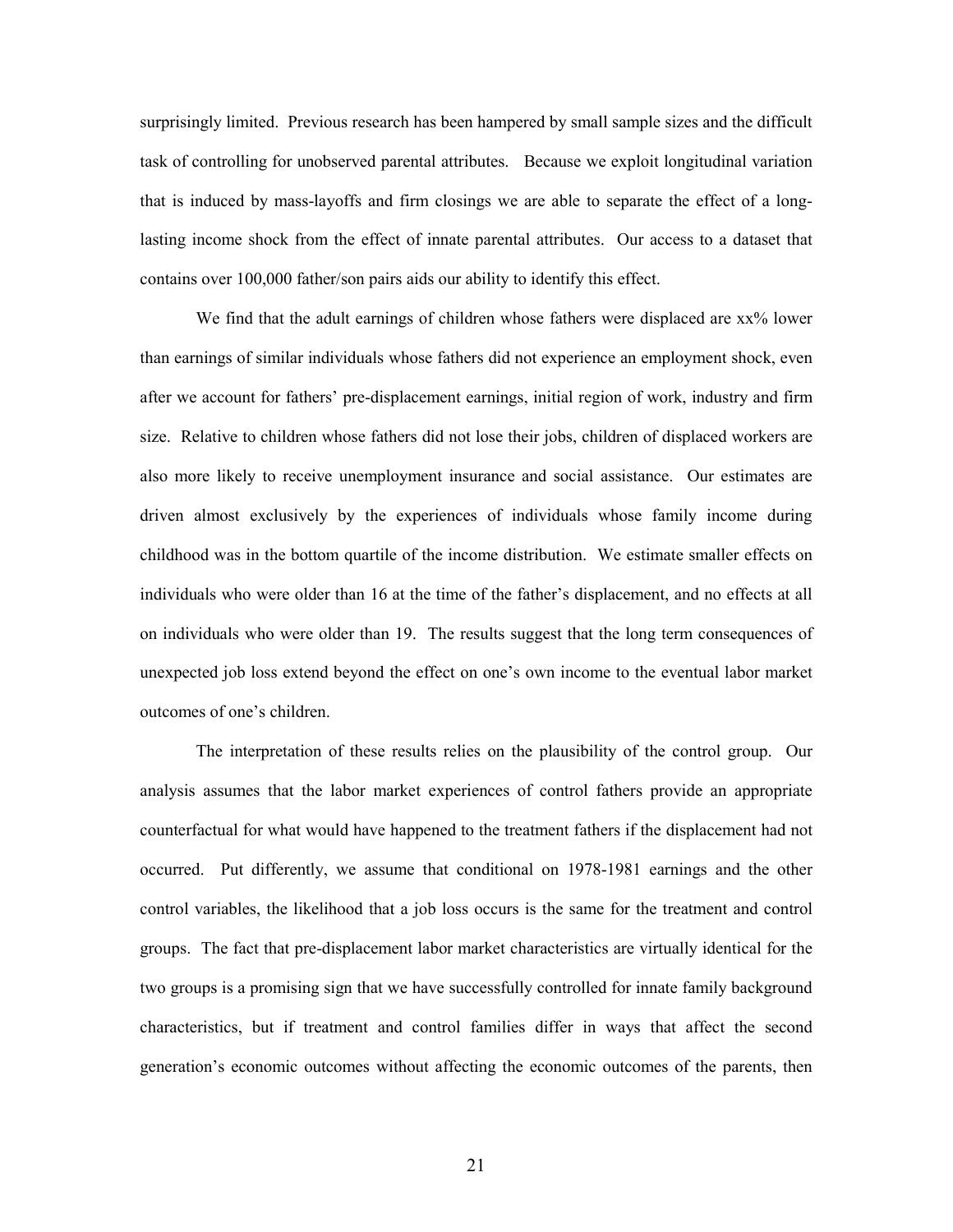our displacement effects will not be identified. It is hard to imagine what such characteristics would be, however.

 Finally, it is important to note that our estimation strategy captures the full effect of displacement. We have demonstrated that job loss leads to large, long lasting reductions in a family's monetary resources, but it may also impose non-monetary costs on the family that affect the children's long-run outcomes. Our identification approach allows us to control for fixed family background characteristics which enables us to identify the total effect (monetary and nonmonetary) of a permanent income shock.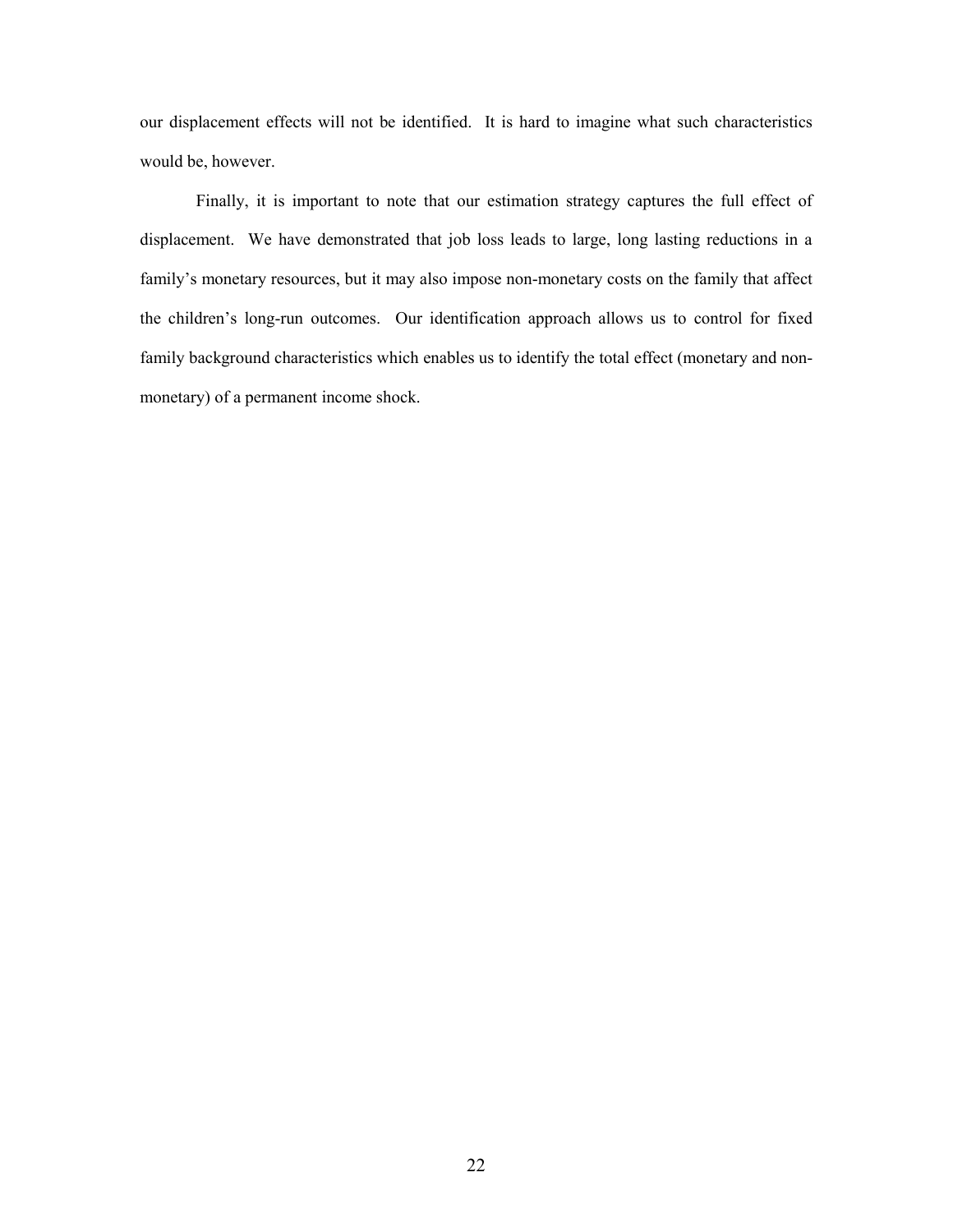### **References**

Blau, David M.; "The Effect of Income on Child Development," Review of Economics and Statistics, Vol. 81, No. 2, May 1999, pp. 261-76.

Corak, Miles and Andrew Heisz. 1999. "The Intergenerational Earnings and Income Mobility of Canadian men: Evidence from Longitudinal Income Tax Data." *Journal of Human Resources* 34(3):504-533.

Corcoran, Mary, Roger Gordon, Deborah Laren and Gary Solon; "The Association Between Men's Economic Status and Their Family and Community Origins," The Journal of Human Resources, Vol. 27, 575-601.

Dahl, Gordon and Lance Lochner, "The Impact of Family Income on Child Achievement," mimeo, 2004.

Duncan, Greg J., and Jeanne Brooks-Gunn, Consequences of Growing up Poor, 1997, Russell Sage Foundation, New York.

Duncan, Greg J., W. Yeung, Jeanne Brooks-Gunn, and Jeffery Smith, "How Much Does Childhood Poverty Affect the Life Chances of Children?" American Sociological Review, Vol. 63, 406-423, June 1998.

Eissa, Nada and Jeffrey B. Liebman, "Labor Supply Response to the Earned Income Tax Credit," Quarterly Journal of Economics, 111[2], May 1996, 605-637.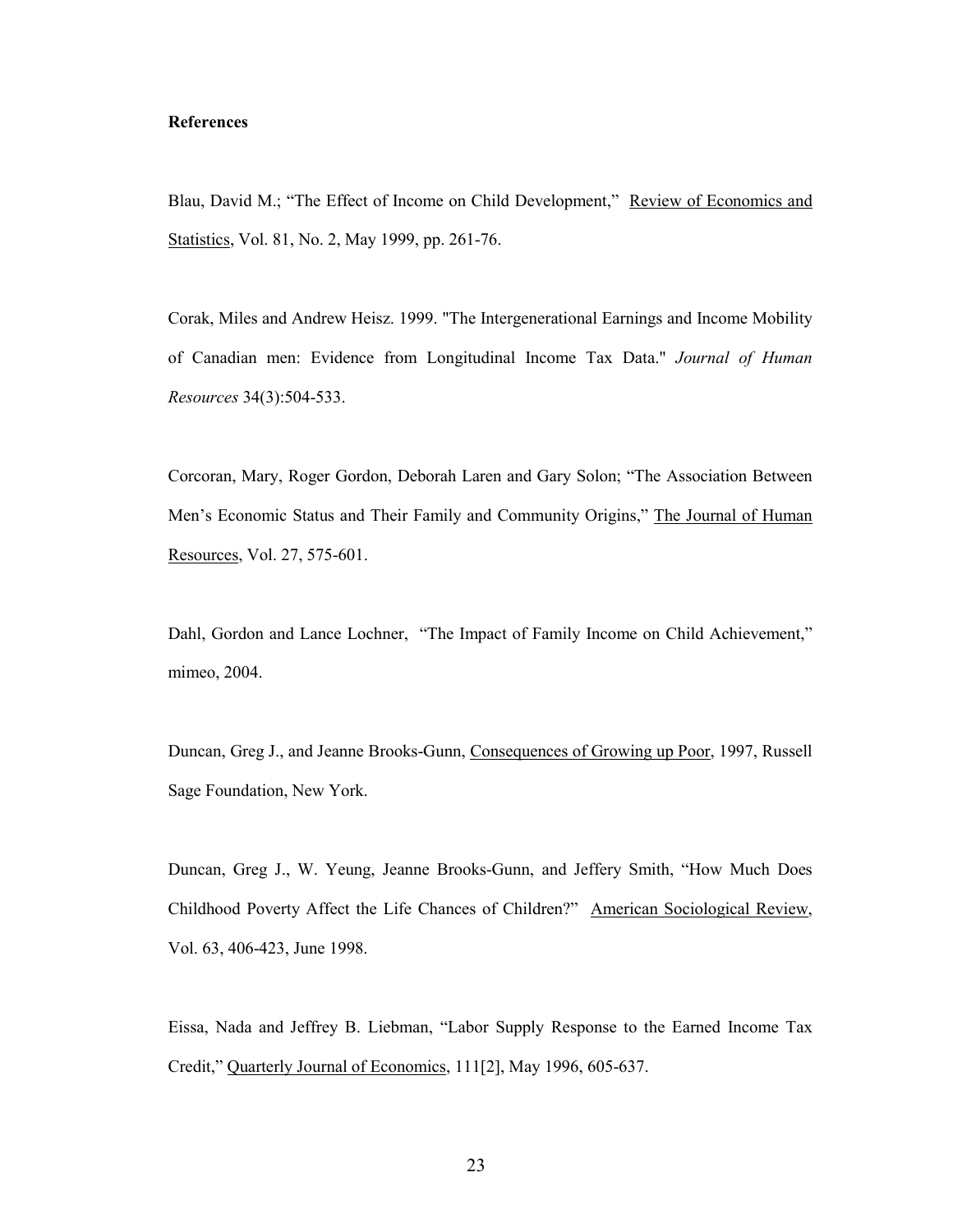Eissa, Nada and Hilary W. Hoynes, "Taxes and the Labor Market Participation of Married Couples: The Earned Income Tax Credit," Journal of Public Economics, 88[9-10], August 2004, 1931-58.

Haveman, Robert and Barbara Wolfe; "The Determinants of Children's Attainments: A Review of Methods and Findings," Journal of Economic Literature, 33(4): 1829-1878, December, 1995.

Hill, Martha and Greg Duncan; "Parental Family Income and the Socioeconomic Attainment of Children," Social Science Research, Vol. 16, 37-73.

Jacobson, Louis S., Robert J. LaLonde, and Daniel G. Sullivan; "Earnings Losses of Displaced Workers," The American Economic Review, Vol. 83, No. 4, September 1993, pp. 685-709.

Levy, D. and Greg Duncan; "Using Sibling Samples to Assess the Effect of Childhood Family Income on Completed Schooling," mimeo, 1999.

Mayer, Susan E., What Money Can't Buy: Family Income and Children's Life Chances, 1997, Harvard University Press, Cambridge MA.

Oreopoulos, Philip, "The Long-Run Consequences of Living in a Poor Neighborhood," Quarterly Journal of Economics, Vol. 118, No. 4, November 2003; pp. 1533-75.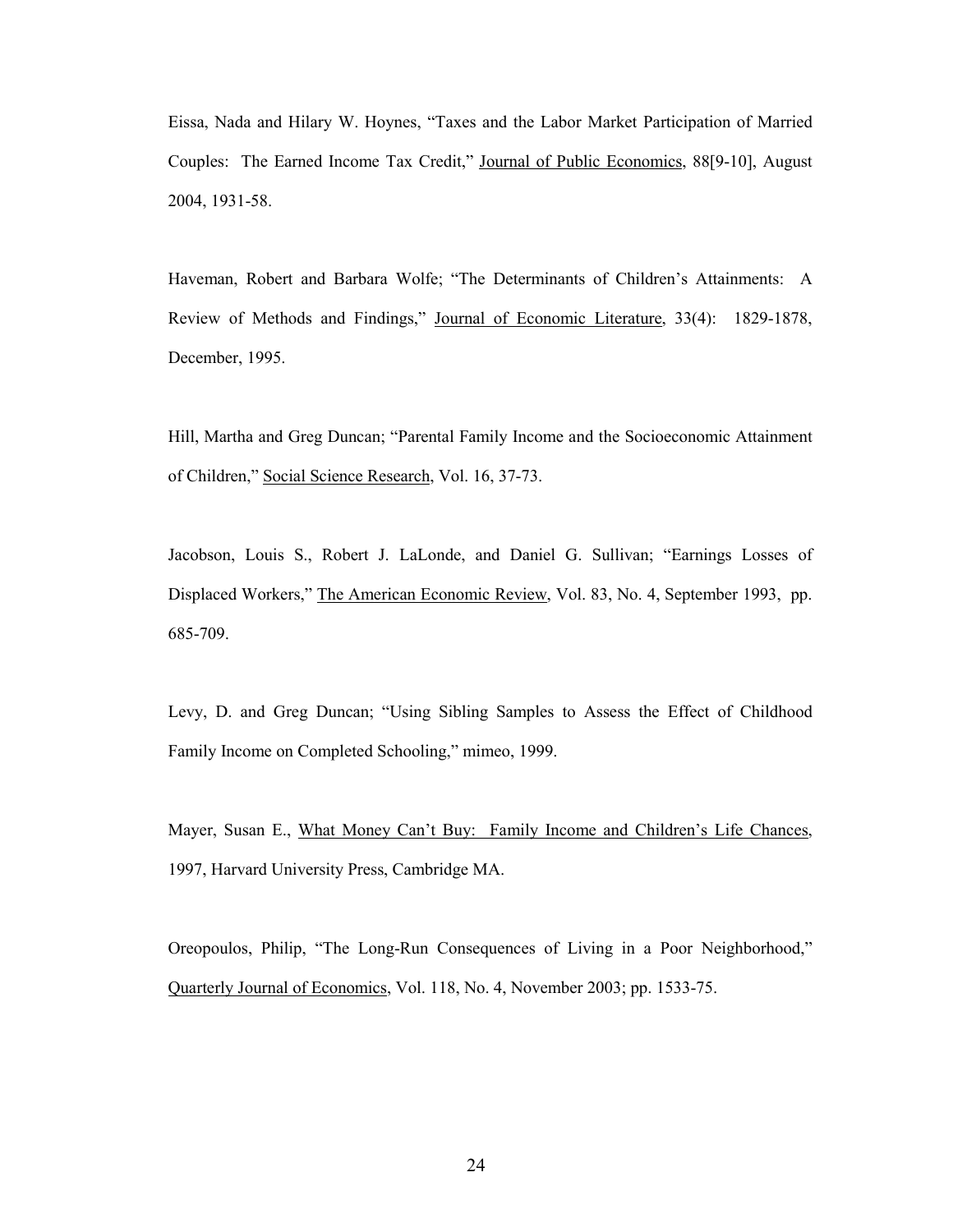Page, Marianne E. and Gary Solon, "Correlations between Brothers and Neighboring Boys in Their Adult Earnings: The Importance of Being Urban," Journal of Labor Economics, 21[4], October 2003: 831-55.

Shea, John; "Does Parents' Money Matter?" Journal of Public Economics, Vol. 77, No. 2, August 2000; pp. 155-84.

Solon, Gary; "Intergenerational Income Mobility in the United States," American Economic Review, Vol. 82, 393-408.

Stevens, Ann Huff, "Persistent Effects of Job Displacement: The Importance of Multiple Job Losses," Journal of Labor Economics, Vol. 15, No. 1, Part 1., January 1997, pp. 165-88.

Zimmerman, David; "Regression Towards Mediocrity in Economic Stature," American Economic Review, Vol. 82, 409-429.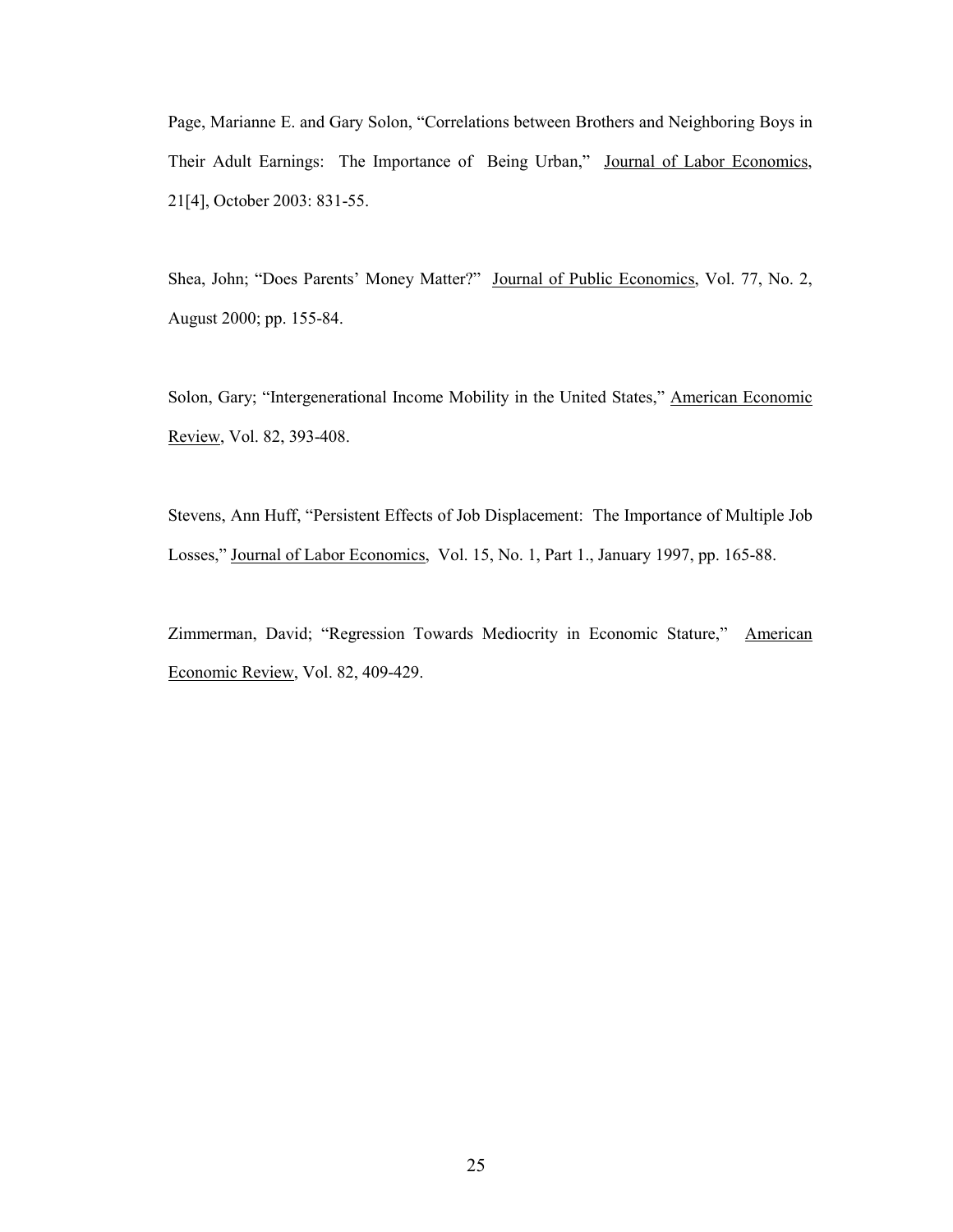|                                                                                                                                                                                                                                                                                                     | Treatment                                                                    | <b>Closures</b>                                                                | Layoffs                                                                 | Controls                                                                       | All Children in IID                                                           |  |
|-----------------------------------------------------------------------------------------------------------------------------------------------------------------------------------------------------------------------------------------------------------------------------------------------------|------------------------------------------------------------------------------|--------------------------------------------------------------------------------|-------------------------------------------------------------------------|--------------------------------------------------------------------------------|-------------------------------------------------------------------------------|--|
|                                                                                                                                                                                                                                                                                                     |                                                                              |                                                                                |                                                                         |                                                                                | 12 to 14                                                                      |  |
| Average Firmsize                                                                                                                                                                                                                                                                                    | 39<br>(35)                                                                   | 39<br>(24)                                                                     | 41<br>(63)                                                              | 38<br>(43)                                                                     | 16<br>(137)                                                                   |  |
| Minimim Firmsize                                                                                                                                                                                                                                                                                    | 5                                                                            | 5                                                                              | 5                                                                       | 5                                                                              | 1                                                                             |  |
| <b>Maximim Firmsize</b>                                                                                                                                                                                                                                                                             | 493                                                                          | 493                                                                            | 484                                                                     | 500                                                                            | 9512                                                                          |  |
| Average Median Wage                                                                                                                                                                                                                                                                                 | 40,225<br>(10, 906)                                                          | 40,079<br>(10, 986)                                                            | 40,624<br>(10, 667)                                                     | 40,823<br>(14, 361)                                                            | 38,505<br>(15, 502)                                                           |  |
| Province                                                                                                                                                                                                                                                                                            |                                                                              |                                                                                |                                                                         |                                                                                |                                                                               |  |
| Newfoundland<br><b>Prince Edward Island</b><br><b>Noval Scotia</b><br><b>New Brunswick</b><br>Quebec<br>Ontario<br>Manitoba<br>Saskatchewan<br>Alberta<br><b>British Columbia</b>                                                                                                                   | 4.2<br>0.0<br>2.5<br>3.9<br>28.3<br>44.9<br>1.8<br>2.5<br>9.5<br>2.5         | 4.6<br>0.0<br>1.4<br>2.8<br>29.5<br>43.8<br>1.8<br>3.2<br>9.7<br>3.2           | 3.3<br>0.0<br>6.6<br>8.2<br>23.0<br>49.2<br>1.6<br>0.0<br>8.2<br>0.0    | 1.4<br>0.4<br>2.7<br>2.8<br>28.8<br>48.6<br>3.2<br>1.8<br>7.0<br>3.4           | 1.4<br>0.5<br>3.1<br>2.5<br>30.5<br>45.5<br>3.5<br>2.3<br>7.2<br>3.6          |  |
| 1-Digit Industry                                                                                                                                                                                                                                                                                    |                                                                              |                                                                                |                                                                         |                                                                                |                                                                               |  |
| Missing<br>Agriculture<br><b>Primary Textiles and Leather</b><br><b>Clothing and Furniture</b><br>Manufacturing<br>Construction and Transportation<br><b>Wholesale Trade</b><br><b>Retail Trade</b><br>Finance and Insurance<br><b>Education and Health Services</b><br>Accomodation, Food and Bev. | 0.4<br>6.7<br>3.5<br>7.8<br>16.6<br>21.8<br>8.1<br>9.2<br>15.5<br>2.5<br>8.1 | 0.5<br>6.9<br>3.7<br>6.9<br>13.8<br>19.7<br>7.3<br>11.5<br>16.5<br>3.2<br>10.1 | 0.0<br>6.6<br>1.6<br>11.5<br>24.6<br>29.5<br>11.5<br>1.6<br>11.5<br>1.6 | 0.1<br>3.7<br>8.8<br>10.6<br>18.8<br>20.2<br>10.0<br>6.4<br>10.0<br>7.0<br>4.5 | 0.1<br>3.2<br>7.2<br>10.6<br>16.6<br>21.0<br>11.4<br>9.2<br>9.8<br>5.9<br>5.1 |  |
| Number of Firms                                                                                                                                                                                                                                                                                     | 464                                                                          | 374                                                                            | 82                                                                      | 7,916                                                                          | 18,805                                                                        |  |

**Table 1A Descriptive Statistics, Firms**

Sample consists of all father-child pairs for which the child was between 12 and 14 in 1982 and the father worked a a firm with between 5 and 500 fathers in the IID. Fathers must have worked at the same firm for four years (between 1978 and 1981) and received no unemployment insurance between that time. The 'Treatment' sample includes fathers displaced from a firm that closes in 1982 or experiences a mass-layoff that year. Standard Deviations are in parenthesis.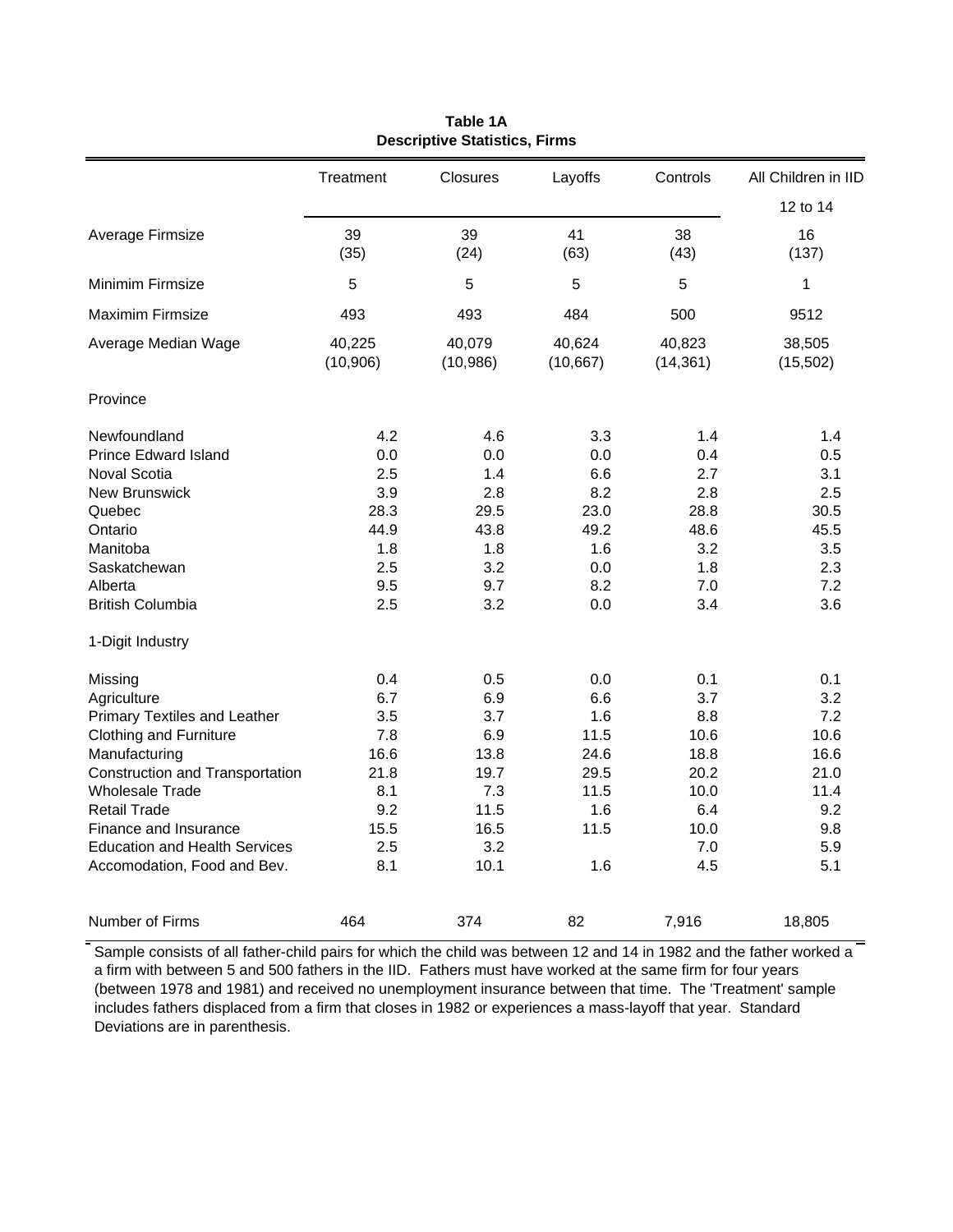Some examples of 3-digit categories:

032 Services Incidental to Fishing 033 Trapping

151 Tire and Tube Industry 152 Rubber Hose and Belting Industry 159 Other Rubber Products Industries

541 Apparel Wholesale 541 Electical and Electronic Household Appliance and Parts, Wholesale

911 Hotels, Motels, and Tourist Courts 912 Lodging Houses and Residential Clubs

913 Camping Grounds and Trailer Parks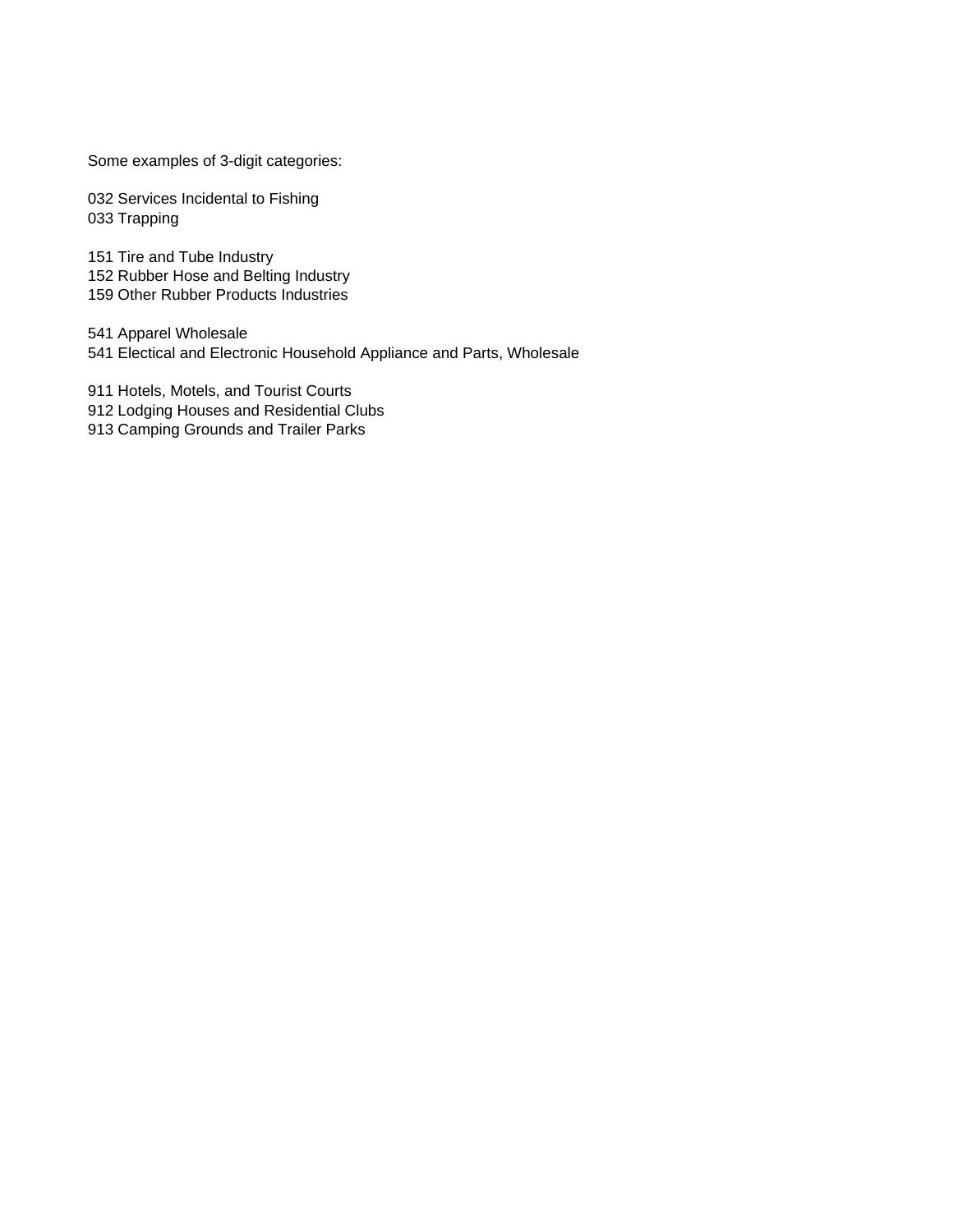|                           | Treatment | Closures       | Layoffs   | Controls         | All Children in IID |
|---------------------------|-----------|----------------|-----------|------------------|---------------------|
|                           |           | Fathers, 1978  |           |                  |                     |
| Father's Age              | 37        | 37             | 38        | 37               | 37                  |
|                           | (5)       | (5)            | (5)       | (5)              | (5)                 |
| <b>Father's Earnings</b>  | 45,229    | 44,990         | 45,661    | 45,352           | 46,517              |
|                           | (15406)   | (16133)        | (13998)   | (15030)          | (15840)             |
| Father's Total Income     | 45,769    | 45,536         | 46,190    | 46,548           | 47,140              |
|                           | (15,035)  | (15,700)       | (13, 754) | (14, 858)        | (15, 707)           |
| Father on UI              | 0         | $\pmb{0}$      | 0         | $\boldsymbol{0}$ | $\pmb{0}$           |
| <b>Father Sample Size</b> | 1,849     | 1,190          | 659       | 33,767           | 64,559              |
|                           |           | Fathers, 1988  |           |                  |                     |
| Father's Age              | 47        | 47             | 48        | 47               | 47                  |
|                           | (5)       | (5)            | (5)       | (5)              | (5)                 |
| <b>Father's Earnings</b>  | 45,282    | 44,524         | 46,652    | 52,901           | 53,343              |
|                           | (30, 569) | (31, 464)      | (28, 856) | (69, 996)        | (61, 164)           |
| Father's Total Income     | 46,632    | 45,754         | 48,232    | 53,469           | 53,915              |
|                           | (29, 647) | (30, 482)      | (28, 015) | (68,067)         | (59, 296)           |
| Father on UI              | 0.13      | 0.14           | 0.12      | 0.05             | 0.05                |
|                           | (0.34)    | (0.34)         | (0.32)    | (0.23)           | (0.22)              |
|                           |           | Children, 1999 |           |                  |                     |
| Child's Income            | 25,818    | 25,268         | 26,854    | 27,646           | 27,768              |
|                           | (20, 144) | (19, 878)      | (20, 611) | (47, 274)        | (38, 941)           |
| Child's Age               | 30        | 30             | 30        | 30               | 30                  |
|                           | 1         | 1              | 1         | 1                | 1                   |
| Child on UI               | 0.23      | 0.24           | 0.22      | 0.22             | 0.22                |
|                           | (0.42)    | (0.43)         | (0.41)    | (0.41)           | (0.41)              |
| Child on Welfare          | 0.08      | 0.09           | 0.07      | 0.06             | 0.06                |
|                           | (0.27)    | (0.28)         | (0.24)    | (0.23)           | (0.23)              |
| Number of Children        | 2,171     | 1,340          | 831       | 38,931           | 71,534              |

**Table 1B Descriptive Statistics, Fathers and Children**

Sample consists of all father-child pairs for which the child was between 12 and 14 in 1982 and the father worked at a firm with between 5 and 500 fathers in the IID. Fathers must have worked at the same firm for four years (between 1978 and 1981) and received no unemployment insurance between that time. The 'Treatment' sample includes fathers displaced from a firm that closes in 1982 or experiences a mass-layoff that year. Standard Deviations are in parenthesis.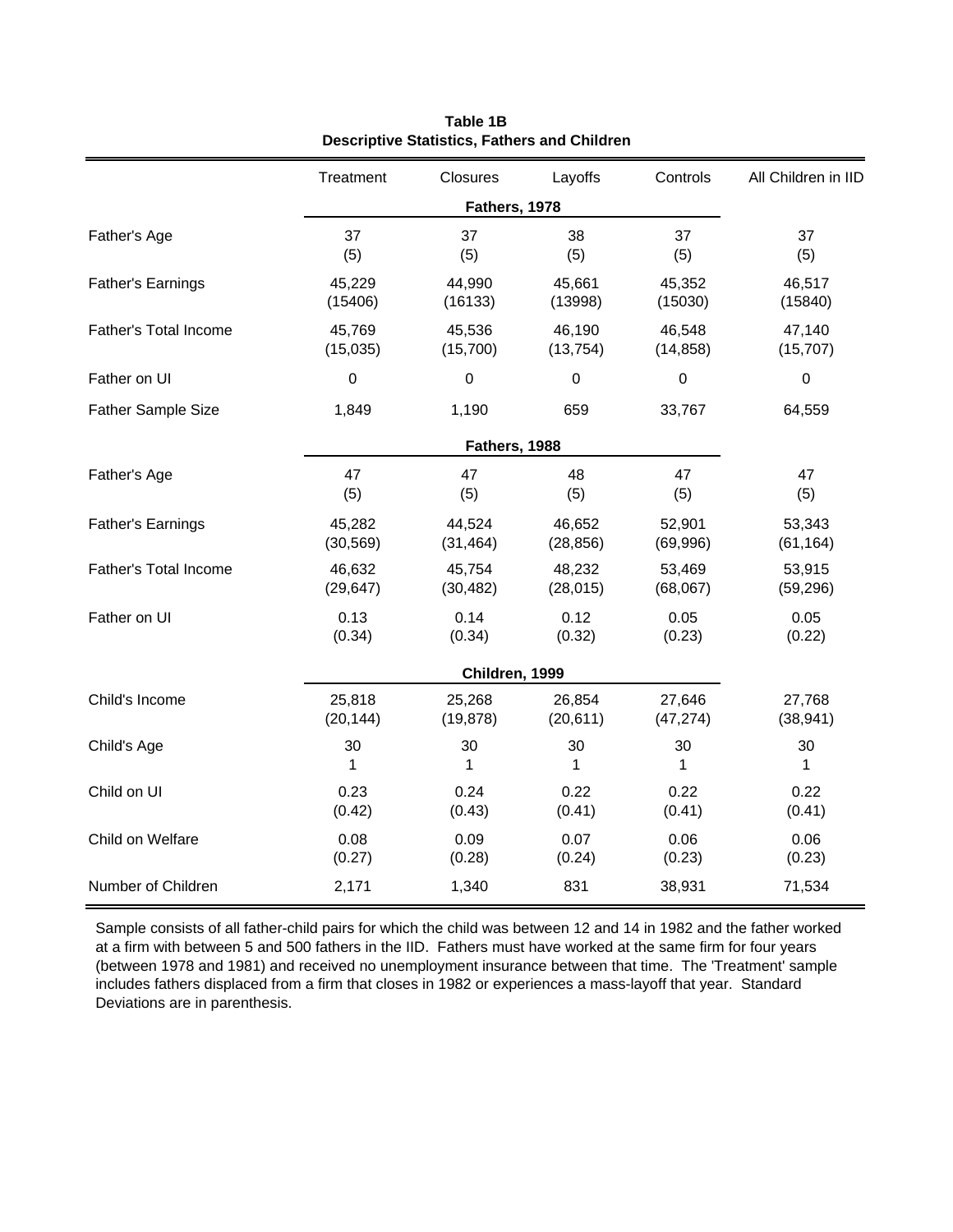|                      | (1)                         | (2)                         | (4)                      | (5)                    |
|----------------------|-----------------------------|-----------------------------|--------------------------|------------------------|
|                      |                             |                             | Dependent Variable       |                        |
| Lead or Lag          | Log Father's<br>Earnings    | Log Father's<br>Income      | Log Father's<br>Earnings | Log Father's<br>Income |
| -3                   | 0.006<br>[0.008]            | 0.005<br>[0.008]            |                          |                        |
| $-2$                 | 0.003<br>[0.007]            | 0.003<br>[0.006]            |                          |                        |
| $-1$                 | 0.005<br>[0.007]            | 0.004<br>[0.007]            |                          |                        |
| 0                    | $-0.122$<br>$[0.011]$ ***   | $-0.067$<br>$[0.008]^{***}$ |                          |                        |
| $+1$                 | $-0.289$<br>$[0.020]^{***}$ | $-0.172$<br>$[0.013]$ ***   |                          |                        |
| $+2$                 | $-0.188$<br>$[0.015]^{***}$ | $-0.149$<br>$[0.013]^{***}$ |                          |                        |
| $+3$                 | $-0.192$<br>$[0.018]^{***}$ | $-0.149$<br>$[0.014]$ ***   |                          |                        |
| +4                   | $-0.199$<br>$[0.020]$ ***   | $-0.162$<br>$[0.018]^{***}$ |                          |                        |
| +5                   | $-0.166$<br>$[0.018]^{***}$ | $-0.142$<br>$[0.016]^{***}$ |                          |                        |
| $+6$                 | $-0.147$<br>$[0.019]$ ***   | $-0.12$<br>$[0.017]$ ***    |                          |                        |
| $+7$                 | $-0.142$<br>$[0.020]$ ***   | $-0.116$<br>$[0.017]$ ***   |                          |                        |
| $+8$                 | $-0.155$<br>$[0.022]$ ***   | $-0.128$<br>$[0.019]^{***}$ |                          |                        |
| Log Earnings 1978-81 |                             |                             | 1.03<br>(0.01)           | 0.99<br>(0.01)         |
| Displacement         |                             |                             | $-0.12$<br>(0.01)        | $-0.10$<br>(0.01)      |
| Observations         | 497546                      | 498516                      | 497546                   | 498516                 |
| R-squared            | 0.55                        | 0.59                        | 0.35                     | 0.40                   |

**Table 2 Effects of Displacement on Father's Real Log Earnings, Log Income and Mobility**

Columns 1 and 2 show regressions using as dependent variables log father's annual earnings and log total income (both demeaned by age and year). The regressors are individual fixed effects and indicator variables for years since job displacement for fathers in firms that closed or experienced mass layoffs (the omitted category is not displaced or displacemed in at least 3 years. Columns 3 and 4 show results from regressing the same dependent variables on average log earnings between 1978 and 1981, and a dummy variable for whether a father is displaced in 1982. Asterix indicate significant at the 1% level.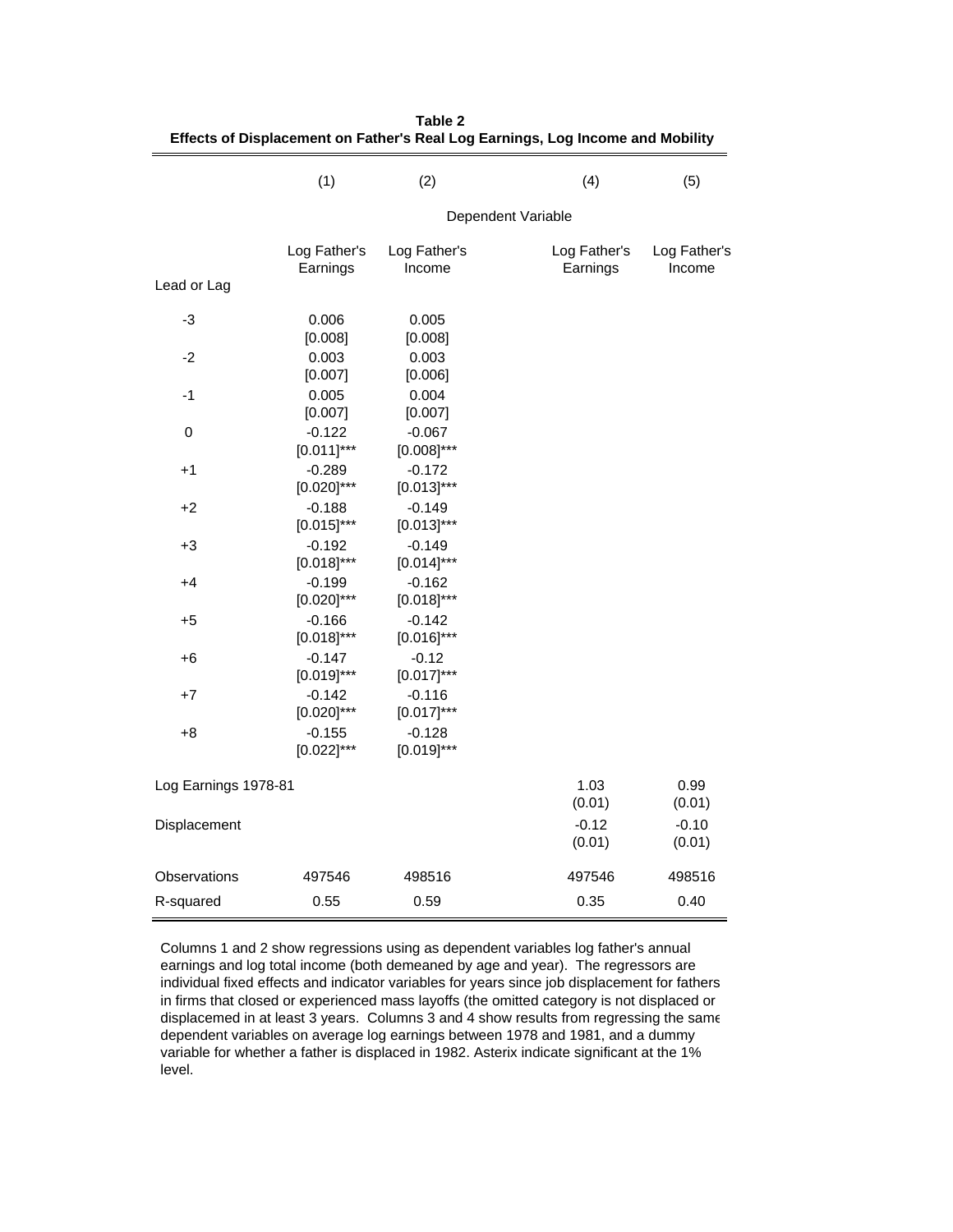|                                                     |                                      |                                      |                                      | on Child's Earnings, Unemployment and Social Assistance Receipt |                           |                                 |
|-----------------------------------------------------|--------------------------------------|--------------------------------------|--------------------------------------|-----------------------------------------------------------------|---------------------------|---------------------------------|
|                                                     | (1)                                  | (2)                                  | (3)                                  | (4)                                                             | (5)                       | (6)                             |
| Dep var:                                            | Age Adj. Log<br>Earnings,<br>1995-99 | Age Adj. Log<br>Earnings,<br>1995-99 | Age Adj. Log<br>Earnings,<br>1995-99 | Age Adj. Log<br>Earnings,<br>1995-99                            | <b>UI Receipt</b>         | Social<br>Assistance<br>Receipt |
| Father's Log Income<br>Residual                     | 0.367<br>$[0.029]$ ***               |                                      | 0.366<br>$[0.029]$ ***               | 0.354<br>$[0.031]$ ***                                          | $-0.043$<br>$[0.008]$ *** | $-0.071$<br>$[0.005]$ ***       |
| <b>Father Displaced</b>                             |                                      | $-0.114$<br>$[0.036]^{***}$          | $-0.108$<br>$[0.036]$ ***            | $-0.124$<br>$[0.037]$ ***                                       | 0.015<br>[0.011]          | 0.028<br>$[0.008]$ ***          |
| With Initial Firm<br><b>Characteristic Controls</b> | No                                   | No                                   | No                                   | Yes                                                             | Yes                       | Yes                             |
| <b>Observations</b>                                 | 39,793                               | 39,793                               | 39,793                               | 39,793                                                          | 41,102                    | 41,102                          |
| R-squared                                           | 0.03                                 | 0.04                                 | 0.04                                 | 0.05                                                            | 0.05                      | 0.01                            |

**Table 3Estimated Effects of Father's Displacement**

Notes: The dependent variable in columns 1-4 is child's log real earnings averaged between 1995 and 1999 after de-meaning by age. All regressions include fixed effects for birth cohort interacted with gender. The initial firm characteristic controls include fixed effects for regional location of firm (18 possible characters that identify provinces and smaller regions in large provinces) interacted with an indicator variable for whether the firm is in an urban or rural location. The controls also include 11 industry categories and the median log wage of the initial firm in 1978. Huber-White standard errors are shown from clustering by father ID. Single, double, and triple asterix indicate significant coefficients at the 10 percent, 5 percent, and 1 percen<sup>t</sup> levels respectively. See text for more data specifics.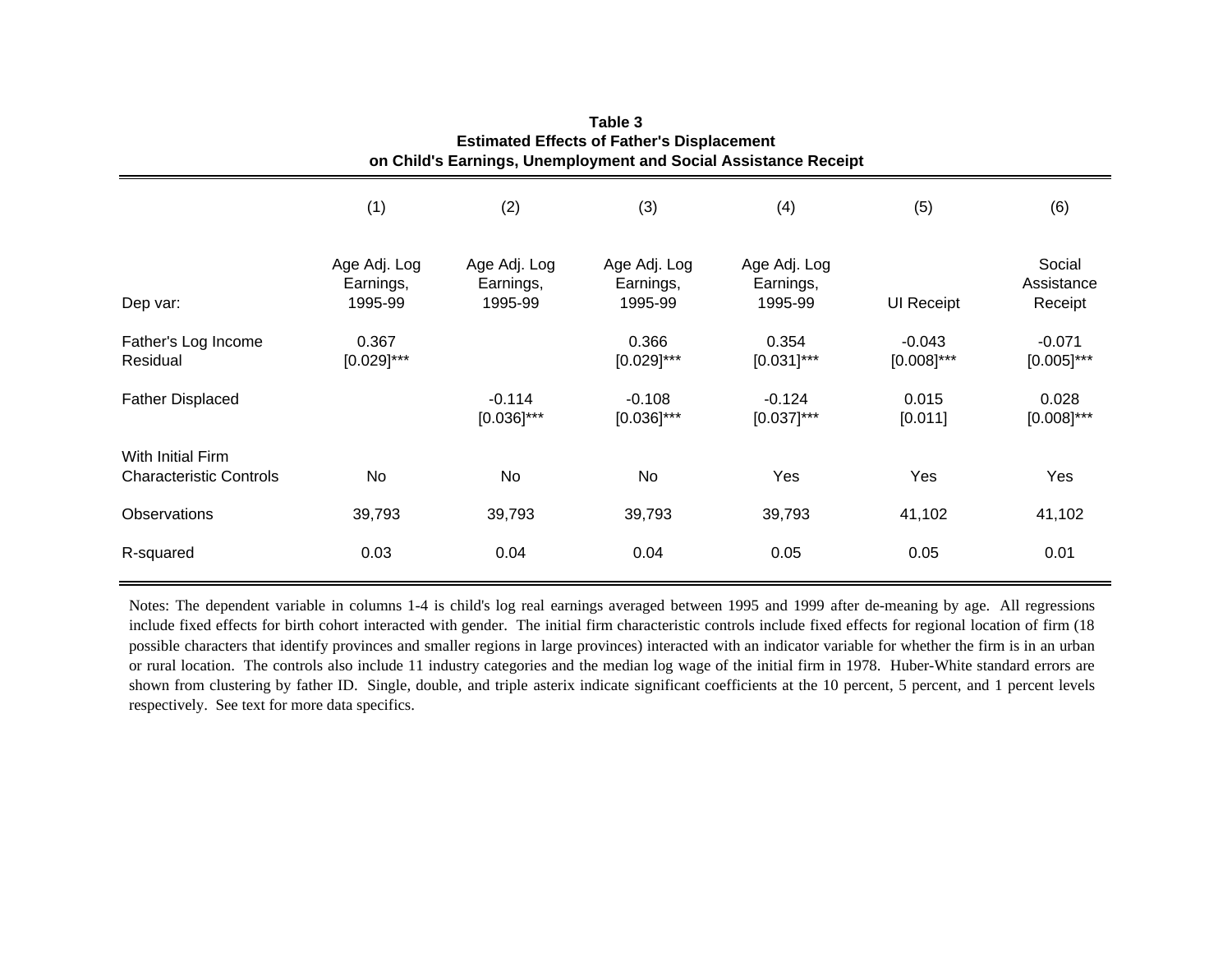| <b>Estimated Effects of Father's Displacement</b><br>Matched Displaced/Not-Displaced Father Sample |                          |                           |                           |                         |                                 |
|----------------------------------------------------------------------------------------------------|--------------------------|---------------------------|---------------------------|-------------------------|---------------------------------|
|                                                                                                    | (1)                      | (2)                       | (3)                       | (4)                     | (5)                             |
| Dep var:                                                                                           | Log Earnings<br>Residual | Log Earnings<br>Residual  | Log Earnings<br>Residual  | <b>UI Receipt</b>       | Social<br>Assistance<br>Receipt |
| Father's Log Income<br>Residual                                                                    | 0.376<br>$[0.040]$ ***   |                           | 0.37<br>$[0.040]$ ***     | $-0.027$<br>$[0.014]$ * | $-0.055$<br>$[0.008]$ ***       |
| <b>Father Displaced</b>                                                                            |                          | $-0.132$<br>$[0.039]$ *** | $-0.113$<br>$[0.039]$ *** | 0.022<br>[0.014]        | 0.033<br>$[0.008]$ ***          |
| <b>With Initial Firm</b><br><b>Characteristic Controls</b>                                         | No                       | No                        | No                        | No                      | No                              |
| 3 Digit Industry,<br>18-Category Region<br><b>Fixed Effects</b>                                    | Yes                      | Yes                       | Yes                       | Yes                     | Yes                             |
| Observations                                                                                       | 12,711                   | 12,730                    | 12,711                    | 13,134                  | 13,134                          |
| R-squared                                                                                          | 0.09                     | 0.09                      | 0.09                      | 0.09                    | 0.06                            |

**Table 3B**

Notes: The sample includes only displaced fathers matched to at least one father not displaced from <sup>a</sup> firm in the same 18-category region and 3-digit industry. The dependent variable in columns 1-4 is child's log real earnings averaged between 1995 and 1999 after de-meaning by age. All regressions include fixed effects for birth cohort interacted with gender. Huber-White standard errors are shown from clustering by father ID. Single, double, and triple asterix indicate significant coefficients at the 10 percent, 5 percent, and 1 percent levels respectively. See text for more data specifics.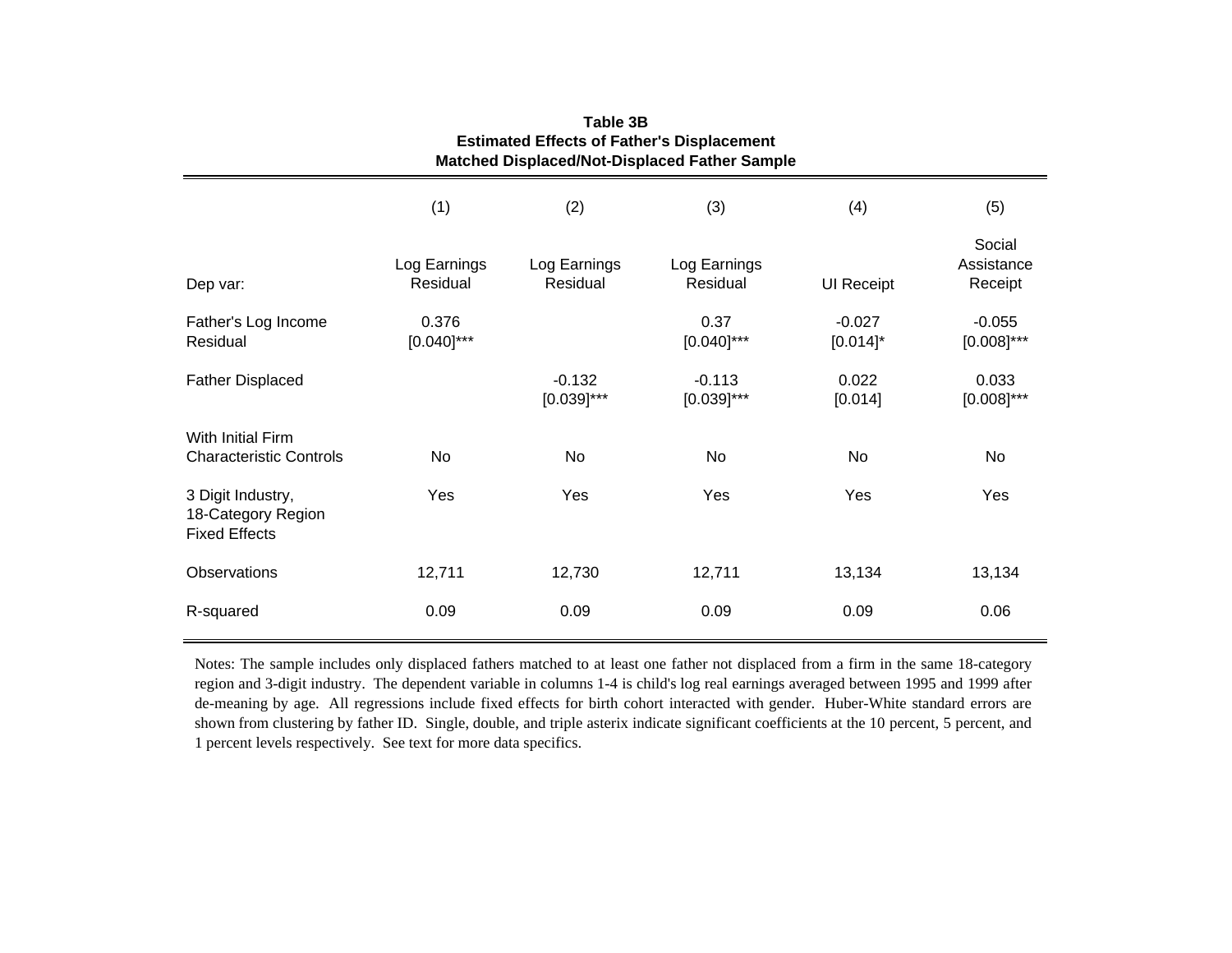| <b>Estimated Effects of Father's Displacement</b><br><b>Matched Displaced/Not-Displaced Father Sample</b> |                          |                            |                          |                         |                                 |
|-----------------------------------------------------------------------------------------------------------|--------------------------|----------------------------|--------------------------|-------------------------|---------------------------------|
|                                                                                                           | (1)                      | (2)                        | (3)                      | (4)                     | (5)                             |
| Dep var:                                                                                                  | Log Earnings<br>Residual | Log Earnings<br>Residual   | Log Earnings<br>Residual | UI Receipt              | Social<br>Assistance<br>Receipt |
| Father's Log Income<br>Residual                                                                           | 0.338<br>$[0.069]$ ***   |                            | 0.325<br>$[0.069]$ ***   | $-0.042$<br>$[0.023]$ * | $-0.07$<br>$[0.014]$ ***        |
| <b>Father Displaced</b>                                                                                   |                          | $-0.118$<br>$[0.051]^{**}$ | $-0.098$<br>$[0.051]$ *  | 0.022<br>[0.017]        | 0.027<br>$[0.010]$ ***          |
| With Initial Firm<br><b>Characteristic Controls</b>                                                       | No                       | No                         | No                       | No.                     | No                              |
| 3 Digit Industry, Region<br>18 Region,<br>5-Cat. Firm Size Fixed Effects                                  | Yes                      | Yes                        | Yes                      | Yes                     | Yes                             |
| <b>Observations</b>                                                                                       | 5919                     | 5927                       | 5919                     | 6133                    | 6133                            |
| R-squared                                                                                                 | 0.14                     | 0.13                       | 0.14                     | 0.13                    | 0.09                            |

**Table 3CEstimated Effects of Father's Displacement**

Notes: The sample includes only displaced fathers matched to at least one father not displaced from <sup>a</sup> firm in the same 5-category father firm size (<5, 2-9, 10-19, 20-39, 40-100, 100+), the same 18-category region and the same 3-digit industry. The dependent variable in columns 1-4 is child's log real earnings averaged between 1995 and 1999 after de-meaning by age. All regressions include fixed effects for birth cohort interacted with gender. Huber-White standard errors are shown from clustering by father ID. Single, double, and triple asterix indicate significant coefficients at the 10 percent, 5 percent, and 1 percen<sup>t</sup> levels respectively. See text for more data specifics.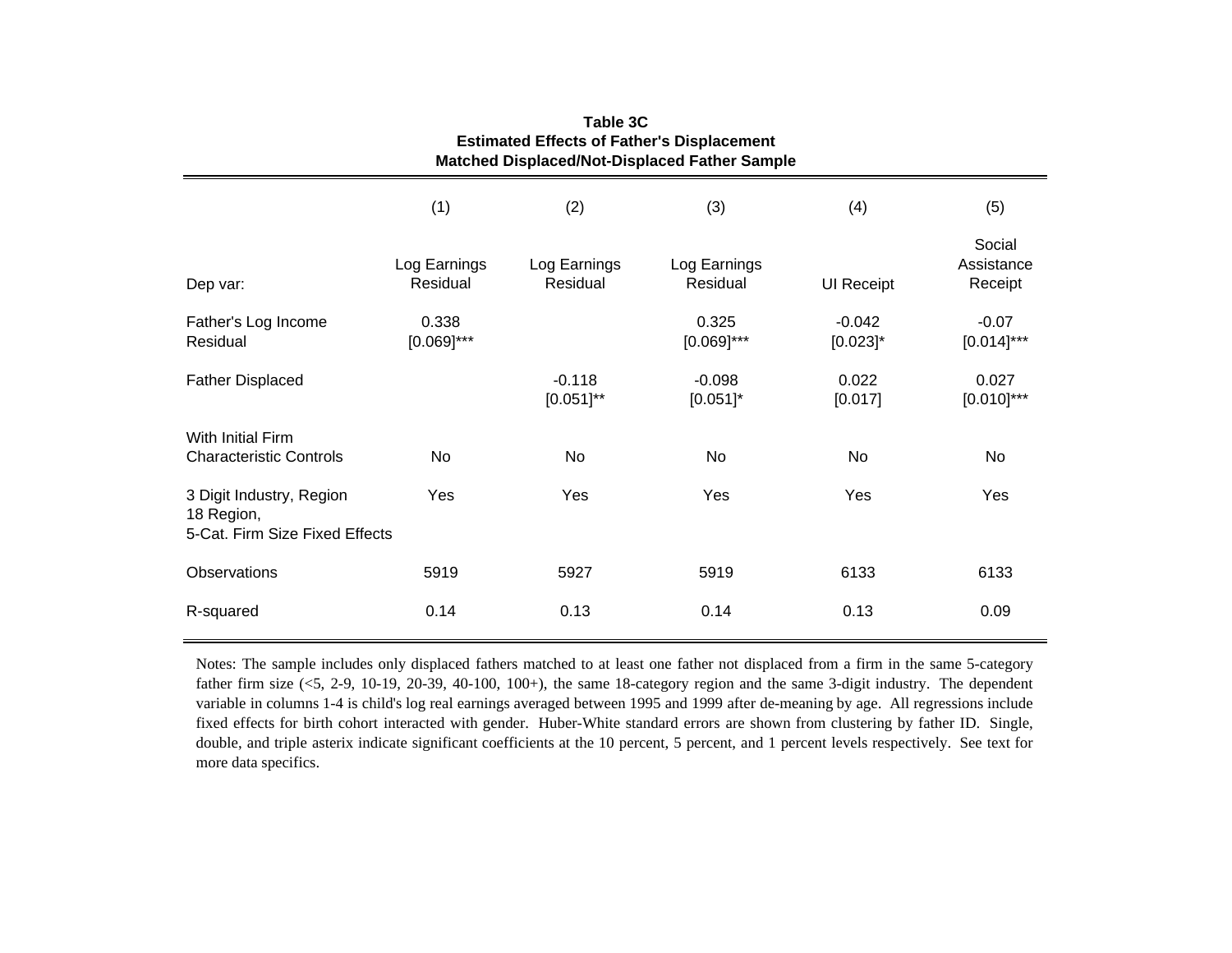|              |          | Dependent Variable |                      |
|--------------|----------|--------------------|----------------------|
|              | Divorced | Moved              | Mother's<br>Earnings |
| Lead or Lag  |          |                    |                      |
| -3           | $-0.001$ | 0.01               | $-0.068$             |
|              | [0.002]  | [0.008]            | [0.053]              |
| $-2$         | 0.002    | 0.017              | $-0.114$             |
|              | [0.003]  | $[0.010]$ *        | $[0.067]$ *          |
| -1           | 0.004    | 0.008              | $-0.091$             |
|              | [0.004]  | [0.011]            | [0.072]              |
| 0            | 0.003    | 0.021              | $-0.031$             |
|              | [0.004]  | $[0.011]$ *        | [0.078]              |
| $+1$         | 0.003    | 0.028              | $-0.026$             |
|              | [0.004]  | $[0.012]^{**}$     | [0.079]              |
| $+2$         | 0.002    | 0.03               | $-0.002$             |
|              | [0.005]  | $[0.012]^{**}$     | [0.085]              |
| $+3$         | $-0.002$ | 0.029              | 0.009                |
|              | [0.004]  | $[0.012]^{**}$     | [0.086]              |
| $+4$         | 0.001    | 0.025              | $-0.041$             |
|              | [0.005]  | $[0.012]^{**}$     | [0.088]              |
| $+5$         | 0.005    | 0.029              | $-0.146$             |
|              | [0.005]  | $[0.012]^{**}$     | [0.091]              |
| +6           | 0        | 0.025              | $-0.179$             |
|              | [0.005]  | $[0.012]^{**}$     | $[0.094]$ *          |
| $+7$         | $-0.003$ | 0.018              | $-0.149$             |
|              | [0.005]  | [0.012]            | [0.095]              |
| +8           | 0.001    | 0.018              | $-0.066$             |
|              | [0.005]  | [0.012]            | [0.098]              |
| Observations | 499,212  | 500,695            | 500,695              |
| R-squared    | 0.48     | 0.65               | 0.74                 |

Table 4 Estimated Effects of Father's Displacement On the Probability of Divorce, Residential Moves, and Mother's Income

Columns 1 and 2 show regressions using as dependent variables log father's annual earnings and log total income (both demeaned by age and year). The regressors are individual fixed effects and indicator variables for years since job displacement for fathers in firms that closed or experienced mass layoffs (the omitted category is not displaced or displacemed in at least 3 years. Columns 3 and 4 show results from regressing the same dependent variables on average log earnings between 1978 and 1981, and a dummy variable for whether a father is displaced in 1982. Asterix indicate significant at the 1% level.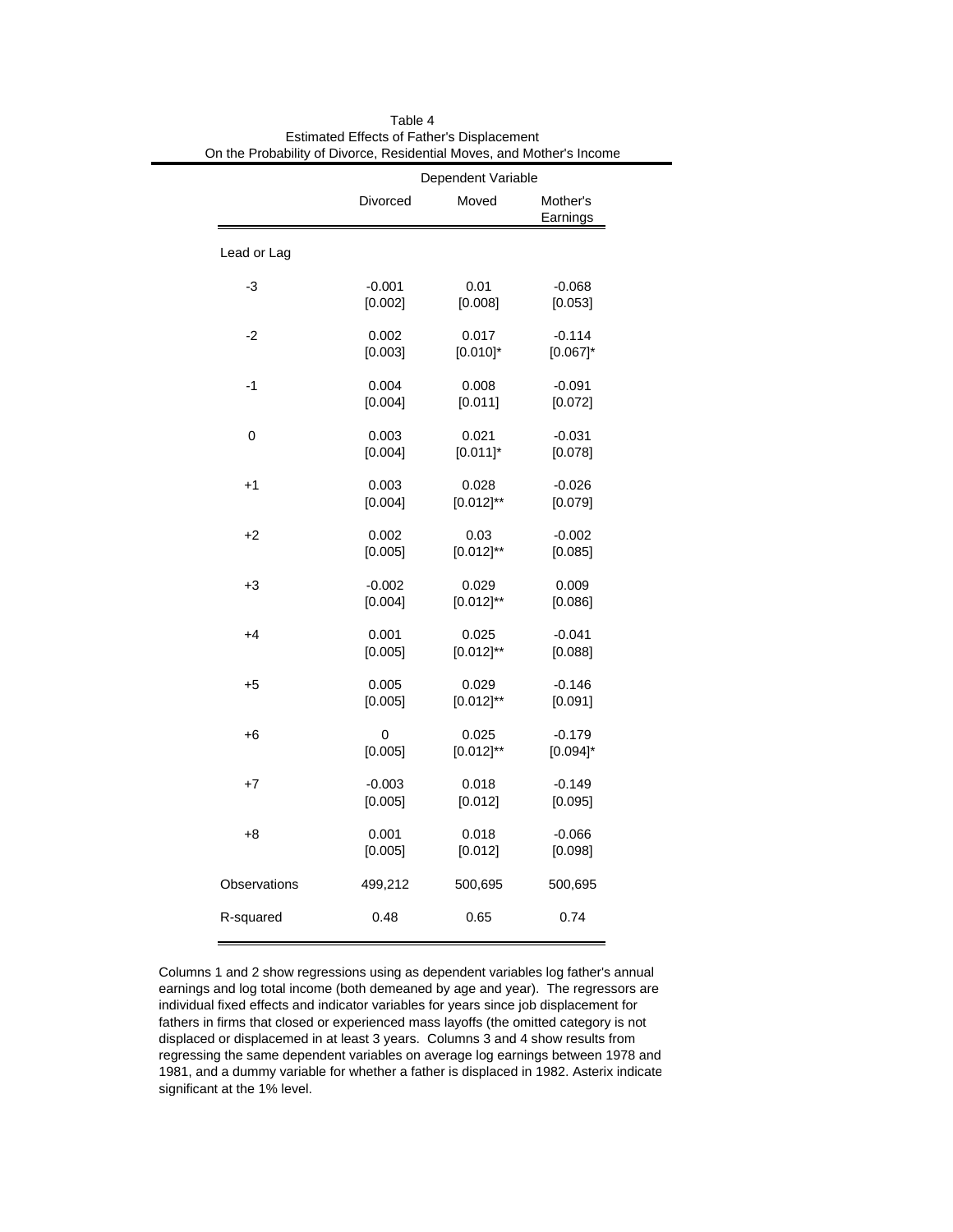|                                                     | (1)                         | (2)                         | (3)                       | (4)                       | (5)                             | (6)                             |
|-----------------------------------------------------|-----------------------------|-----------------------------|---------------------------|---------------------------|---------------------------------|---------------------------------|
| Dep var:                                            | Log<br>Earnings<br>Residual | Log<br>Earnings<br>Residual | <b>UI Receipt</b>         | <b>UI Receipt</b>         | Social<br>Assistance<br>Receipt | Social<br>Assistance<br>Receipt |
| Father's Log Income<br>Residual, 1978 - 1981        | 0.354<br>$[0.031]$ ***      | 0.166<br>$[0.043]$ ***      | $-0.043$<br>$[0.008]$ *** | $-0.017$<br>[0.011]       | $-0.071$<br>$[0.005]$ ***       | $-0.033$<br>$[0.007]$ ***       |
| Father's Log Income<br>Residual, 1983 - 1988        |                             | 0.20<br>$[0.027]$ ***       |                           | $-0.027$<br>$[0.007]$ *** |                                 | $-0.039$<br>$[0.005]$ ***       |
| <b>Father Displaced</b>                             | $-0.124$<br>$[0.037]$ ***   | $-0.034$<br>[0.037]         | 0.015<br>[0.011]          | 0.01<br>[0.011]           | 0.028<br>$[0.008]$ ***          | 0.011<br>[0.008]                |
| With Initial Firm<br><b>Characteristic Controls</b> | Yes                         | Yes                         | Yes                       | Yes                       | Yes                             | Yes                             |
| Observations                                        | 39,793                      | 39,793                      | 41,102                    | 41,102                    | 41,102                          | 41,102                          |
| R-squared                                           | 0.04                        | 0.05                        | 0.05                      | 0.05                      | 0.01                            | 0.02                            |

## **Controlling for Father' Income 1983-1988 Effects of Father's Income and Father Displacement on Child's Earnings, Unemployment and Social Assistance Receipt Table 5**

Notes: The dependent variable in columns 1-2 is child's log real earnings averaged between 1995 and 1999 after de-meaning by age. All regressions include fixed effects for birth cohort interacted with gender, and firm characteristic controls for regional location of firm industry and the median log wage of the initial firm in 1978. Huber-White standard errors are shown from clustering by father ID. Single, double, and triple asterix indicate significant coefficients at the 10 percent, 5 percent, and 1 percent levels respectively. See text for more data specifics.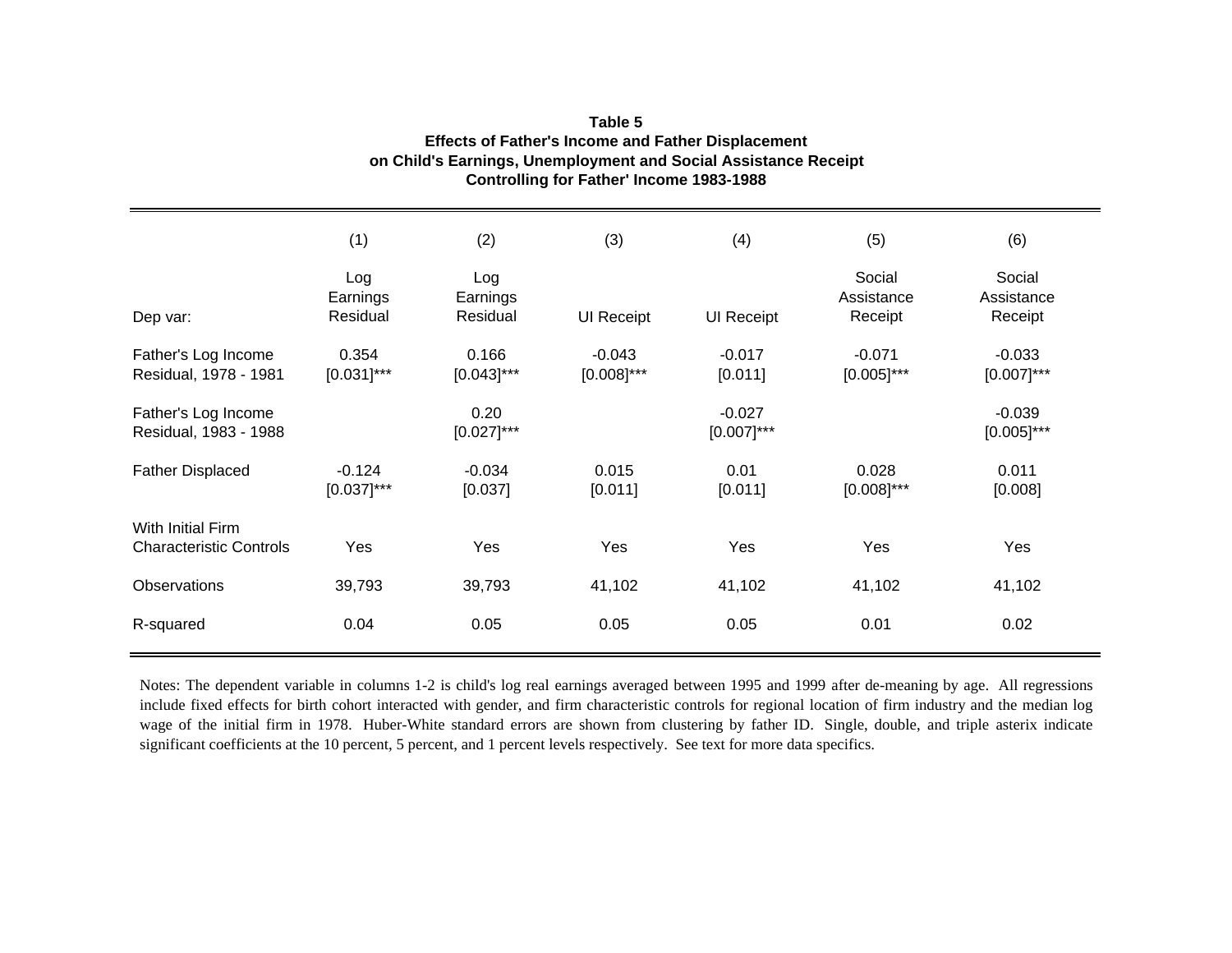| <b>Income Quartile:</b>    | (1)                         | (2)                     | (3)                                 | (4)                       |
|----------------------------|-----------------------------|-------------------------|-------------------------------------|---------------------------|
| Dependent var:             |                             | <b>Log Earnings</b>     |                                     |                           |
|                            |                             |                         |                                     |                           |
| <b>Father's Log Income</b> | 0.445<br>$[0.144]$ ***      | 0.418<br>$[0.254]$ *    | 0.228<br>[0.204]                    | 0.294<br>$[0.085]$ ***    |
| <b>Father Displaced</b>    | $-0.258$<br>$[0.088]^{***}$ | $-0.148$<br>$[0.078]$ * | $-0.041$<br>[0.068]                 | $-0.02$<br>[0.059]        |
|                            |                             | <b>Receipt of UI</b>    |                                     |                           |
|                            |                             |                         |                                     |                           |
| <b>Father's Log Income</b> | 0.055<br>$[0.017]$ ***      | 0.002<br>[0.088]        | $-0.003$<br>[0.082]                 | $-0.147$<br>$[0.031]$ *** |
| <b>Father Displaced</b>    | 0.030<br>[0.024]            | 0.030<br>[0.023]        | $-0.017$<br>[0.022]                 | 0.011<br>[0.023]          |
|                            |                             |                         | <b>Receipt of Social Assistance</b> |                           |
|                            |                             |                         |                                     |                           |
| <b>Father's Log Income</b> | $-0.009$<br>[0.012]         | $-0.105$<br>$[0.056]$ * | $-0.046$<br>[0.047]                 | $-0.060$<br>$[0.015]$ *** |
| <b>Father Displaced</b>    | 0.037<br>$[0.016]^{**}$     | 0.038<br>$[0.014]$ ***  | 0.016<br>[0.016]                    | 0.004<br>[0.013]          |

## **Table 6 Effects of Father's Income and Father Displacement on Child's Earnings, Unemployment and Assistance Receipt by Father's Income Quartile in 1978**

Notes: The sample of fathers are split by income quartile based on average income between 1978 and 1981. The table shows results from regressions run separately by father's income quartile. All regressions include fixed effects for birth cohort interacted with gender, and firm characteristic controls for regional location of firm industry and the median log wage of the initial firm in 1978. Huber-White standard errors are shown from clustering by father ID. Single, double, and triple asterix indicate significant coefficients at the 10 percent, 5 percent, and 1 percent levels respectively. See text for more data specifics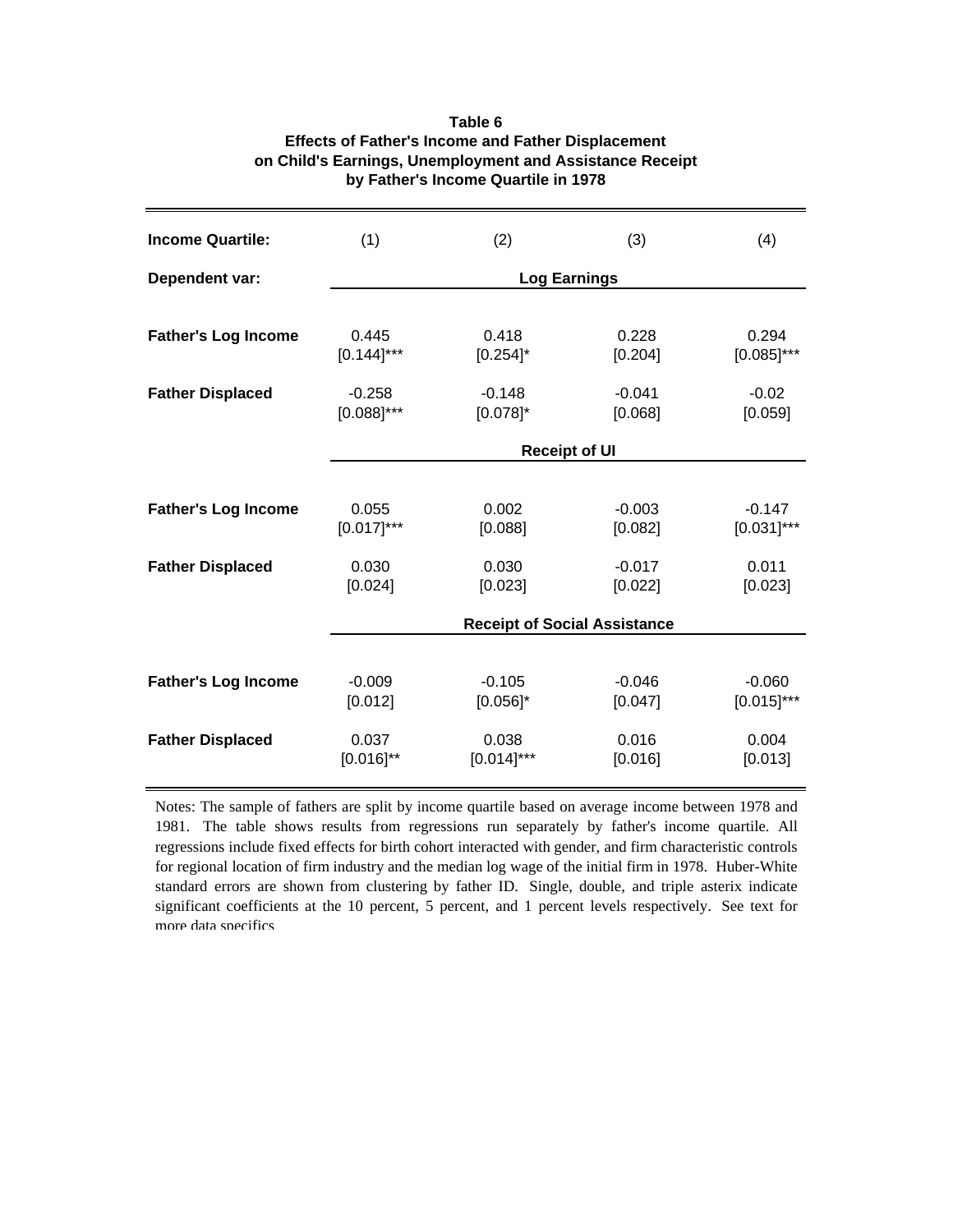## **Table 7Effects of Father's Income and Father Displacement on Child's Log Earnings, by Age at Father's Displacement**

### **Base Sample: Firm Size between 5 to 500 Fathers**

|                                        |                         |                        |                            |                        | Age at Father's Displacement |                        |                        |                        |
|----------------------------------------|-------------------------|------------------------|----------------------------|------------------------|------------------------------|------------------------|------------------------|------------------------|
|                                        | 12                      | 13                     | 14                         | 15                     | 16                           | 17                     | 18                     | 19                     |
| <b>Father's Residual</b><br>Log Income | 0.352<br>$[0.064]$ ***  | 0.361<br>$[0.061]$ *** | 0.279<br>$[0.037]$ ***     | 0.318<br>$[0.033]$ *** | 0.312<br>$[0.032]$ ***       | 0.323<br>$[0.031]$ *** | 0.332<br>$[0.028]$ *** | 0.336<br>$[0.026]$ *** |
| <b>Father Displaced</b>                | $-0.131$<br>$[0.068]$ * | $-0.053$<br>[0.056]    | $-0.173$<br>$[0.068]^{**}$ | $-0.077$<br>[0.054]    | $-0.043$<br>[0.048]          | $-0.02$<br>[0.047]     | $-0.033$<br>[0.041]    | $-0.013$<br>[0.041]    |
| Number of Obs.                         | 10864                   | 12939                  | 15990                      | 19711                  | 22483                        | 28161                  | 35244                  | 40247                  |

Notes: The table shows results from regressions run separately by child's age when fathers are displaced. All regressions include fixed effects for birth cohort interacted with gender, and firm characteristic controls for regional location of firm industry and the median log wage of the initial firm in 1978. Huber-White standard errors are shown from clustering by father ID. Single, double, and triple asterix indicate significant coefficients at the 10 percent, 5 percent, and 1 percen<sup>t</sup> levels respectively. See text for more data specifics.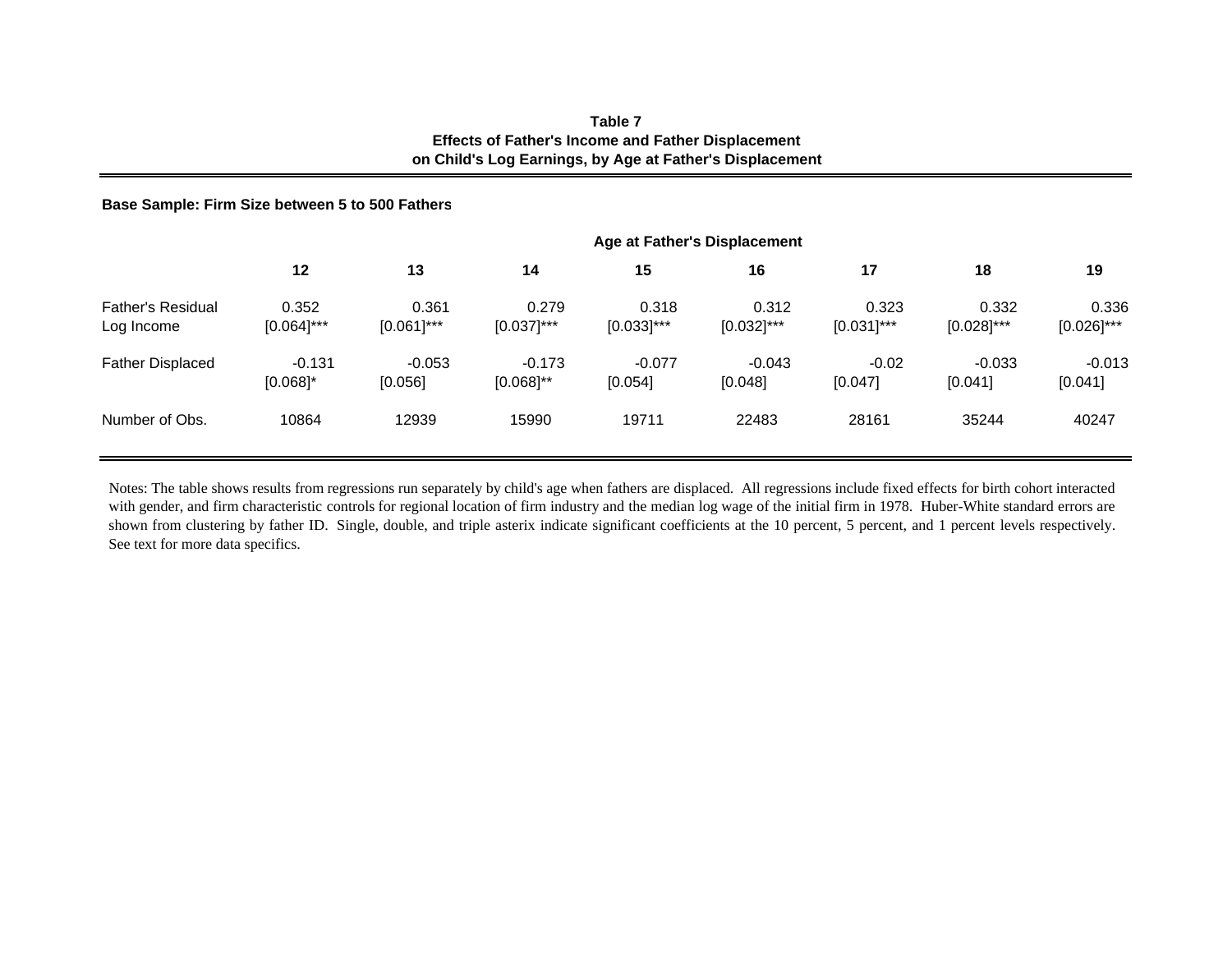## **on Son's Earnings, Unemployment and Assistance Receipt Father Displaced when Son Aged 19 to 21 Table 8 Effects of Father's Displacement in 1989**

|                          | <b>Log Son's Earnings</b> | <b>Receipt of</b> | <b>Receipt of</b> |
|--------------------------|---------------------------|-------------------|-------------------|
|                          | <b>Earnings</b>           | UI                | <b>SA</b>         |
| <b>Father's Residual</b> | 0.272                     | $-0.06$           | $-0.041$          |
| Log Income               | $[0.026]$ ***             | $[0.007]$ ***     | $[0.004]$ ***     |
| <b>Father Displaced</b>  | 0.019                     | $-0.004$          | 0.006             |
|                          | [0.033]                   | [0.018]           | [0.009]           |
| Number of Obs.           | 40001                     | 40618             | 40618             |

Notes: All regressions include fixed effects for birth cohort interacted with gender, and firm characteristic controls for regional location of firm industry and the median log wage of the initial firm in 1978. Huber-White standard errors are shown from clustering by father ID. Single, double, and triple asterix indicate significant coefficients at the 10 percent, 5 percent, and 1 percent levels respectively. See text for more data specifics.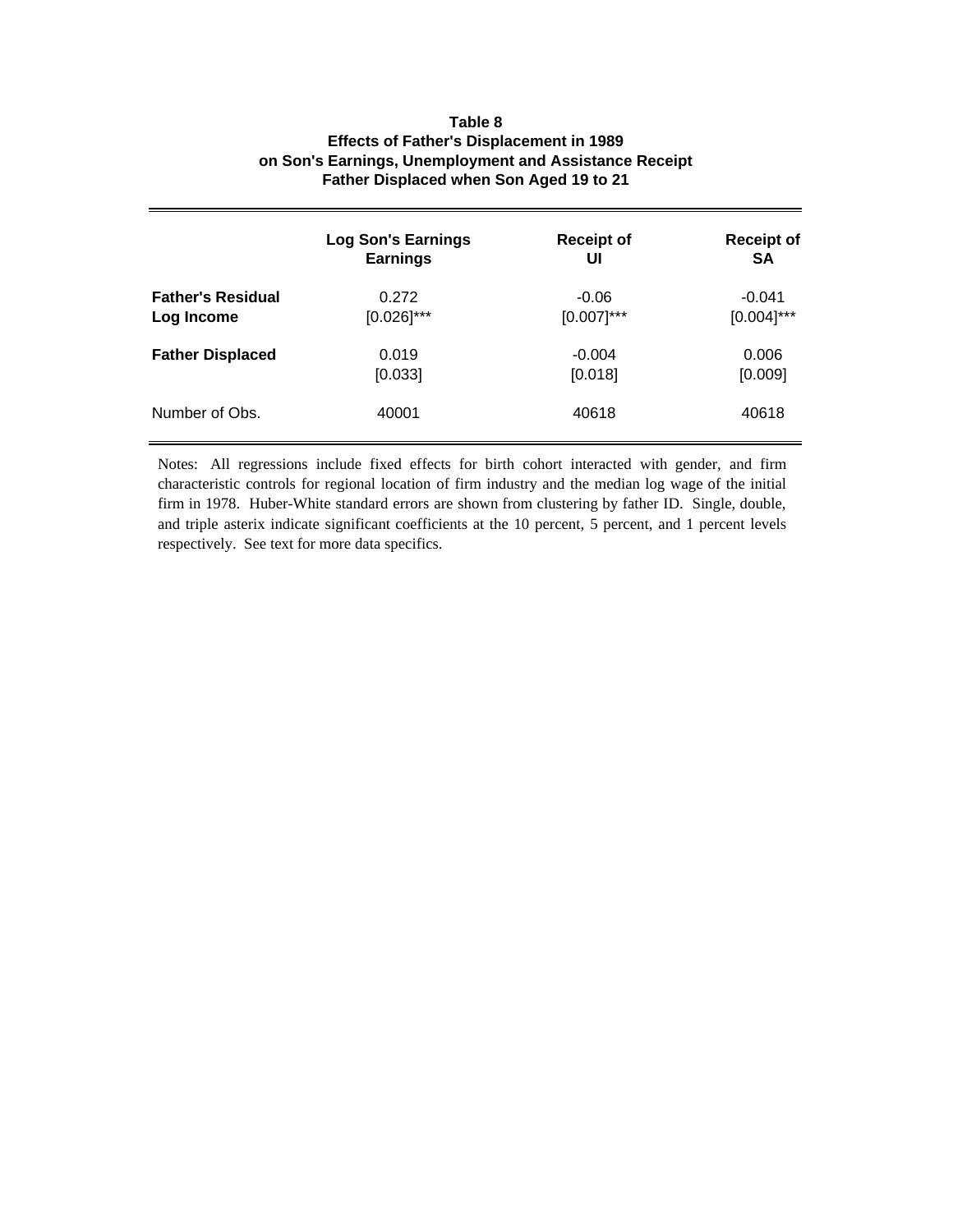| Table 9                                                          |
|------------------------------------------------------------------|
| Effects of Father's Displacement on Child's Earnings, UI and     |
| <b>Social Assistance Receipt Using Alternative Control Group</b> |

|                          | Log Son's       | <b>Receipt of</b> | <b>Receipt of</b> |
|--------------------------|-----------------|-------------------|-------------------|
|                          | <b>Earnings</b> | UI                | <b>SA</b>         |
| <b>Father's Residual</b> | 0.331           | $-0.055$          | $-0.065$          |
| Log Income               | $[0.035]$ ***   | $[0.013]$ ***     | $[0.008]$ ***     |
| <b>Father Displaced</b>  | $-0.166$        | 0.017             | 0.04              |
|                          | $[0.038]$ ***   | [0.012]           | $[0.008]$ ***     |
| Number of Obs.           | 16.435          | 16.944            | 16.944            |
| R-squared                | 0.04            | 0.05              | 0.02              |

Notes: All regressions include fixed effects for birth cohort interacted with gender, and firm characteristic controls for regional location of firm industry and the median log wage of the initial firm in 1978. Huber-White standard errors are shown from clustering by father ID. Single, double, and triple asterix indicate significant coefficients at the 10 percent, 5 percent, and 1 percent levels respectively. See text for more data specifics.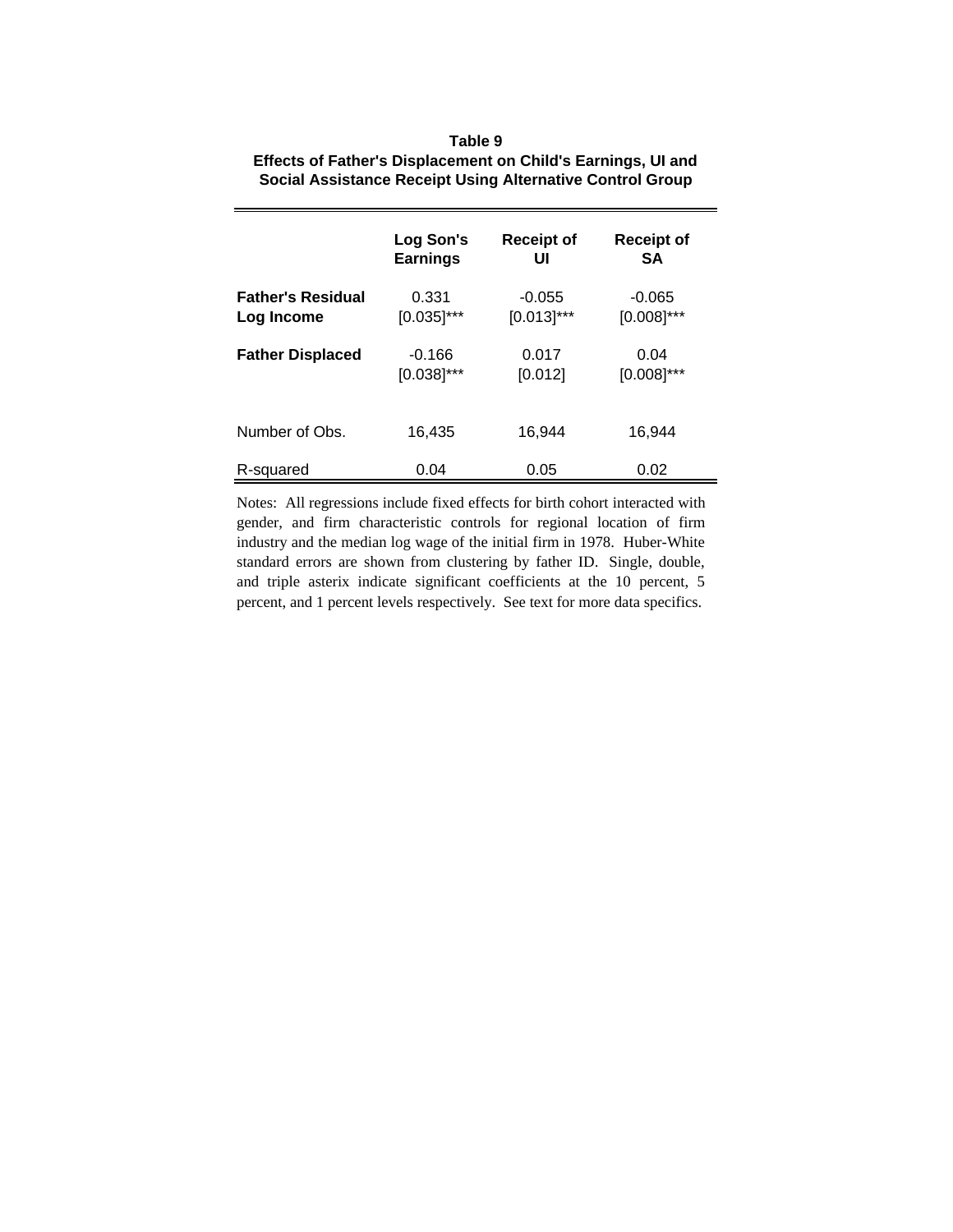**Figure 1A Annual Average Father's Income by Whether Firm Worked at between 1978 and 1982 Closed in 1982/83 Number of Father's at Initial Firm between 10 and 500** 

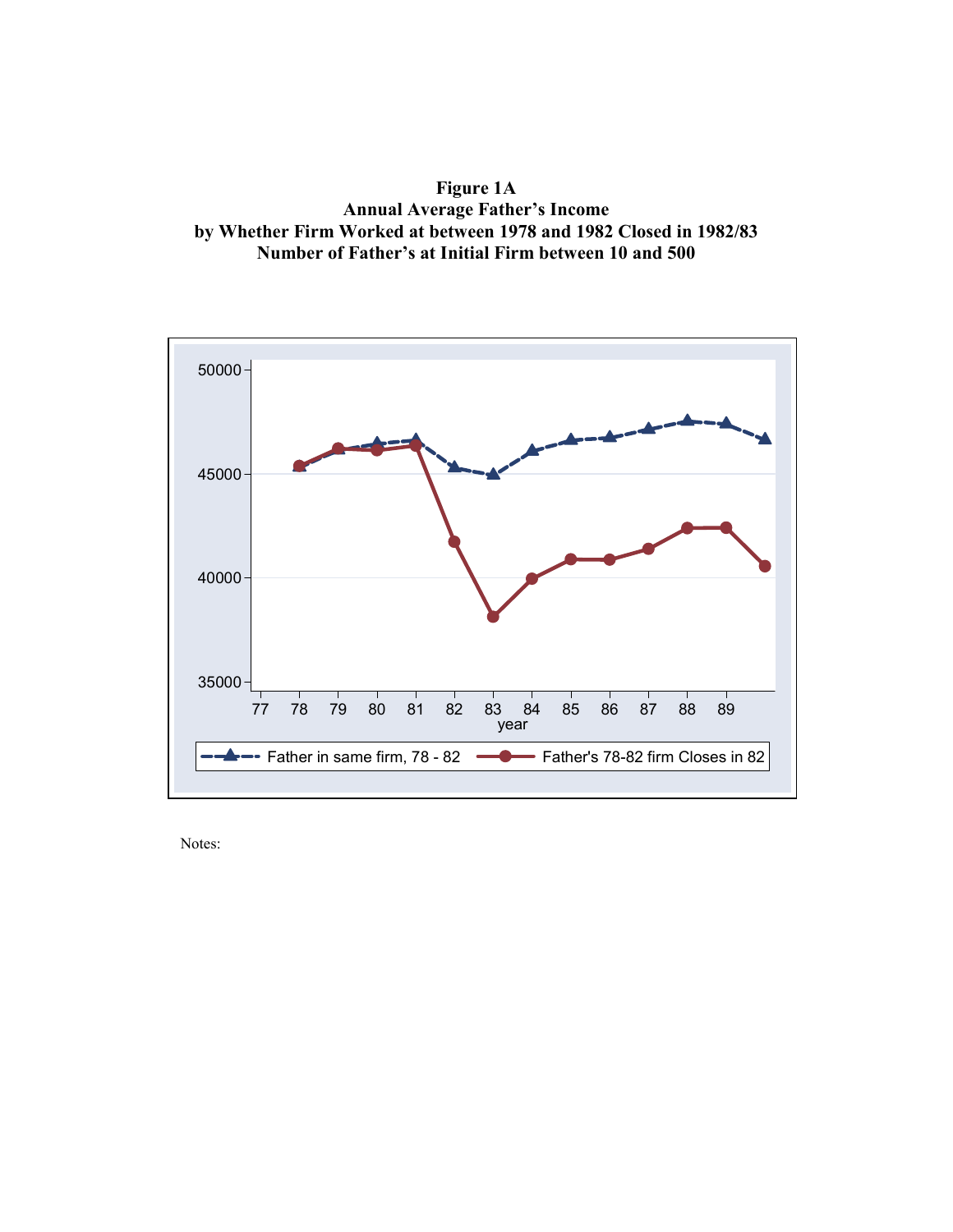**Figure 1B Annual Average of Unemployment Insurance Receipt by Whether Firm that Father Worked at between 1978 and 1982 Closed in 1982/83 Number of Father's at Initial Firm between 10 and 500** 

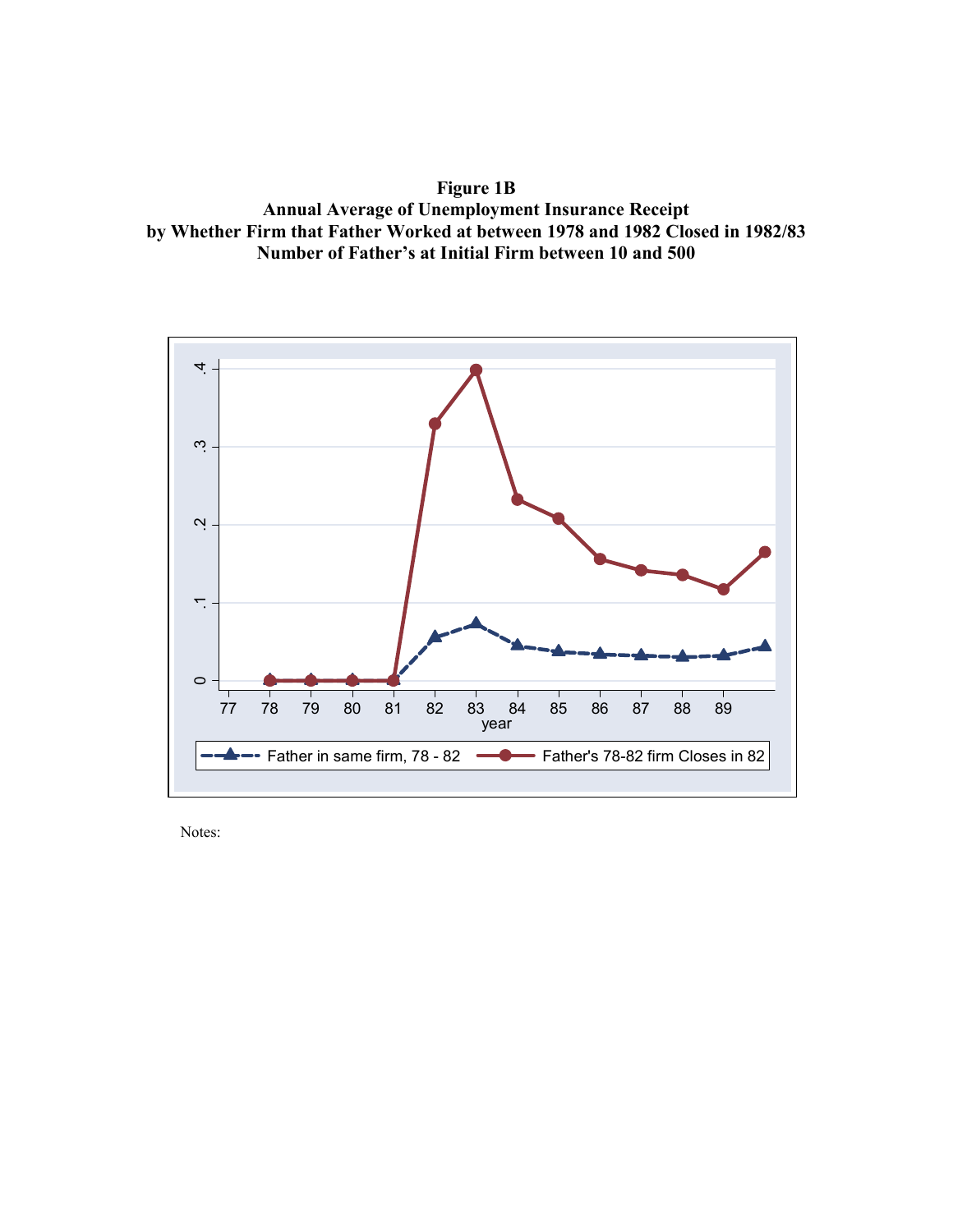**Figure 2 Annual Average Father's Income by Whether Firm Worked at between 1978 and 1982 Closed in 1982/83 Number of Father's at Initial Firm at least 5**

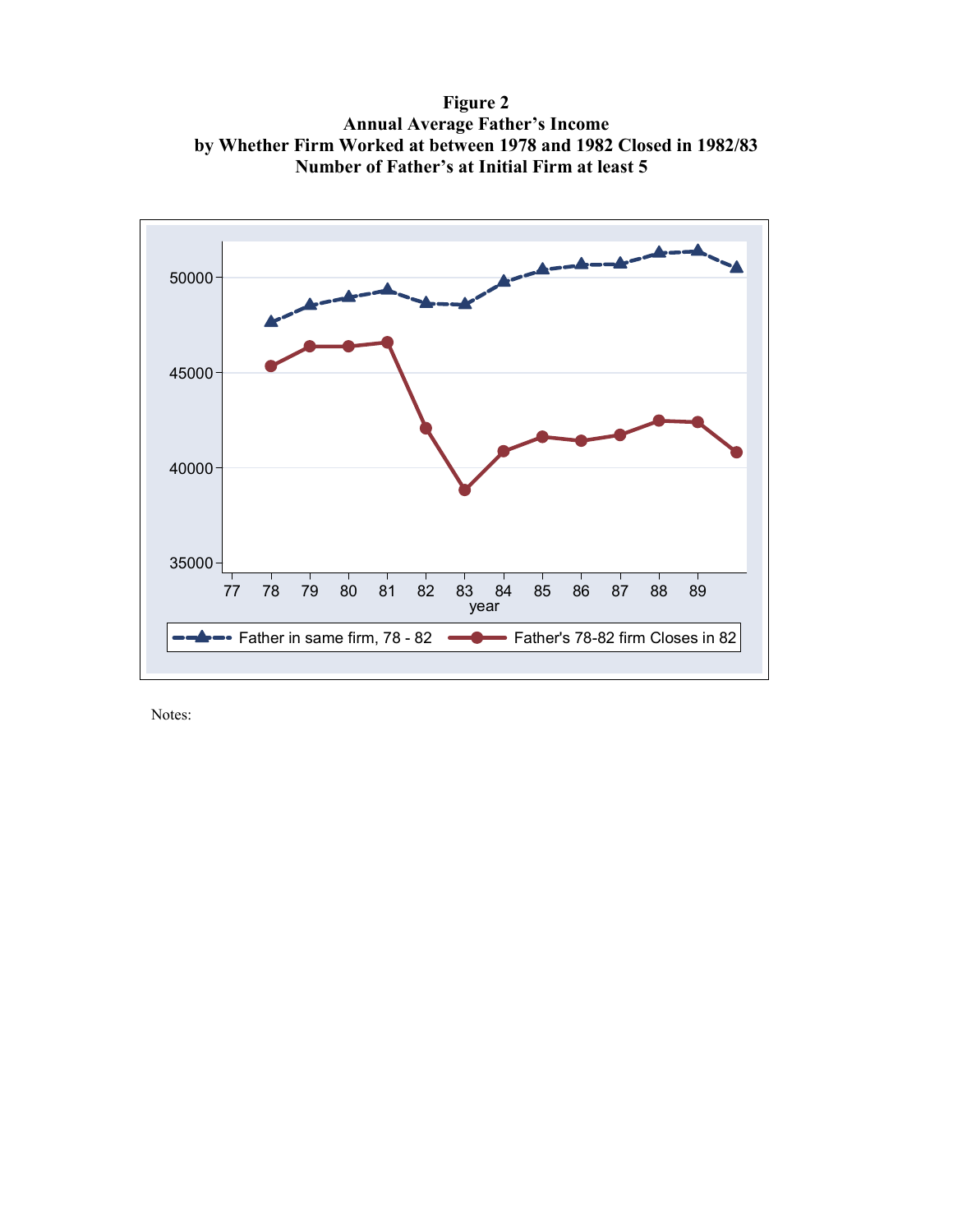

**Figure 3: Kernel Density of Father's Earnings by Displacement Status in 1982/83, 1978-89**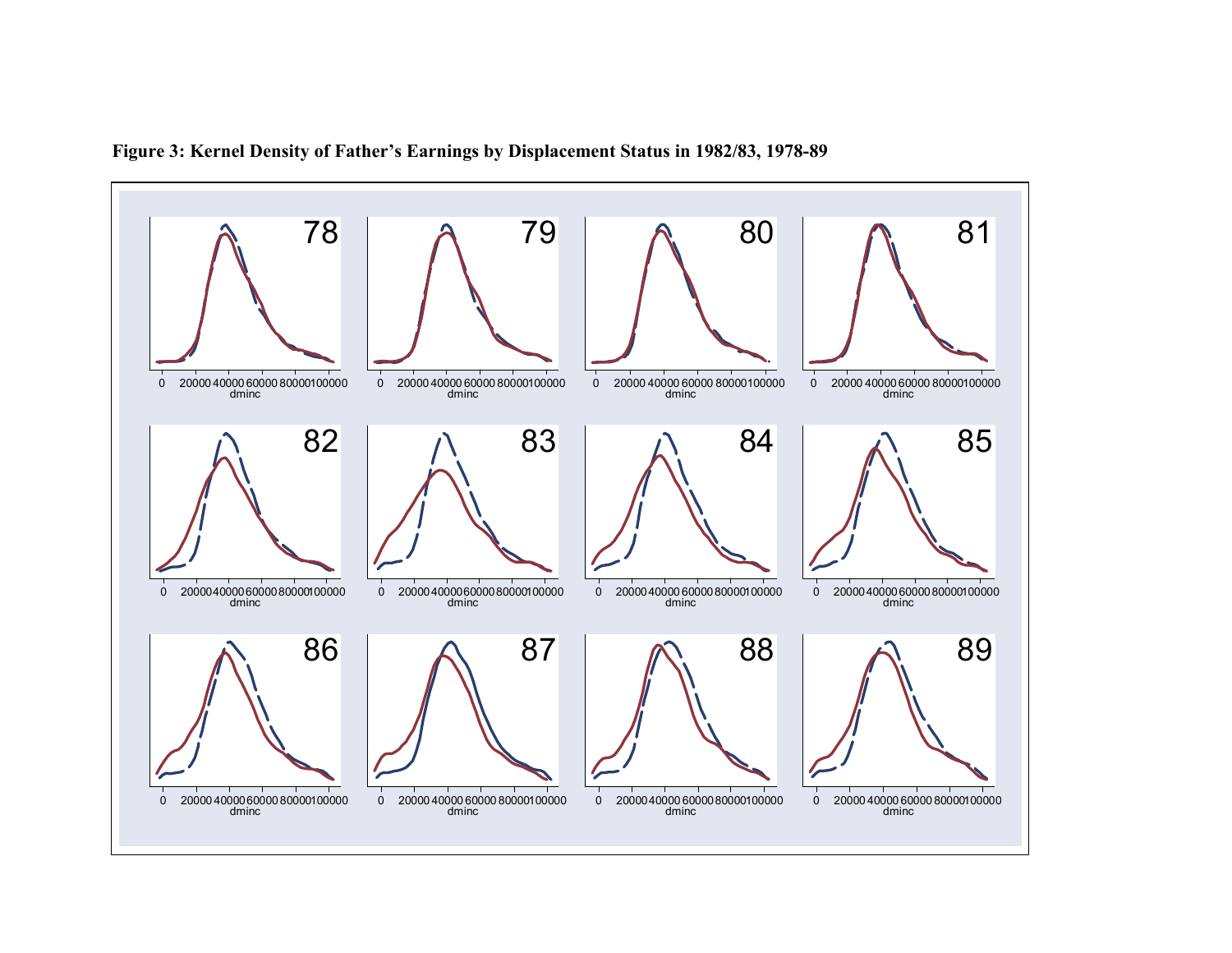



Mean Difference: Displaced Group – Non-Displaced Group = - 1,389 p-value from t-test for hypothesis means the same = 0.012 p-value from kmogorov-smirnov test for hypothesis distributions the same = 0.019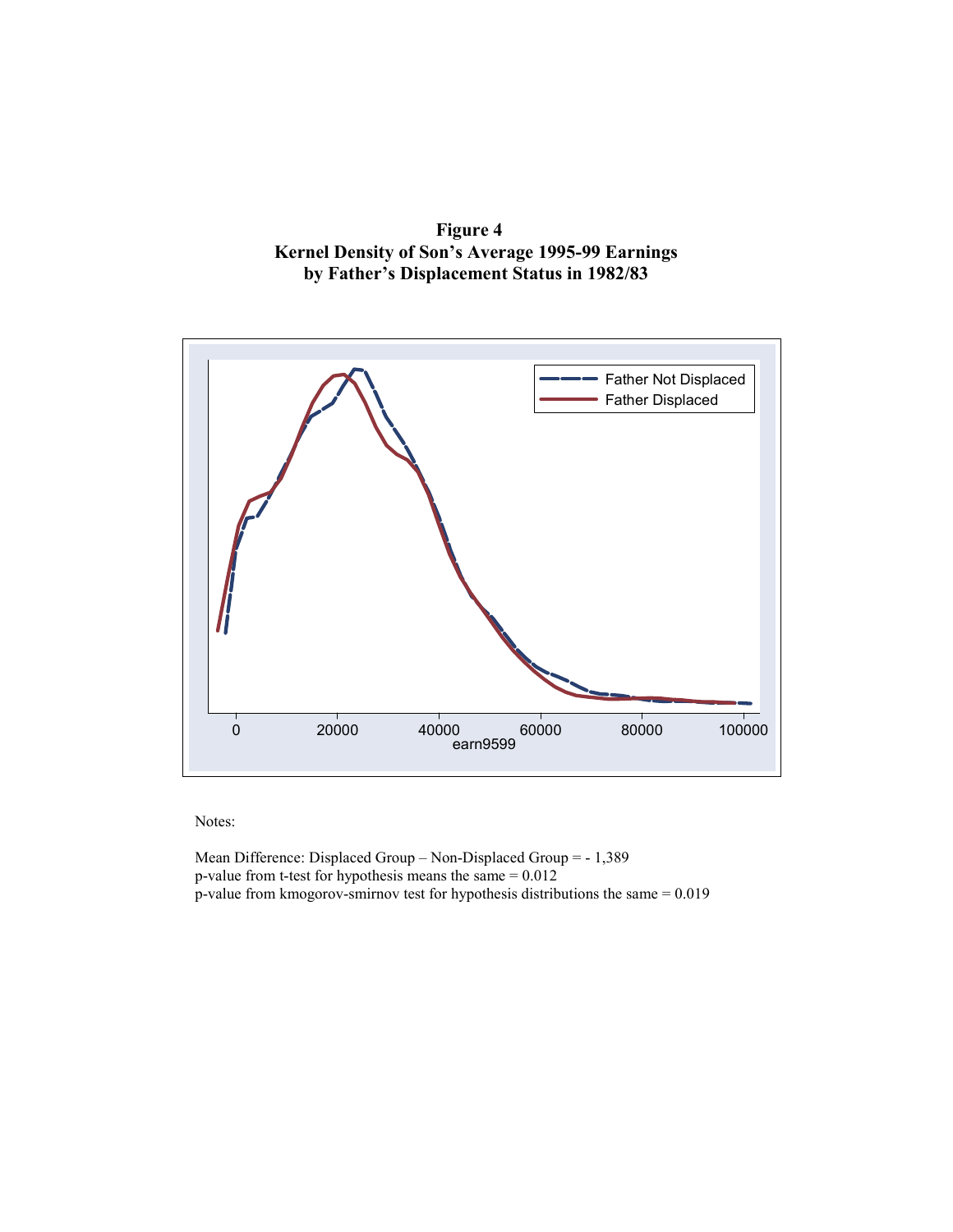**Figure 5 Kernel Density of Son's Average 1995-99 Residual Earnings by Father's Displacement Status in 1989/90 Son Ages 19 to 26 in Year of Displacement** 



Mean Difference: Displaced Group – Non-Displaced Group = 518 p-value from t-test for hypothesis means the same = 0.562 p-value from kmogorov-smirnov test for hypothesis distributions the same = 0.736